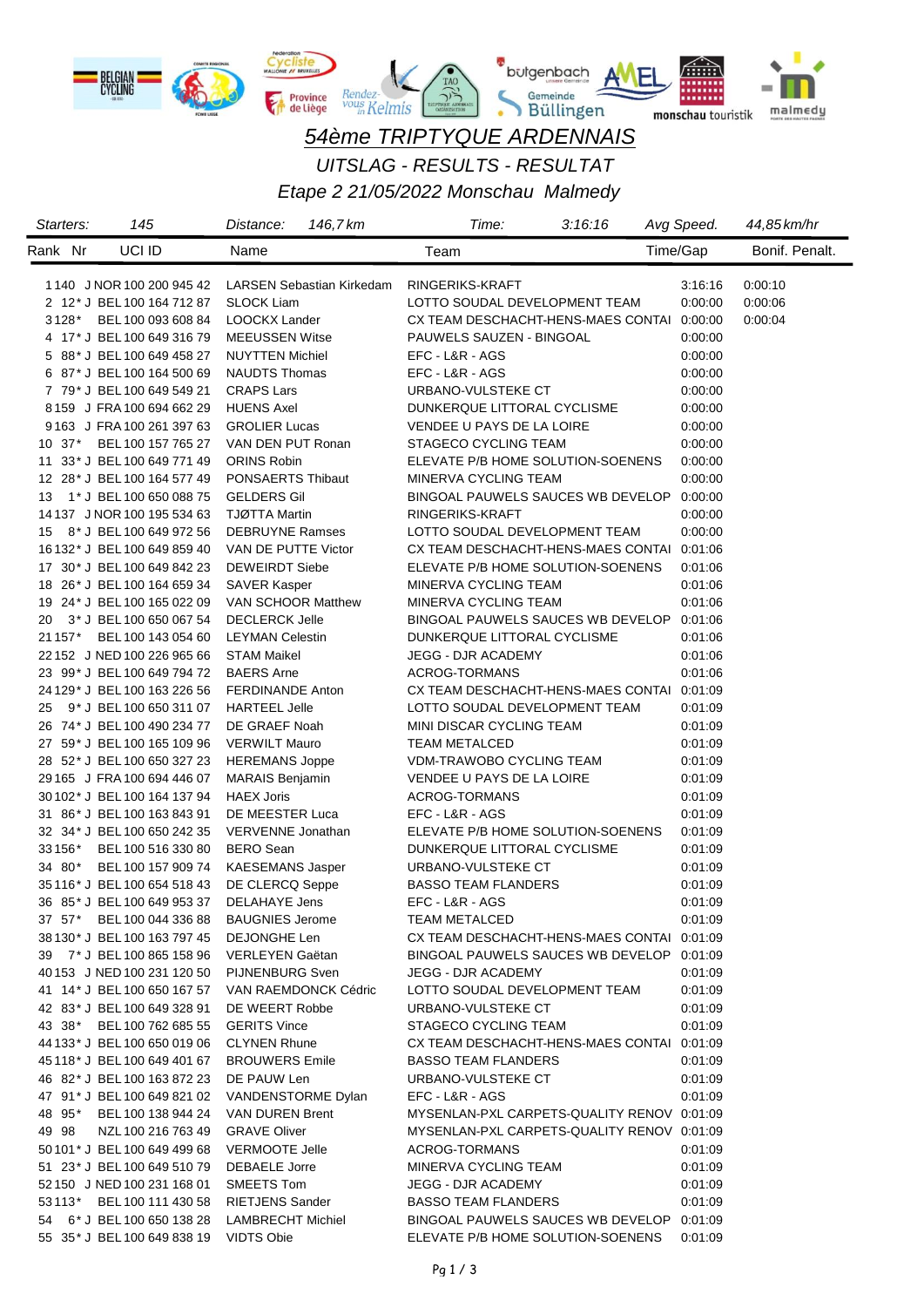

*UITSLAG - RESULTS - RESULTAT*

| Starters:     | 145                           | 146.7 km<br>Distance:        | 3:16:16<br>Time:                           | Avg Speed. | 44,85 km/hr    |
|---------------|-------------------------------|------------------------------|--------------------------------------------|------------|----------------|
| Rank Nr       | UCI ID                        | Name                         | Team                                       | Time/Gap   | Bonif. Penalt. |
|               | 56 114* J BEL 100 163 931 82  | DE VET Sander                | <b>BASSO TEAM FLANDERS</b>                 | 0:01:09    |                |
|               | 57 31 * J BEL 100 649 872 53  | DE JAEGER Arthur             | ELEVATE P/B HOME SOLUTION-SOENENS          | 0:01:09    |                |
| 58 78*        | BEL 100 151 259 20            | <b>BOUTS Jens</b>            | URBANO-VULSTEKE CT                         | 0:01:09    |                |
|               | 59 149 J NED 100 987 430 51   | DE JONG Nino                 | JEGG - DJR ACADEMY                         | 0:01:09    |                |
|               | 60 61 J LTU 100 365 896 93    | <b>KMIELIAUSKAS Rokas</b>    | <b>TEAM METALCED</b>                       | 0.01:09    |                |
|               | 61 18* J BEL 100 650 344 40   | <b>VANDERLINDEN Lukas</b>    | PAUWELS SAUZEN - BINGOAL                   | 0:01:09    |                |
| 62107*        | BEL 100 506 467 14            | DELAHAYE Aurélien            | ROYAL CYCLISTS PESANT CLUB LIEGEOIS        | 0:01:09    |                |
|               | 63 76* J BEL 100 233 596 04   | <b>HASSERT Sven</b>          | MINI DISCAR CYCLING TEAM                   | 0:01:09    |                |
| 64 40*        | BEL 100 162 669 81            | VAN LAER Jan                 | STAGECO CYCLING TEAM                       | 0:01:09    |                |
| 65 121*       | BEL 100 097 685 87            | <b>ROMBOUTS Seppe</b>        | RB ZELFBOUW UCT                            | 0:01:09    |                |
|               | 66 42* J BEL 100 765 296 47   | <b>GEERINCKX Wout</b>        | STAGECO CYCLING TEAM                       | 0:01:09    |                |
|               | 67 115* J BEL 100 956 028 77  | VAN ASBROECK Maarten         | <b>BASSO TEAM FLANDERS</b>                 | 0:01:09    |                |
|               | 68 120 * J BEL 100 724 588 79 | <b>DECOTTIGNIES Jordy</b>    | RB ZELFBOUW UCT                            | 0:01:09    |                |
|               | 69 39* J BEL 100 650 374 70   | <b>HUYGHE Stan</b>           | STAGECO CYCLING TEAM                       | 0:01:09    |                |
|               | 70 89* J BEL 100 650 181 71   | <b>THONNON Senne</b>         | EFC - L&R - AGS                            | 0:01:09    |                |
| 71 44*        | BEL 100 156 738 67            | VAN DER EYCKEN Brent         | <b>VP CONSULTING CYCLING TEAM</b>          | 0.01.09    |                |
|               | 72 64* J BEL 100 489 453 72   | <b>SCHYNS Tom</b>            | CRABBE TOITURES - CC CHEVIGNY              | 0:01:09    |                |
|               | 73 81* J BEL 100 650 169 59   | VAN CAUWENBERGHE Arne        | URBANO-VULSTEKE CT                         | 0:01:09    |                |
| 74 155*       | BEL 100 164 415 81            | <b>MATTHYS Louka</b>         | DUNKERQUE LITTORAL CYCLISME                | 0:01:09    |                |
|               | 75 56* J BEL 100 164 002 56   | <b>EECKHOUT Arthur</b>       | <b>VDM-TRAWOBO CYCLING TEAM</b>            | 0:01:09    |                |
| 76            | 5* J BEL 100 730 496 70       | <b>DETALLE Noah</b>          | BINGOAL PAUWELS SAUCES WB DEVELOP 0:01:09  |            |                |
| 77 123*       | BEL 100 098 024 38            | RAYMACKERS Cedric            | RB ZELFBOUW UCT                            | 0:01:09    |                |
|               | 78 19 J ITA 100 316 032 87    | MASCIARELLI Lorenzo          | PAUWELS SAUZEN - BINGOAL                   | 0:01:09    |                |
| 79 36*        | BEL 100 154 713 79            | <b>PUT Lars</b>              | STAGECO CYCLING TEAM                       | 0:01:09    |                |
|               | 80 119* J BEL 100 649 635 10  | <b>VANDENBULCKE Alex</b>     | <b>BASSO TEAM FLANDERS</b>                 | 0:01:09    |                |
| 81142*        | BEL 101 170 191 64            | <b>COHEN Alexis</b>          | ELITE FONDATION COGEA                      | 0:01:09    |                |
|               |                               |                              |                                            |            |                |
|               | 82 32* J BEL 100 649 754 32   | <b>LADANG Miguel</b>         | ELEVATE P/B HOME SOLUTION-SOENENS          | 0:01:09    |                |
| 83127*        | BEL 100 033 416 32            | <b>MEEUSEN Tom</b>           | CX TEAM DESCHACHT-HENS-MAES CONTAI 0:01:09 |            |                |
|               | 84 48* J BEL 100 164 939 23   | VAN DYCK Ward                | VP CONSULTING CYCLING TEAM                 | 0:01:09    |                |
|               | 85 25 * J BEL 100 649 269 32  | <b>DHAEYE</b> Enrico         | MINERVA CYCLING TEAM                       | 0:01:19    |                |
|               | 86 167 J CAN 100 617 591 73   | <b>COWAN Quentin</b>         | VENDEE U PAYS DE LA LOIRE                  | 0:01:19    |                |
|               | 87 16 J NED 100 233 561 66    | <b>KAMP Ryan</b>             | PAUWELS SAUZEN - BINGOAL                   | 0:01:19    |                |
| 88 15*        | BEL 100 071 556 51            | VANTHOURENHOUT Michael       | PAUWELS SAUZEN - BINGOAL                   | 0:01:19    |                |
|               | 89 13* J BEL 100 164 821 02   | VAN BOVEN Luca               | LOTTO SOUDAL DEVELOPMENT TEAM              | 0:01:19    |                |
| $90 \t 43*$   | BEL 100 131 020 54            | DEVALCKENEER Sieben          | <b>VP CONSULTING CYCLING TEAM</b>          | 0:01:19    |                |
|               | 91 164 J GBR 100 238 955 28   | <b>GEORGE Alfred</b>         | VENDEE U PAYS DE LA LOIRE                  | 0:02:44    |                |
|               | 92 160 J FRA 100 694 663 30   | LABBE Benjamin               | DUNKERQUE LITTORAL CYCLISME                | 0:02:46    |                |
| 93 67*        | BEL 100 157 926 91            | RADOUX Robin                 | <b>CRABBE TOITURES - CC CHEVIGNY</b>       | 0:02:50    |                |
|               | 94 65* J BEL 100 650 020 07   | <b>OMLOOP Mats</b>           | CRABBE TOITURES - CC CHEVIGNY              | 0:02:52    |                |
|               | 95 117 * J BEL 100 164 740 18 | <b>STOCKX Aaron</b>          | <b>BASSO TEAM FLANDERS</b>                 | 0:02:52    |                |
| 96 124 *      | BEL 100 090 936 31            | <b>PARIDAENS Jasper</b>      | RB ZELFBOUW UCT                            | 0:00:09    |                |
| 97            | 2* J BEL 100 728 696 16       | LOWIE Théo                   | BINGOAL PAUWELS SAUCES WB DEVELOP          | 0:03:14    |                |
|               | 98 29* J BEL 100 649 489 58   | VAN DE WYNKELE Lorenz        | ELEVATE P/B HOME SOLUTION-SOENENS          | 0:00:09    |                |
| 99 1 45       | SUI 100 165 721 29            | <b>GACHET Guillaume</b>      | ELITE FONDATION COGEA                      | 0:07:37    |                |
|               | 100 90* J BEL 100 650 292 85  | VAN DYCK Jan                 | EFC - L&R - AGS                            | 0:07:37    |                |
|               | 101 84* J BEL 100 649 677 52  | <b>VERHEYEN Nils</b>         | URBANO-VULSTEKE CT                         | 0:07:37    |                |
|               | 102 135 J NOR 100 196 099 46  | SØRBØ Magnus                 | RINGERIKS-KRAFT                            | 0:07:37    |                |
| $103 \t 41*$  | BEL 100 149 209 07            | <b>OFFERMANS Michiel</b>     | STAGECO CYCLING TEAM                       | 0:07:37    |                |
|               | 104 54* J BEL 100 649 363 29  | NONNEMAN Maxim               | <b>VDM-TRAWOBO CYCLING TEAM</b>            | 0:07:37    |                |
| $105 \t 45^*$ | BEL 100 164 674 49            | <b>SCHERPENBERGH Tristan</b> | VP CONSULTING CYCLING TEAM                 | 0:07:37    |                |
|               | 106 108* J BEL 101 188 397 34 | <b>POLET Alexandre</b>       | ROYAL CYCLISTS PESANT CLUB LIEGEOIS        | 0:07:37    |                |
|               | 107 125* J BEL 100 920 390 38 | <b>COPPENS Michiel</b>       | RB ZELFBOUW UCT                            | 0:07:40    |                |
| 108 72*       | BEL 100 109 768 45            | <b>TASSET Marvin</b>         | MINI DISCAR CYCLING TEAM                   | 0:07:40    |                |
|               | 109 138 J NOR 100 207 440 38  | <b>WÆHRE Magnus</b>          | RINGERIKS-KRAFT                            | 0:07:40    |                |
|               | 110 136 J NOR 100 196 710 75  | <b>KORSNES Marcus</b>        | RINGERIKS-KRAFT                            | 0:07:40    |                |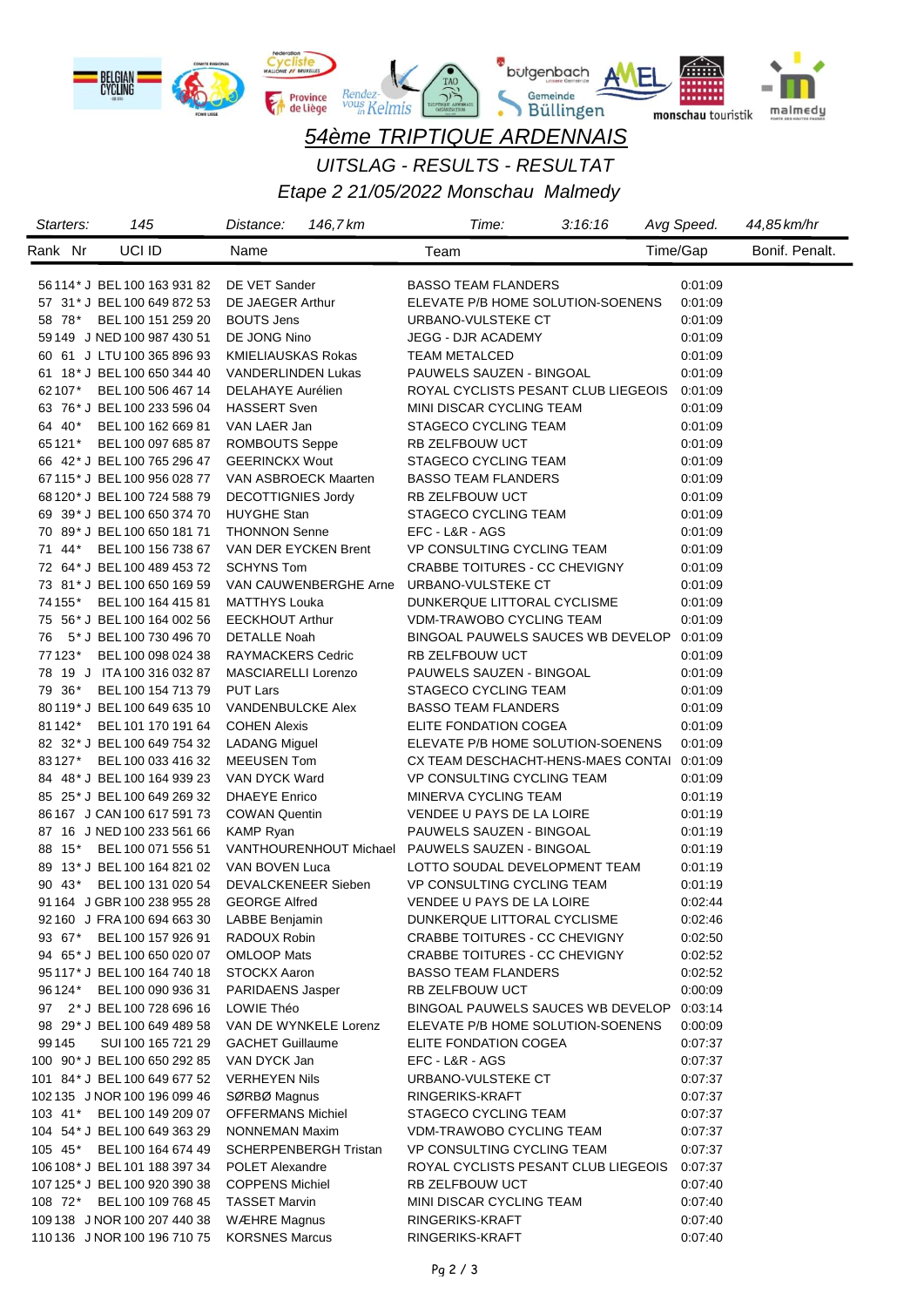

*UITSLAG - RESULTS - RESULTAT*

| Starters:   | 145                           | Distance:<br>146,7 km         | 3:16:16<br>Time:                           | Avg Speed. | 44,85 km/hr    |
|-------------|-------------------------------|-------------------------------|--------------------------------------------|------------|----------------|
| Rank Nr     | UCI ID                        | Name                          | Team                                       | Time/Gap   | Bonif, Penalt. |
|             | 111 71* J BEL 100 239 142 21  | PORTSMOUTH Tom                | MINI DISCAR CYCLING TEAM                   | 0:07:40    |                |
|             | 112 10* J BEL 100 649 941 25  | VANDENBRANDEN Noah            | LOTTO SOUDAL DEVELOPMENT TEAM              | 0:07:40    |                |
| $113 \t51*$ | BEL 100 156 805 37            | <b>WANTE Jari</b>             | <b>VDM-TRAWOBO CYCLING TEAM</b>            | 0:07:40    |                |
|             | 114 168 J FRA 100 690 967 20  | <b>VADIC Baptiste</b>         | VENDEE U PAYS DE LA LOIRE                  | 0:07:40    |                |
|             | 115 162 J FRA 100 746 091 48  | <b>CIALONE Alessio</b>        | VENDEE U PAYS DE LA LOIRE                  | 0:07:40    |                |
| 116 106*    | BEL 100 111 478 09            | VAN WYNSBERGHE Maxime         | ROYAL CYCLISTS PESANT CLUB LIEGEOIS        | 0:07:40    |                |
| 117 60*     | BEL 100 114 272 87            | <b>HEYNS Nils</b>             | <b>TEAM METALCED</b>                       | 0:07:40    |                |
| 118 126*    | BEL 100 091 415 25            | <b>REYNAERTS Wim</b>          | RB ZELFBOUW UCT                            | 0.07:40    |                |
| 119 75*     | BEL 100 161 368 41            | <b>DOPCHIE Félix</b>          | MINI DISCAR CYCLING TEAM                   | 0.07:40    |                |
|             | 120 100* J BEL 100 164 960 44 | <b>VANHEEL Elias</b>          | ACROG-TORMANS                              | 0:07:40    |                |
|             | 121 93* J BEL 100 649 871 52  | VAN LOOVEREN Thijs            | MYSENLAN-PXL CARPETS-QUALITY RENOV         | 0:07:40    |                |
|             | 122 103* J BEL 100 650 025 12 | <b>BEECKMAN Gauthier</b>      | ACROG-TORMANS                              | 0:07:40    |                |
|             | 123 62* J BEL 100 163 227 57  | <b>KUYPERS Gerben</b>         | <b>TEAM METALCED</b>                       | 0:07:40    |                |
|             | 124 4* J BEL 100 462 348 30   | <b>LELEU Audric</b>           | <b>BINGOAL PAUWELS SAUCES WB DEVELOP</b>   | 0:07:40    |                |
|             | 125 97 J NOR 100 206 213 72   | STRAND Peder Dahl             | MYSENLAN-PXL CARPETS-QUALITY RENOV 0:13:34 |            |                |
|             | 126 96* J BEL 101 068 439 65  | DE POTTER Matthias            | MYSENLAN-PXL CARPETS-QUALITY RENOV 0:13:34 |            |                |
| 127143      | SUI 101 069 441 00            | <b>CLEMENCIO Raphael</b>      | ELITE FONDATION COGEA                      | 0:13:34    |                |
|             | 128 11 J AUS 100 553 467 66   | <b>RICE Matthew</b>           | LOTTO SOUDAL DEVELOPMENT TEAM              | 0.13:34    |                |
| 129 27*     | BEL 100 161 395 68            | <b>CAETHOVEN Kenneth</b>      | MINERVA CYCLING TEAM                       | 0.14:28    |                |
| 130144      | SUI 100 097 466 62            | <b>DUFAUX Lois</b>            | ELITE FONDATION COGEA                      | 0.14.28    |                |
| 131 141     | SUI 100 758 075 04            | <b>BÖGLI Noah</b>             | ELITE FONDATION COGEA                      | 0:14:30    |                |
| 132 50*     | BEL 100 165 050 37            | <b>VERBIEST Senna</b>         | <b>VDM-TRAWOBO CYCLING TEAM</b>            | 0:14:31    |                |
|             | 133 55* J BEL 100 647 060 54  | <b>STALMANS Jasper</b>        | VDM-TRAWOBO CYCLING TEAM                   | 0:16:17    |                |
|             | 134 77* J BEL 100 861 955 94  | <b>MOONEN Zeno</b>            | MINI DISCAR CYCLING TEAM                   | 0:16:17    |                |
|             | 135 166 J FRA 100 660 479 87  | <b>ROUSSET FAVIER Nicolas</b> | <b>VENDEE U PAYS DE LA LOIRE</b>           | 0:16:17    |                |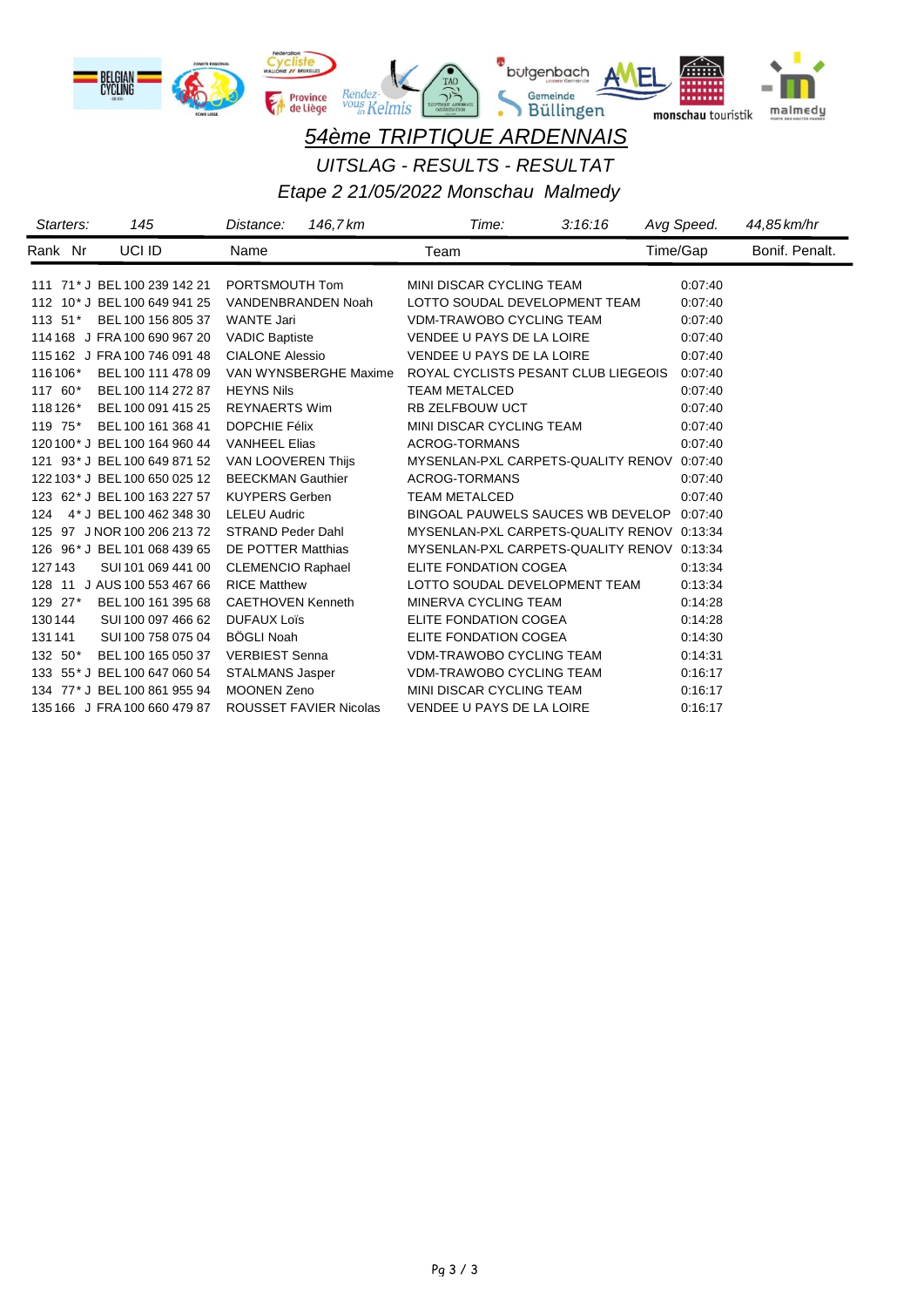

# *Ploegen klassement-Classement par équipes- Team Classification*

| Rank         | Team                                  |   | Time       | Places | 1st rider         |
|--------------|---------------------------------------|---|------------|--------|-------------------|
| $\mathbf{1}$ | LOTTO SOUDAL DEVELOPMENT TEAM         | 3 | 9:49.57    | 40     | 2                 |
| 2            | ELEVATE P/B HOME SOLUTION-SOENENS     | 3 | 9:50:03    | 123    | 10                |
| 3            | MINERVA CYCLING TEAM                  | 3 | 9:51:00    | 46     | 11                |
| 4            | CX TEAM DESCHACHT-HENS-MAES CONTAINE  | 3 | 9:51:03    | 41     | 3                 |
| 5            | DUNKERQUE LITTORAL CYCLISME           | 3 | 9:51:03    | 59     | 7                 |
| 6            | BINGOAL PAUWELS SAUCES WB DEVELOPMEN  | 3 | 9:51:03    | 69     | $12 \overline{ }$ |
| 7            | EFC - L&R - AGS                       | 3 | 9:51:06    | 70     | 5                 |
| 8            | URBANO-VULSTEKE CT                    | 3 | 9:51:06    | 80     | 6                 |
| 9            | <b>STAGECO CYCLING TEAM</b>           | 3 | 9:51:06    | 114    | 9                 |
| 10           | PAUWELS SAUZEN - BINGOAL              | 3 | 9:51:06    | 141    | 4                 |
| 11           | <b>RB ZELFBOUW UCT</b>                | 3 | 9.51:15    | 226    | 64                |
| 12           | VENDEE U PAYS DE LA LOIRE             | 3 | 9.51.16    | 121    | 8                 |
| 13           | <b>ACROG-TORMANS</b>                  | 3 | 9:52:12    | 100    | 22                |
| 14           | <b>JEGG - DJR ACADEMY</b>             | 3 | 9:52:12    | 111    | 21                |
| 15           | <b>TEAM METALCED</b>                  | 3 | 9:52:15    | 121    | 26                |
| 16           | <b>BASSO TEAM FLANDERS</b>            | 3 | 9:52:15    | 130    | 34                |
| 17           | VP CONSULTING CYCLING TEAM            | 3 | 9:52:25    | 242    | 70                |
| 18           | CRABBE TOITURES - CC CHEVIGNY         | 3 | 9:55:39    | 256    | 71                |
| 19           | RINGERIKS-KRAFT                       | 3 | 9:56:25    | 115    |                   |
| 20           | <b>VDM-TRAWOBO CYCLING TEAM</b>       | 3 | 9:58:43    | 204    | 27                |
| 21           | MINI DISCAR CYCLING TEAM              | 3 | 9:58:46    | 194    | 25                |
| 22           | MYSENLAN-PXL CARPETS-QUALITY RENOVATI | 3 | 9:58:46    | 215    | 47                |
| 23           | ROYAL CYCLISTS PESANT CLUB LIEGEOIS   |   | 3 10:05:14 | 281    | 61                |
| 24           | ELITE FONDATION COGEA                 |   | 3 10:11:08 | 304    | 80                |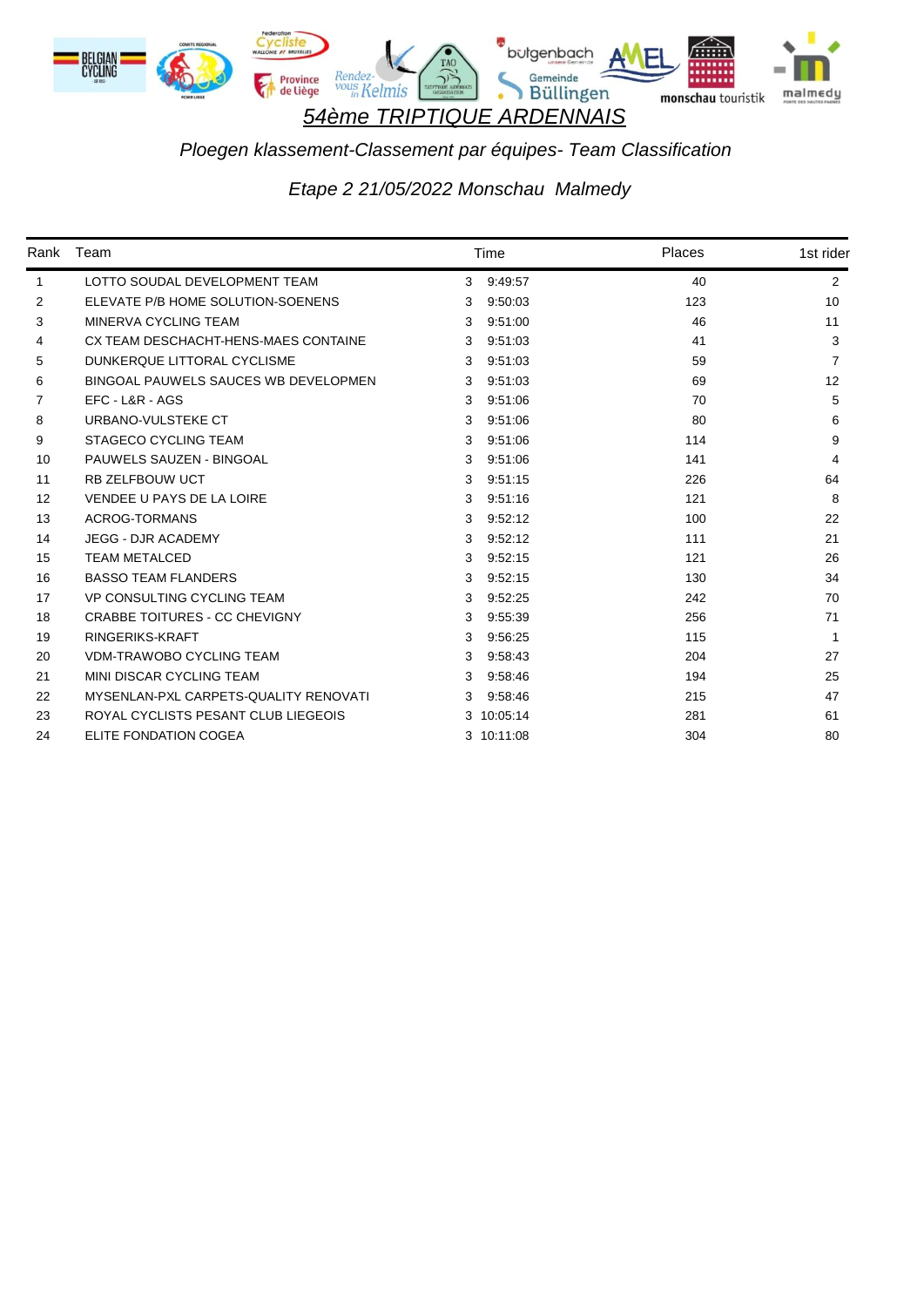

*Jongerenklassement - Classement du meilleur Jeune - Youth Classification*

| Rank Nr        |                                                                                | Name                                                            | Team                                                       | Time               |
|----------------|--------------------------------------------------------------------------------|-----------------------------------------------------------------|------------------------------------------------------------|--------------------|
| $\mathbf{1}$   |                                                                                | 140NOR 100 200 945 42 LARSEN Sebastian Kirkedam RINGERIKS-KRAFT |                                                            | 3:16:16            |
| 2              | 12 BEL 100 164 712 87 SLOCK Liam                                               |                                                                 | LOTTO SOUDAL DEVELOPMENT TEAM                              | 3:16:16            |
| 3              | 17 BEL 100 649 316 79 MEEUSSEN Witse                                           |                                                                 | PAUWELS SAUZEN - BINGOAL                                   | 3:16:16            |
| 4              | 88 BEL 100 649 458 27 NUYTTEN Michiel                                          |                                                                 | EFC - L&R - AGS                                            | 3:16:16            |
| 5              | 79 BEL 100 649 549 21 CRAPS Lars                                               |                                                                 | URBANO-VULSTEKE CT                                         | 3:16:16            |
| 6              | 159 FRA 100 694 662 29 HUENS Axel                                              |                                                                 | DUNKERQUE LITTORAL CYCLISME                                | 3:16:16            |
| $\overline{7}$ | 163 FRA 100 261 397 63 GROLIER Lucas                                           |                                                                 | VENDEE U PAYS DE LA LOIRE                                  | 3:16:16            |
| 8              | 33 BEL 100 649 771 49 ORINS Robin                                              |                                                                 | ELEVATE P/B HOME SOLUTION-SOENENS                          | 3:16:16            |
| 9              | 28 BEL 100 164 577 49 PONSAERTS Thibaut                                        |                                                                 | MINERVA CYCLING TEAM                                       | 3:16:16            |
| 10             | 1 BEL 100 650 088 75 GELDERS Gil                                               |                                                                 | BINGOAL PAUWELS SAUCES WB DEVELOPMENT TEA                  | 3:16:16            |
| 11             | 137NOR 100 195 534 63 TJØTTA Martin                                            |                                                                 | RINGERIKS-KRAFT                                            | 3:16:16            |
| 12             | 8 BEL 100 649 972 56 DEBRUYNE Ramses                                           |                                                                 | LOTTO SOUDAL DEVELOPMENT TEAM                              | 3:16:16            |
| 13             | 132 BEL 100 649 859 40 VAN DE PUTTE Victor                                     |                                                                 | CX TEAM DESCHACHT-HENS-MAES CONTAINERS                     | 3:17:22            |
| 14             | 30 BEL 100 649 842 23 DEWEIRDT Siebe                                           |                                                                 | ELEVATE P/B HOME SOLUTION-SOENENS                          | 3.17.22            |
| 15             | 26 BEL 100 164 659 34 SAVER Kasper                                             |                                                                 | MINERVA CYCLING TEAM                                       | 3.17.22            |
| 16             |                                                                                | 24 BEL 100 165 022 09 VAN SCHOOR Matthew                        | MINERVA CYCLING TEAM                                       | 3.17.22            |
| 17             | 3 BEL 100 650 067 54 DECLERCK Jelle                                            |                                                                 | BINGOAL PAUWELS SAUCES WB DEVELOPMENT TEA                  | 3:17:22            |
| 18             | 152 NED 100 226 965 66 STAM Maikel                                             |                                                                 | JEGG - DJR ACADEMY                                         | 3.17.22            |
| 19             | 99 BEL 100 649 794 72 BAERS Arne                                               |                                                                 | <b>ACROG-TORMANS</b>                                       | 3.17.22            |
| 20             | 129 BEL 100 163 226 56 FERDINANDE Anton                                        |                                                                 | CX TEAM DESCHACHT-HENS-MAES CONTAINERS                     | 3.17.25            |
| 21             | 9 BEL 100 650 311 07 HARTEEL Jelle                                             |                                                                 | LOTTO SOUDAL DEVELOPMENT TEAM                              | 3:17:25            |
| 22             | 74 BEL 100 490 234 77 DE GRAEF Noah                                            |                                                                 | MINI DISCAR CYCLING TEAM                                   | 3.17.25            |
| 23             | 59 BEL 100 165 109 96 VERWILT Mauro                                            |                                                                 | <b>TEAM METALCED</b>                                       | 3:17:25            |
| 24             | 52 BEL 100 650 327 23 HEREMANS Joppe                                           |                                                                 | VDM-TRAWOBO CYCLING TEAM                                   | 3:17:25            |
| 25             | 165 FRA 100 694 446 07 MARAIS Benjamin                                         |                                                                 | VENDEE U PAYS DE LA LOIRE                                  | 3:17:25            |
| 26             | 102 BEL 100 164 137 94 HAEX Joris                                              |                                                                 | <b>ACROG-TORMANS</b>                                       | 3:17:25            |
| 27             | 86 BEL 100 163 843 91 DE MEESTER Luca                                          |                                                                 | EFC - L&R - AGS                                            | 3:17:25            |
| 28             | 34 BEL 100 650 242 35 VERVENNE Jonathan                                        |                                                                 | ELEVATE P/B HOME SOLUTION-SOENENS                          | 3:17:25            |
| 29             | 116 BEL 100 654 518 43 DE CLERCQ Seppe                                         |                                                                 | <b>BASSO TEAM FLANDERS</b>                                 | 3:17:25            |
| 30             | 85 BEL 100 649 953 37 DELAHAYE Jens                                            |                                                                 | EFC - L&R - AGS                                            | 3:17:25            |
| 31<br>32       | 130 BEL 100 163 797 45 DEJONGHE Len                                            |                                                                 | CX TEAM DESCHACHT-HENS-MAES CONTAINERS                     | 3:17:25            |
| 33             | 7 BEL 100 865 158 96 VERLEYEN Gaëtan<br>153 NED 100 231 120 50 PIJNENBURG Sven |                                                                 | BINGOAL PAUWELS SAUCES WB DEVELOPMENT TEA                  | 3:17:25<br>3:17:25 |
| 34             |                                                                                | 14 BEL 100 650 167 57 VAN RAEMDONCK Cédric                      | JEGG - DJR ACADEMY<br>LOTTO SOUDAL DEVELOPMENT TEAM        | 3:17:25            |
| 35             | 83 BEL 100 649 328 91 DE WEERT Robbe                                           |                                                                 | URBANO-VULSTEKE CT                                         | 3:17:25            |
| 36             | 133 BEL 100 650 019 06 CLYNEN Rhune                                            |                                                                 | CX TEAM DESCHACHT-HENS-MAES CONTAINERS                     | 3.17.25            |
| 37             | 118 BEL 100 649 401 67 BROUWERS Emile                                          |                                                                 | <b>BASSO TEAM FLANDERS</b>                                 | 3:17:25            |
| 38             | 82 BEL 100 163 872 23 DE PAUW Len                                              |                                                                 | URBANO-VULSTEKE CT                                         | 3:17:25            |
| 39             |                                                                                | 91 BEL 100 649 821 02 VANDENSTORME Dylan                        | EFC - L&R - AGS                                            | 3.17.25            |
| 40             | 101 BEL 100 649 499 68 VERMOOTE Jelle                                          |                                                                 | <b>ACROG-TORMANS</b>                                       | 3:17:25            |
| 41             | 23 BEL 100 649 510 79 DEBAELE Jorre                                            |                                                                 | MINERVA CYCLING TEAM                                       | 3:17:25            |
| 42             | 150 NED 100 231 168 01 SMEETS Tom                                              |                                                                 | JEGG - DJR ACADEMY                                         | 3:17:25            |
| 43             | 6 BEL 100 650 138 28 LAMBRECHT Michiel                                         |                                                                 | BINGOAL PAUWELS SAUCES WB DEVELOPMENT TEA                  | 3:17:25            |
| 44             | 35 BEL 100 649 838 19 VIDTS Obie                                               |                                                                 | ELEVATE P/B HOME SOLUTION-SOENENS                          | 3:17:25            |
| 45             | 114 BEL 100 163 931 82 DE VET Sander                                           |                                                                 | BASSO TEAM FLANDERS                                        | 3:17:25            |
| 46             | 31 BEL 100 649 872 53 DE JAEGER Arthur                                         |                                                                 | ELEVATE P/B HOME SOLUTION-SOENENS                          | 3.17:25            |
| 47             | 149 NED 100 987 430 51 DE JONG Nino                                            |                                                                 | JEGG - DJR ACADEMY                                         | 3.17:25            |
| 48             | 61 LTU 100 365 896 93 KMIELIAUSKAS Rokas                                       |                                                                 | <b>TEAM METALCED</b>                                       | 3:17:25            |
| 49             |                                                                                | 18 BEL 100 650 344 40 VANDERLINDEN Lukas                        | PAUWELS SAUZEN - BINGOAL                                   | 3:17:25            |
| 50             | 76 BEL 100 233 596 04 HASSERT Sven                                             |                                                                 | MINI DISCAR CYCLING TEAM                                   | 3:17:25            |
| 51             | 42 BEL 100 765 296 47 GEERINCKX Wout                                           |                                                                 | STAGECO CYCLING TEAM                                       | 3:17:25            |
| 52             |                                                                                | 115 BEL 100 956 028 77 VAN ASBROECK Maarten                     | <b>BASSO TEAM FLANDERS</b>                                 | 3.17.25            |
| 53             | 120 BEL 100 724 588 79 DECOTTIGNIES Jordy                                      |                                                                 | RB ZELFBOUW UCT                                            | 3:17:25            |
| 54             | 39 BEL 100 650 374 70 HUYGHE Stan                                              |                                                                 | STAGECO CYCLING TEAM                                       | 3:17:25            |
| 55             | 89 BEL 100 650 181 71 THONNON Senne                                            |                                                                 | EFC - L&R - AGS                                            | 3:17:25            |
| 56             | 64 BEL 100 489 453 72 SCHYNS Tom                                               |                                                                 | CRABBE TOITURES - CC CHEVIGNY                              | 3:17:25            |
| 57             |                                                                                | 81 BEL 100 650 169 59 VAN CAUWENBERGHE Arne URBANO-VULSTEKE CT  |                                                            | 3:17:25            |
| 58             | 56 BEL 100 164 002 56 EECKHOUT Arthur                                          |                                                                 | VDM-TRAWOBO CYCLING TEAM                                   | 3:17:25            |
| 59             | 5 BEL 100 730 496 70 DETALLE Noah                                              |                                                                 | BINGOAL PAUWELS SAUCES WB DEVELOPMENT TEA                  | 3:17:25            |
| 60             |                                                                                | 19 ITA 100 316 032 87 MASCIARELLI Lorenzo                       | PAUWELS SAUZEN - BINGOAL                                   | 3.17.25            |
| 61             | 119 BEL 100 649 635 10 VANDENBULCKE Alex                                       |                                                                 | <b>BASSO TEAM FLANDERS</b>                                 | 3:17:25            |
| 62             | 32 BEL 100 649 754 32 LADANG Miguel                                            |                                                                 | ELEVATE P/B HOME SOLUTION-SOENENS                          | 3:17:25            |
| 63             | 48 BEL 100 164 939 23 VAN DYCK Ward                                            |                                                                 | VP CONSULTING CYCLING TEAM                                 | 3:17:25            |
| 64             | 25 BEL 100 649 269 32 DHAEYE Enrico                                            |                                                                 | MINERVA CYCLING TEAM                                       | 3:17:35            |
| 65             | 167 CAN 100 617 591 73 COWAN Quentin                                           |                                                                 | VENDEE U PAYS DE LA LOIRE                                  | 3:17:35            |
| 66             | 16 NED 100 233 561 66 KAMP Ryan                                                |                                                                 | PAUWELS SAUZEN - BINGOAL                                   | 3:17:35            |
| 67<br>68       | 13 BEL 100 164 821 02 VAN BOVEN Luca<br>164 GBR 100 238 955 28 GEORGE Alfred   |                                                                 | LOTTO SOUDAL DEVELOPMENT TEAM<br>VENDEE U PAYS DE LA LOIRE | 3:17:35            |
|                |                                                                                |                                                                 |                                                            | 3:19:00            |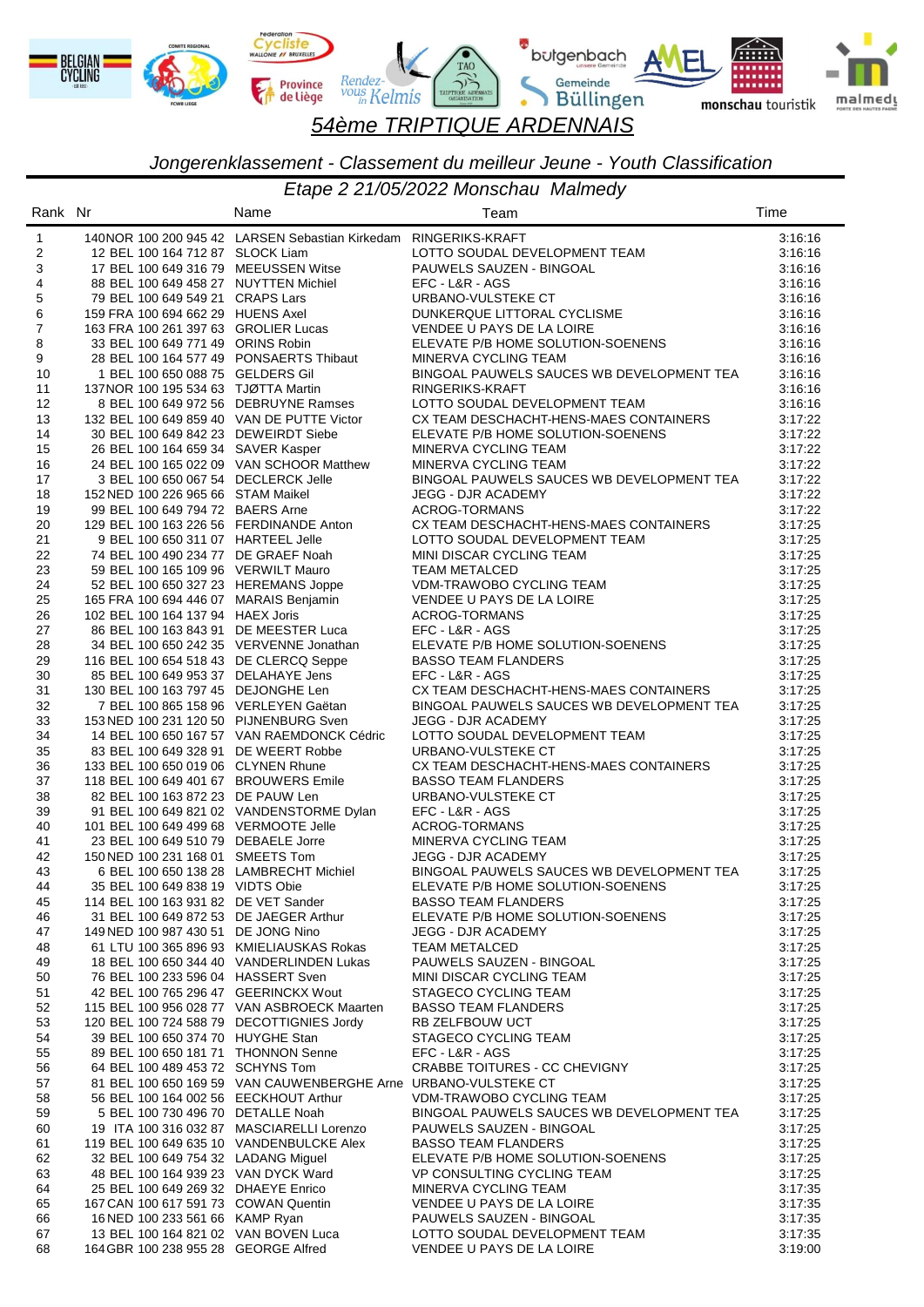$\frac{1}{2}$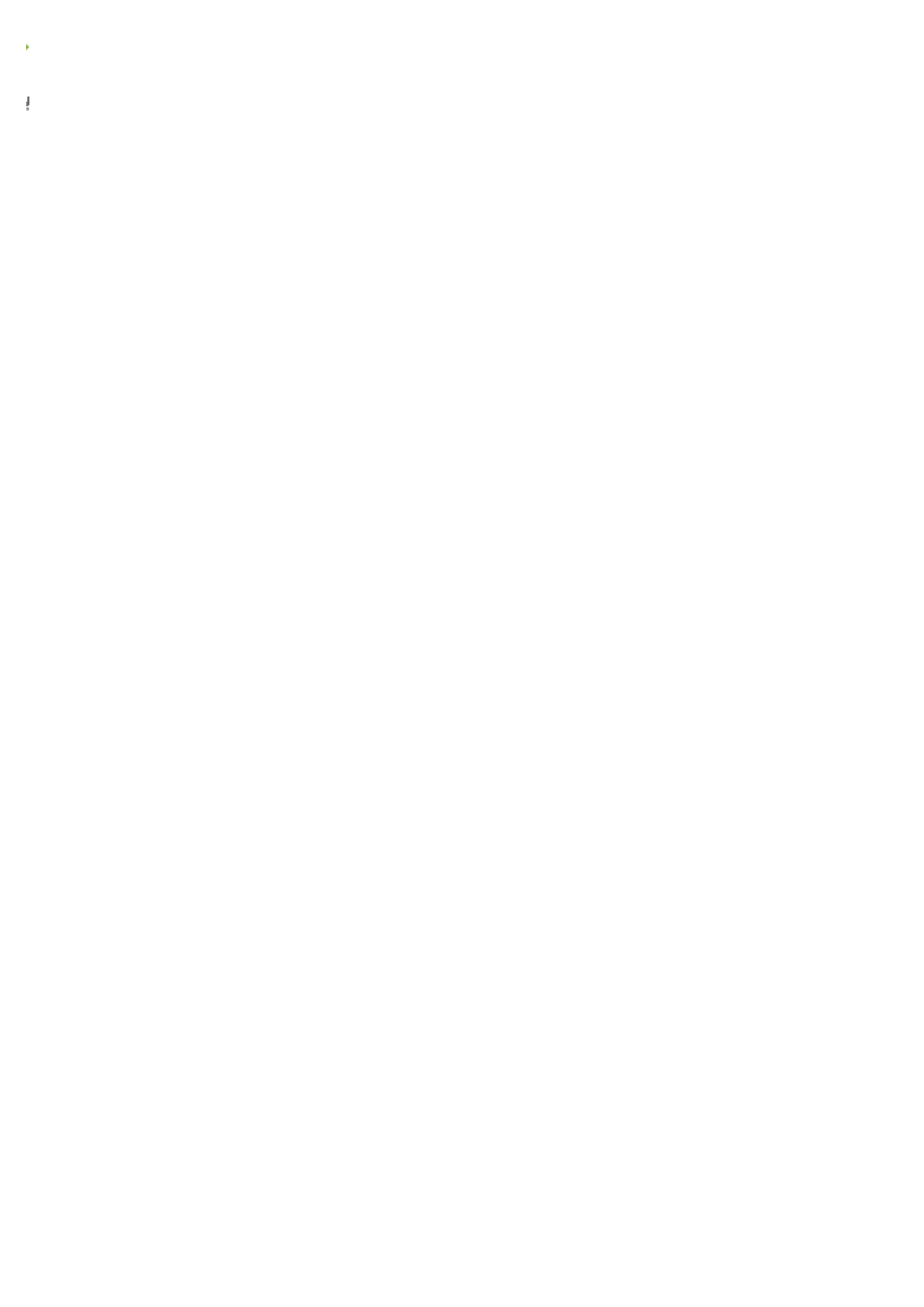

*Jongerenklassement - Classement du meilleur Jeune - Youth Classification*

| Rank Nr |                                          | Name                                          | Team                                      | Time    |
|---------|------------------------------------------|-----------------------------------------------|-------------------------------------------|---------|
| 69      | 160 FRA 100 694 663 30 LABBE Benjamin    |                                               | DUNKERQUE LITTORAL CYCLISME               | 3:19:02 |
| 70      | 65 BEL 100 650 020 07 OMLOOP Mats        |                                               | CRABBE TOITURES - CC CHEVIGNY             | 3:19:08 |
| 71      | 117 BEL 100 164 740 18 STOCKX Aaron      |                                               | <b>BASSO TEAM FLANDERS</b>                | 3:19:08 |
| 72      | 2 BEL 100 728 696 16 LOWIE Théo          |                                               | BINGOAL PAUWELS SAUCES WB DEVELOPMENT TEA | 3:19:30 |
| 73      |                                          | 29 BEL 100 649 489 58 VAN DE WYNKELE Lorenz   | ELEVATE P/B HOME SOLUTION-SOENENS         | 3:16:25 |
| 74      | 90 BEL 100 650 292 85 VAN DYCK Jan       |                                               | EFC - L&R - AGS                           | 3:23:53 |
| 75      | 84 BEL 100 649 677 52 VERHEYEN Nils      |                                               | URBANO-VULSTEKE CT                        | 3:23:53 |
| 76      | 135NOR 100 196 099 46 SØRBØ Magnus       |                                               | RINGERIKS-KRAFT                           | 3:23:53 |
| 77      | 54 BEL 100 649 363 29 NONNEMAN Maxim     |                                               | <b>VDM-TRAWOBO CYCLING TEAM</b>           | 3:23:53 |
| 78      | 108 BEL 101 188 397 34 POLET Alexandre   |                                               | ROYAL CYCLISTS PESANT CLUB LIEGEOIS       | 3:23:53 |
| 79      | 125 BEL 100 920 390 38 COPPENS Michiel   |                                               | <b>RB ZELFBOUW UCT</b>                    | 3:23:56 |
| 80      | 138NOR 100 207 440 38 WÆHRE Magnus       |                                               | RINGERIKS-KRAFT                           | 3:23:56 |
| 81      | 136NOR 100 196 710 75 KORSNES Marcus     |                                               | RINGERIKS-KRAFT                           | 3:23:56 |
| 82      | 71 BEL 100 239 142 21 PORTSMOUTH Tom     |                                               | MINI DISCAR CYCLING TEAM                  | 3:23:56 |
| 83      |                                          | 10 BEL 100 649 941 25 VANDENBRANDEN Noah      | LOTTO SOUDAL DEVELOPMENT TEAM             | 3:23:56 |
| 84      | 168 FRA 100 690 967 20 VADIC Baptiste    |                                               | VENDEE U PAYS DE LA LOIRE                 | 3:23:56 |
| 85      | 162 FRA 100 746 091 48 CIALONE Alessio   |                                               | VENDEE U PAYS DE LA LOIRE                 | 3:23:56 |
| 86      | 100 BEL 100 164 960 44 VANHEEL Elias     |                                               | <b>ACROG-TORMANS</b>                      | 3:23:56 |
| 87      | 93 BEL 100 649 871 52 VAN LOOVEREN Thiis |                                               | MYSENLAN-PXL CARPETS-QUALITY RENOVATIE    | 3:23:56 |
| 88      | 103 BEL 100 650 025 12 BEECKMAN Gauthier |                                               | ACROG-TORMANS                             | 3:23:56 |
| 89      | 62 BEL 100 163 227 57 KUYPERS Gerben     |                                               | <b>TEAM METALCED</b>                      | 3:23:56 |
| 90      | 4 BEL 100 462 348 30 LELEU Audric        |                                               | BINGOAL PAUWELS SAUCES WB DEVELOPMENT TEA | 3:23:56 |
| 91      | 97NOR 100 206 213 72 STRAND Peder Dahl   |                                               | MYSENLAN-PXL CARPETS-QUALITY RENOVATIE    | 3:29:50 |
| 92      | 96 BEL 101 068 439 65 DE POTTER Matthias |                                               | MYSENLAN-PXL CARPETS-QUALITY RENOVATIE    | 3:29:50 |
| 93      | 11 AUS 100 553 467 66 RICE Matthew       |                                               | LOTTO SOUDAL DEVELOPMENT TEAM             | 3:29:50 |
| 94      | 55 BEL 100 647 060 54 STALMANS Jasper    |                                               | <b>VDM-TRAWOBO CYCLING TEAM</b>           | 3:32:33 |
| 95      | 77 BEL 100 861 955 94 MOONEN Zeno        |                                               | MINI DISCAR CYCLING TEAM                  | 3:32:33 |
| 96      |                                          | 166 FRA 100 660 479 87 ROUSSET FAVIER Nicolas | <b>VENDEE U PAYS DE LA LOIRE</b>          | 3:32:33 |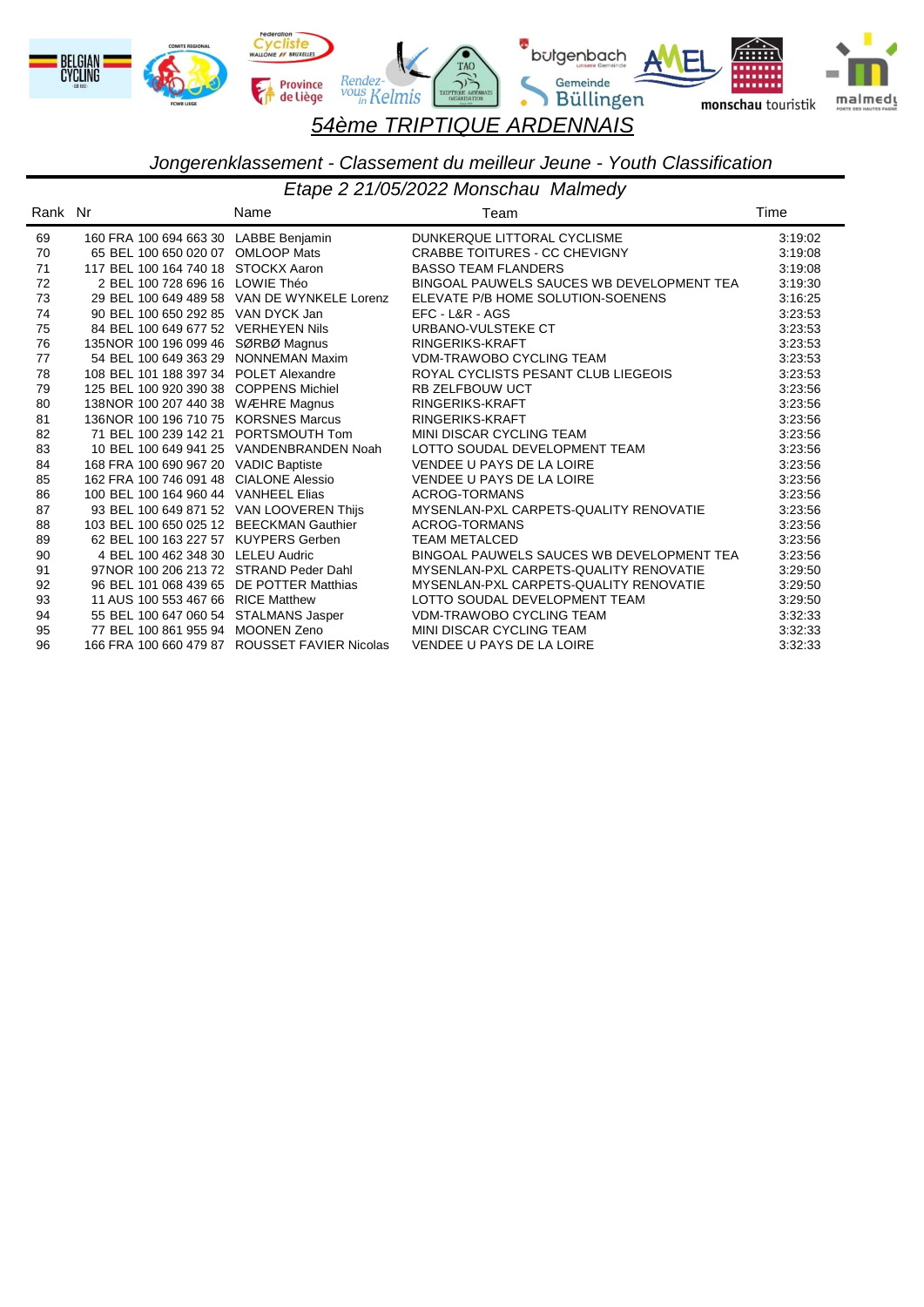$\frac{1}{2}$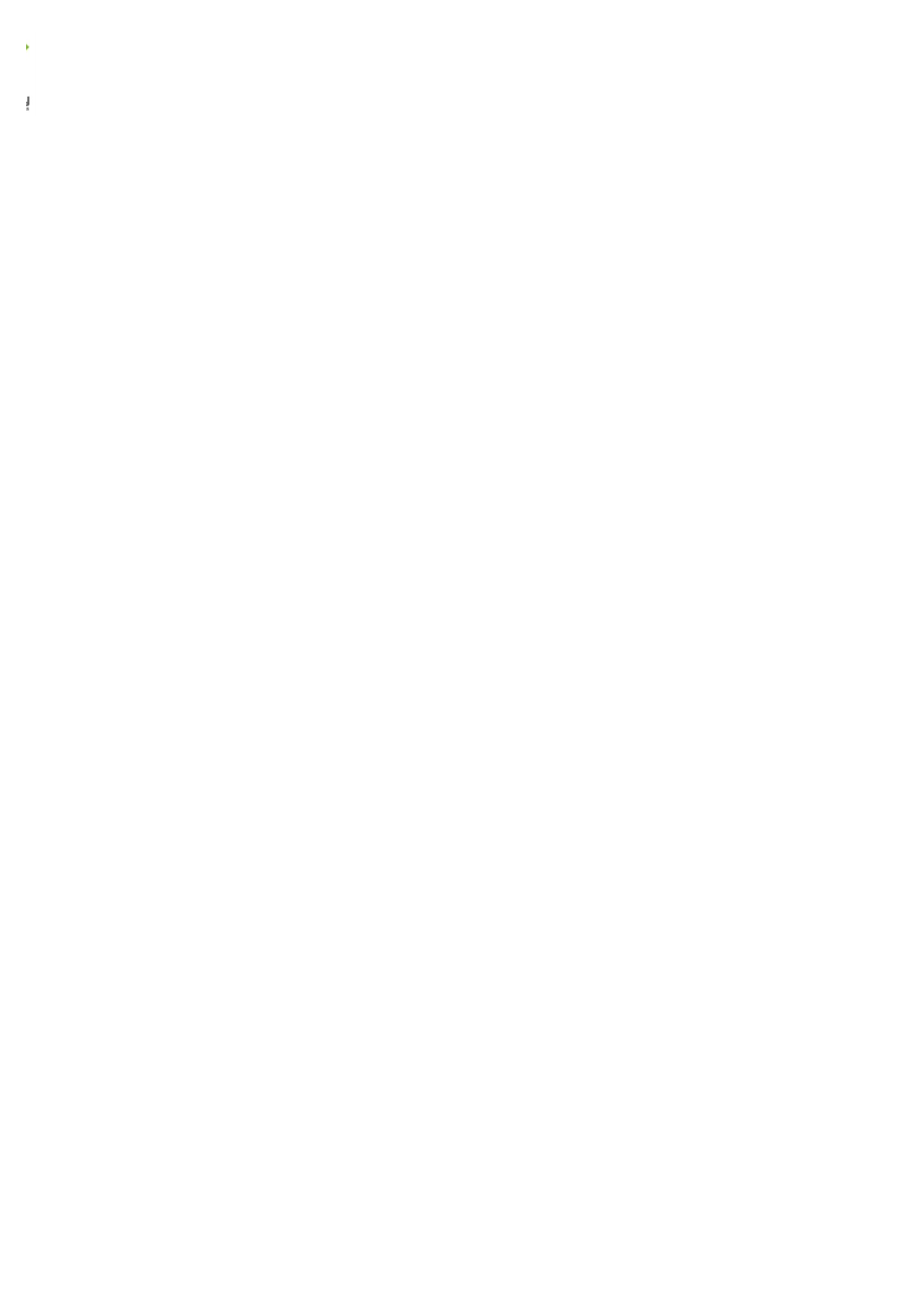

*Puntenklassement-Classement des points-Points classification*

*(Punten aankomst + Rushes - Points arrivée + Rushes - Points Finish + sprints)*

|    |     | Rang Rugnr Naam-Nom              | Ploeg-Equipe                               | <b>Punten-Points</b> |
|----|-----|----------------------------------|--------------------------------------------|----------------------|
|    | 140 | <b>LARSEN Sebastian Kirkedam</b> | RINGERIKS-KRAFT                            | 15                   |
| 2  | 12  | <b>SLOCK Liam</b>                | LOTTO SOUDAL DEVELOPMENT TEAM              | 12                   |
| 3  | 128 | LOOCKX Lander                    | CX TEAM DESCHACHT-HENS-MAES CONTAINERS     | 10                   |
| 4  | 17  | <b>MEEUSSEN Witse</b>            | PAUWELS SAUZEN - BINGOAL                   | 8                    |
| 5  | 88  | <b>NUYTTEN Michiel</b>           | EFC - L&R - AGS                            | 6                    |
| 6  | 79  | <b>CRAPS Lars</b>                | URBANO-VULSTEKE CT                         | 5                    |
| 7  | 159 | <b>HUENS Axel</b>                | DUNKERQUE LITTORAL CYCLISME                | 4                    |
| 8  | 163 | <b>GROLIER Lucas</b>             | VENDEE U PAYS DE LA LOIRE                  | 3                    |
| 9  | 37  | VAN DEN PUT Ronan                | STAGECO CYCLING TEAM                       | 2                    |
| 10 |     | 33 ORINS Robin                   | ELEVATE P/B HOME SOLUTION-SOENENS          |                      |
| 11 | 85  | DELAHAYE Jens                    | EFC - L&R - AGS                            | $\Omega$             |
| 12 | 113 | <b>RIETJENS Sander</b>           | <b>BASSO TEAM FLANDERS</b>                 | $\Omega$             |
| 13 | 43. | DEVALCKENEER Sieben              | VP CONSULTING CYCLING TEAM                 | 0                    |
| 14 |     | 164 GEORGE Alfred                | <b>VENDEE U PAYS DE LA LOIRE</b>           | 0                    |
| 15 |     | 72 TASSET Marvin                 | MINI DISCAR CYCLING TEAM                   | 0                    |
| 16 | 60  | <b>HEYNS Nils</b>                | <b>TEAM METALCED</b>                       | $\Omega$             |
| 17 |     | 4 LELEU Audric                   | BINGOAL PAUWELS SAUCES WB DEVELOPMENT TEAM | 0                    |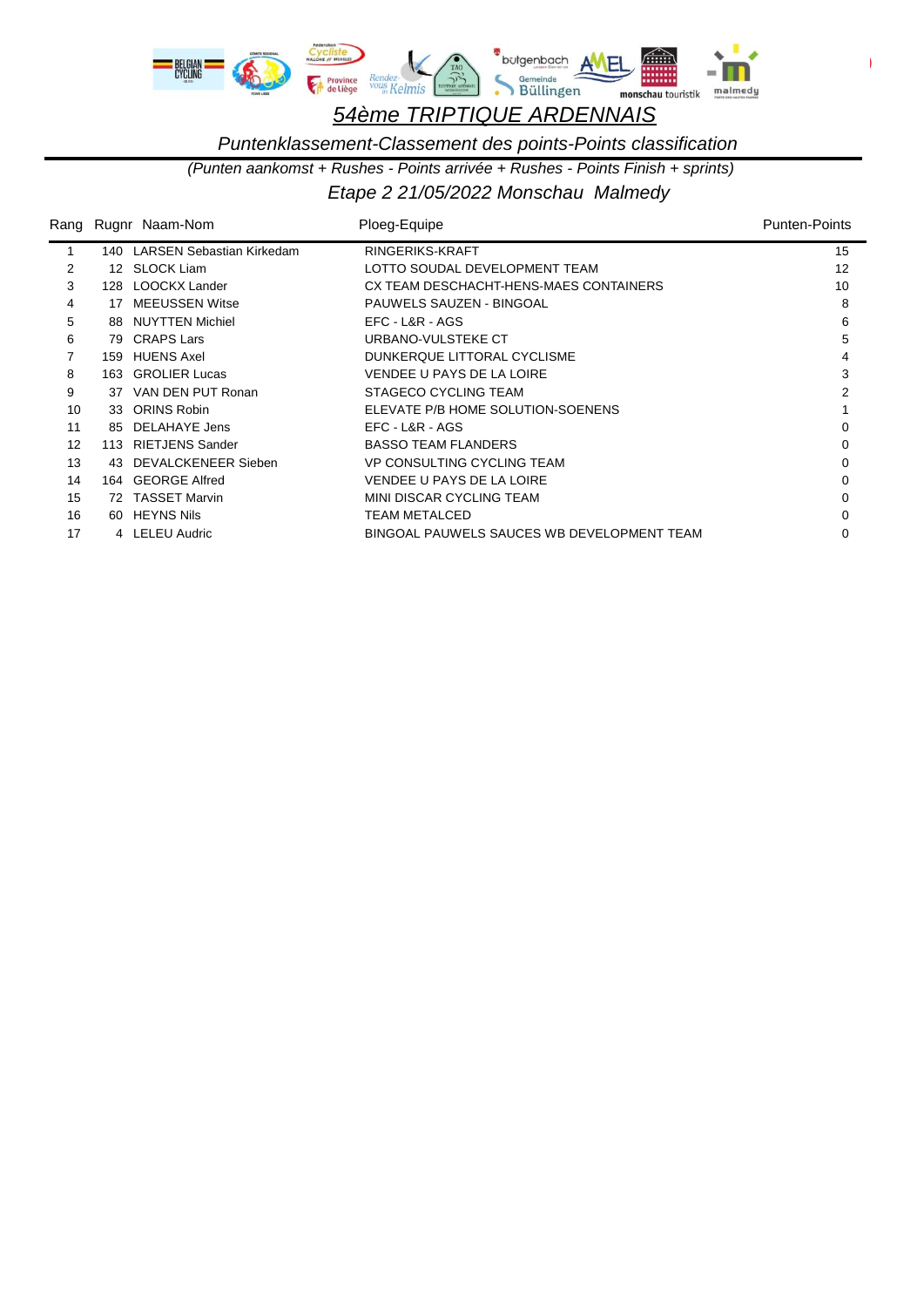

*Etape 2 21/05/2022 Monschau Malmedy*

#### *Sprinten - Sprints*

| Rank Nr       |                          | Name                                   | Team                                     | <b>Bonification</b> |  |  |  |  |  |  |
|---------------|--------------------------|----------------------------------------|------------------------------------------|---------------------|--|--|--|--|--|--|
|               | <b>Rush 1 BUTGENBACH</b> |                                        |                                          |                     |  |  |  |  |  |  |
|               |                          | 113 RIETJENS Sander                    | <b>BASSO TEAM FLANDERS</b>               | 5                   |  |  |  |  |  |  |
| $\mathcal{P}$ |                          | 85 DELAHAYE Jens                       | EFC - L&R - AGS                          | 3                   |  |  |  |  |  |  |
| 3             |                          | 164 GEORGE Alfred                      | VENDEE U PAYS DE LA LOIRE                |                     |  |  |  |  |  |  |
|               |                          | <b>Rush 2 BELLEVAUX (BONIFICATION)</b> |                                          |                     |  |  |  |  |  |  |
|               |                          | 72 TASSET Marvin                       | MINI DISCAR CYCLING TEAM                 | 5                   |  |  |  |  |  |  |
| 2             |                          | 4 LELEU Audric                         | BINGOAL PAUWELS SAUCES WB DEVELOPMENT TE | 3                   |  |  |  |  |  |  |
| 3             |                          | 164 GEORGE Alfred                      | VENDEE U PAYS DE LA LOIRE                |                     |  |  |  |  |  |  |
|               |                          | <b>Rush 3 BELLEVAUX</b>                |                                          |                     |  |  |  |  |  |  |
|               |                          | 43 DEVALCKENEER Sieben                 | VP CONSULTING CYCLING TEAM               | 5                   |  |  |  |  |  |  |
| 2             |                          | 60 HEYNS Nils                          | <b>TEAM METALCED</b>                     | 3                   |  |  |  |  |  |  |
| 3             |                          | 85 DELAHAYE Jens                       | EFC - L&R - AGS                          |                     |  |  |  |  |  |  |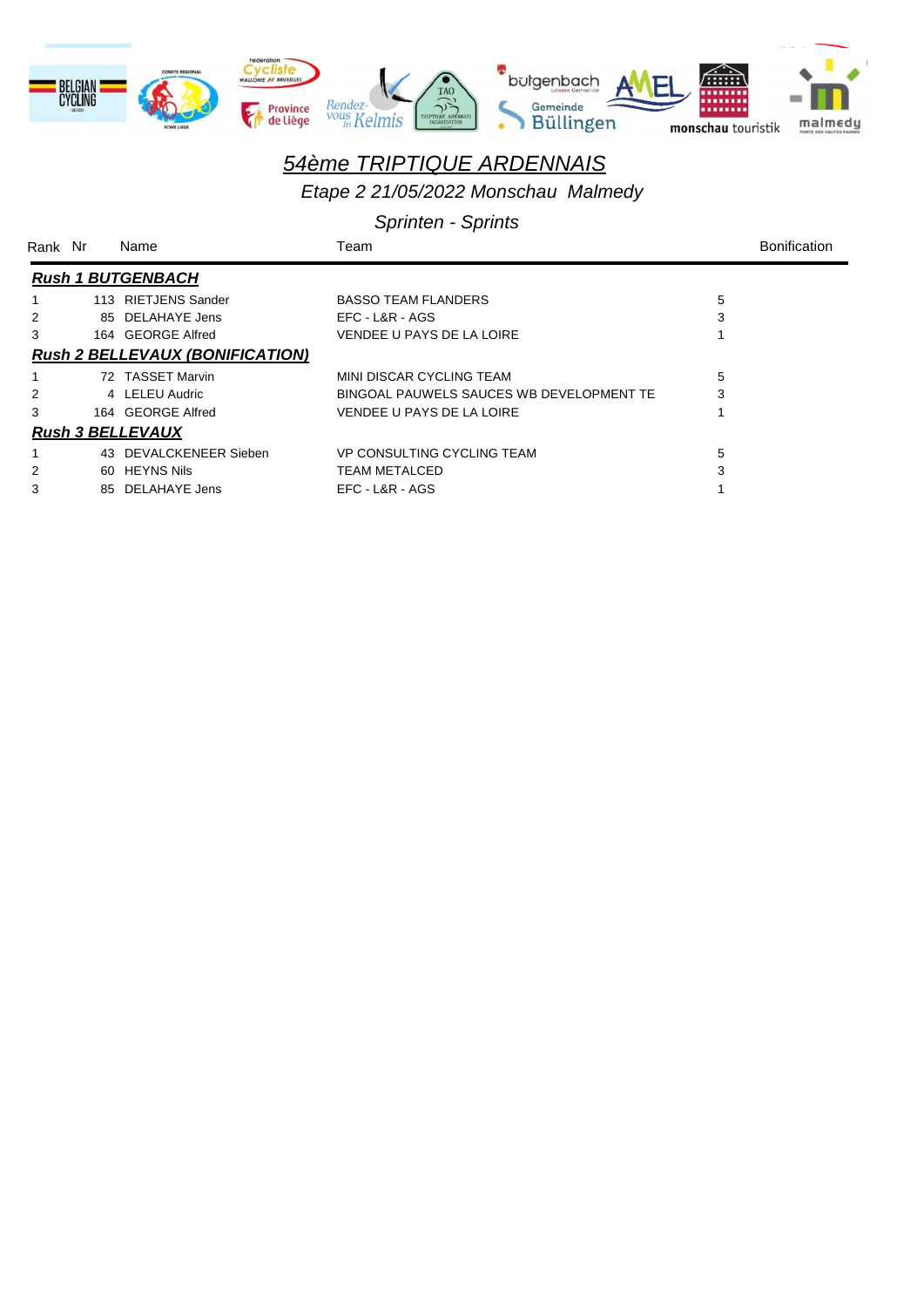



# Fédération<br>Cycliste

*GPM Dag Jour*

| Rank Nr              | Name                       | Team                                     | Points         |
|----------------------|----------------------------|------------------------------------------|----------------|
|                      | <b>GPM 1 KALTERHERBERG</b> |                                          |                |
| 1.                   | 45 SCHERPENBERGH Tristan   | <b>VP CONSULTING CYCLING TEAM</b>        | 8              |
| 2                    | 23 DEBAELE Jorre           | MINERVA CYCLING TEAM                     | 6              |
| 3                    | 166 ROUSSET FAVIER Nicolas | VENDEE U PAYS DE LA LOIRE                | 4              |
|                      | <b>GPM 2 KALTERHERBERG</b> |                                          |                |
| 1                    | 45 SCHERPENBERGH Tristan   | <b>VP CONSULTING CYCLING TEAM</b>        | 8              |
| 2                    | 23 DEBAELE Jorre           | MINERVA CYCLING TEAM                     | 6              |
| 3                    | 43 DEVALCKENEER Sieben     | <b>VP CONSULTING CYCLING TEAM</b>        | 4              |
| <b>GPM 3 LEYKAUL</b> |                            |                                          |                |
| 1                    | 43 DEVALCKENEER Sieben     | VP CONSULTING CYCLING TEAM               | 5              |
| 2                    | 8 DEBRUYNE Ramses          | LOTTO SOUDAL DEVELOPMENT TEAM            | 3              |
| 3                    | 12 SLOCK Liam              | LOTTO SOUDAL DEVELOPMENT TEAM            | $\overline{2}$ |
|                      | <b>GPM 4 BUTGENBACH</b>    |                                          |                |
| 1                    | 43 DEVALCKENEER Sieben     | <b>VP CONSULTING CYCLING TEAM</b>        | 5              |
| $\overline{2}$       | 92 PERMENTIER Emano        | MYSENLAN-PXL CARPETS-QUALITY RENOVATIE   | 3              |
| 3                    | 45 SCHERPENBERGH Tristan   | <b>VP CONSULTING CYCLING TEAM</b>        | $\overline{2}$ |
|                      | <b>GPM 5 LAMONRIVILLE</b>  |                                          |                |
| 1                    | 12 SLOCK Liam              | LOTTO SOUDAL DEVELOPMENT TEAM            | 8              |
| 2                    | 85 DELAHAYE Jens           | EFC - L&R - AGS                          | 6              |
| 3                    | 28 PONSAERTS Thibaut       | MINERVA CYCLING TEAM                     | 4              |
|                      | <b>GPM 6 WELLERSTRASSE</b> |                                          |                |
| 1                    | 62 KUYPERS Gerben          | <b>TEAM METALCED</b>                     | 8              |
| 2                    | 128 LOOCKX Lander          | CX TEAM DESCHACHT-HENS-MAES CONTAINERS   | 6              |
| 3                    | 12 SLOCK Liam              | LOTTO SOUDAL DEVELOPMENT TEAM            | 4              |
|                      | <b>GPM 7 BELLEVAUX</b>     |                                          |                |
| 1                    | 43 DEVALCKENEER Sieben     | <b>VP CONSULTING CYCLING TEAM</b>        | 8              |
| 2                    | 128 LOOCKX Lander          | CX TEAM DESCHACHT-HENS-MAES CONTAINERS   | 6              |
| 3                    | 1 GELDERS Gil              | BINGOAL PAUWELS SAUCES WB DEVELOPMENT TE | 4              |
|                      | <b>GPM 8 LAMONVRIVILL</b>  |                                          |                |
| 1                    | 128 LOOCKX Lander          | CX TEAM DESCHACHT-HENS-MAES CONTAINERS   | 8              |
| 2                    | 79 CRAPS Lars              | URBANO-VULSTEKE CT                       | 6              |
| 3                    | 8 DEBRUYNE Ramses          | LOTTO SOUDAL DEVELOPMENT TEAM            | 4              |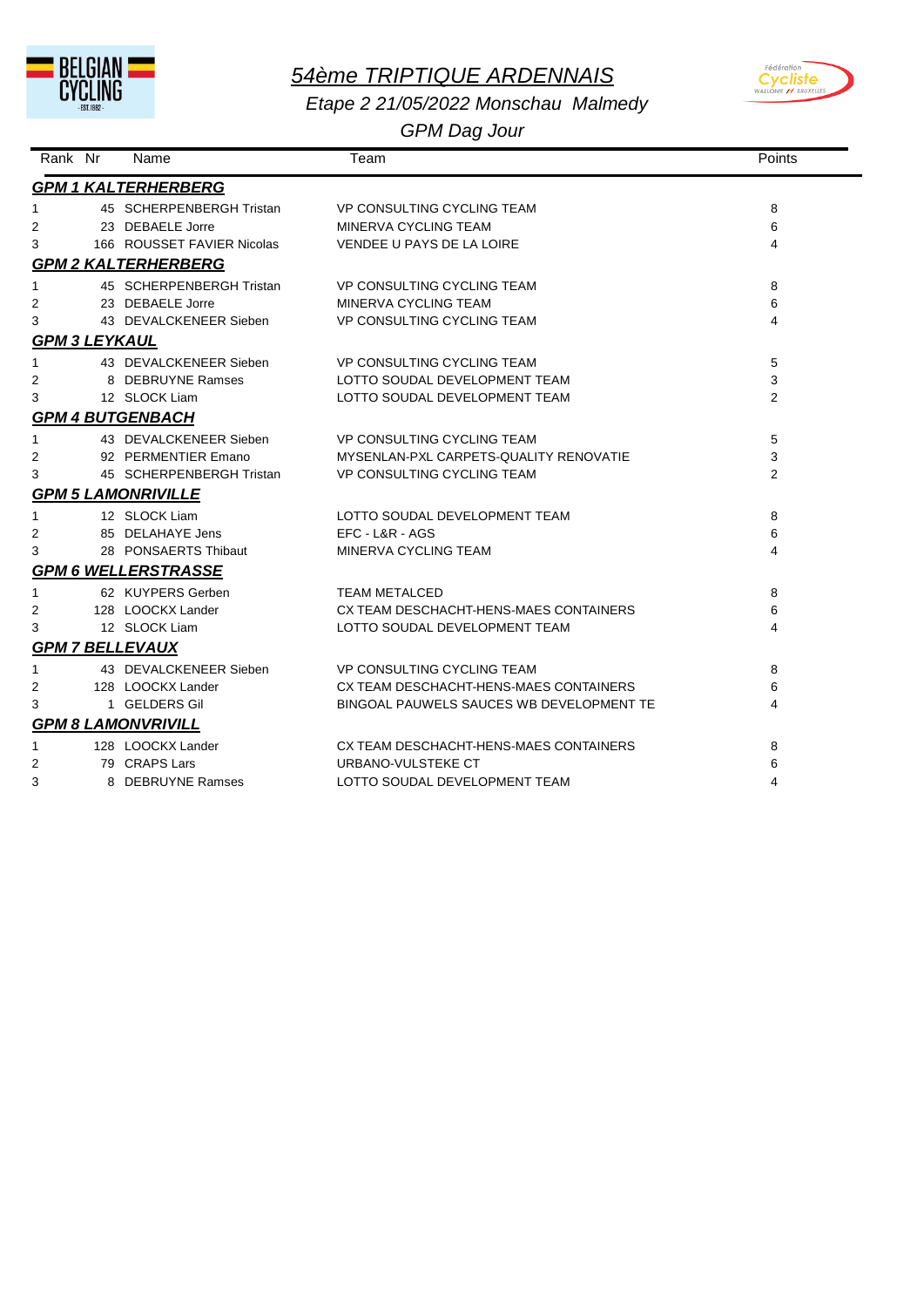

*Beste Regionale Renner - Meilleur Regionaux - Best regional rider*

*Etape 2 21/05/2022 Monschau Malmedy*

Rang Rugnr Naam **Ploeg - Equip** Ploeg - Equip

1 12 SLOCK Liam BEL 20000918 LOTTO SOUDAL DEVELOPMENT TEAM

| 2  | 128 LOOCKX Lander        |              | BEL 19970425 CX TEAM DESCHACHT-HENS-MAES CONTAINERS                                  |
|----|--------------------------|--------------|--------------------------------------------------------------------------------------|
| 3  | 17 MEEUSSEN Witse        |              | BEL 20010308 PAUWELS SAUZEN - BINGOAL                                                |
| 4  | 88 NUYTTEN Michiel       |              | BEL 20010719    EFC - L&R - AGS                                                      |
| 5  | 79 CRAPS Lars            |              | BEL 20011017 URBANO-VULSTEKE CT                                                      |
| 6  | 37 VAN DEN PUT Ronan     |              | BEL 19991022 STAGECO CYCLING TEAM                                                    |
| 7  | 33 ORINS Robin           |              | BEL 20020306 ELEVATE P/B HOME SOLUTION-SOENENS                                       |
| 8  | 28 PONSAERTS Thibaut     | BEL 20000621 | MINERVA CYCLING TEAM                                                                 |
| 9  | 1 GELDERS Gil            | BEL 20021216 | BINGOAL PAUWELS SAUCES WB DEVELOPMENT TEA                                            |
| 10 | 8 DEBRUYNE Ramses        |              | BEL 20020831 LOTTO SOUDAL DEVELOPMENT TEAM                                           |
| 11 | 132 VAN DE PUTTE Victor  |              | BEL 20020520 CX TEAM DESCHACHT-HENS-MAES CONTAINERS                                  |
| 12 | 30 DEWEIRDT Siebe        |              | BEL 20020508 ELEVATE P/B HOME SOLUTION-SOENENS                                       |
| 13 | 26 SAVER Kasper          |              | BEL 20001126 MINERVA CYCLING TEAM                                                    |
| 14 | 24 VAN SCHOOR Matthew    | BEL 20000331 | MINERVA CYCLING TEAM                                                                 |
| 15 | 3 DECLERCK Jelle         | BEL 20021126 | BINGOAL PAUWELS SAUCES WB DEVELOPMENT TEA                                            |
| 16 | 157 LEYMAN Celestin      | BEL 19970329 | DUNKERQUE LITTORAL CYCLISME                                                          |
| 17 | 99 BAERS Arne            |              | BEL 20020327 ACROG-TORMANS                                                           |
|    | 129 FERDINANDE Anton     |              |                                                                                      |
| 18 | 9 HARTEEL Jelle          |              | BEL 20000802 CX TEAM DESCHACHT-HENS-MAES CONTAINERS<br>LOTTO SOUDAL DEVELOPMENT TEAM |
| 19 |                          | BEL 20030808 |                                                                                      |
| 20 | 74 DE GRAEF Noah         |              | BEL 20020219 MINI DISCAR CYCLING TEAM                                                |
| 21 | 59 VERWILT Mauro         |              | BEL 20000611 TEAM METALCED                                                           |
| 22 | 52 HEREMANS Joppe        |              | BEL 20030820 VDM-TRAWOBO CYCLING TEAM                                                |
| 23 | 102 HAEX Joris           |              | BEL 20000624 ACROG-TORMANS                                                           |
| 24 | 86 DE MEESTER Luca       |              | BEL 20000122    EFC - L&R - AGS                                                      |
| 25 | 34 VERVENNE Jonathan     | BEL 20030527 | ELEVATE P/B HOME SOLUTION-SOENENS                                                    |
| 26 | 156 BERO Sean            |              | BEL 19980724 DUNKERQUE LITTORAL CYCLISME                                             |
| 27 | 80 KAESEMANS Jasper      |              | BEL 19990103 URBANO-VULSTEKE CT                                                      |
| 28 | 116 DE CLERCQ Seppe      |              | BEL 20020416 BASSO TEAM FLANDERS                                                     |
| 29 | 85 DELAHAYE Jens         |              | BEL 20020814 EFC - L&R - AGS                                                         |
| 30 | 57 BAUGNIES Jerome       |              | BEL 19870401 TEAM METALCED                                                           |
| 31 | 130 DEJONGHE Len         |              | BEL 20001013 CX TEAM DESCHACHT-HENS-MAES CONTAINERS                                  |
| 32 | 7 VERLEYEN Gaëtan        | BEL 20030519 | BINGOAL PAUWELS SAUCES WB DEVELOPMENT TEA                                            |
| 33 | 14 VAN RAEMDONCK Cédric  |              | BEL 20030311 LOTTO SOUDAL DEVELOPMENT TEAM                                           |
| 34 | 83 DE WEERT Robbe        |              | BEL 20010314 URBANO-VULSTEKE CT                                                      |
| 35 | 38 GERITS Vince          | BEL 19970926 | STAGECO CYCLING TEAM                                                                 |
| 36 | 133 CLYNEN Rhune         |              | BEL 20021014 CX TEAM DESCHACHT-HENS-MAES CONTAINERS                                  |
| 37 | 118 BROUWERS Emile       |              | BEL 20010526 BASSO TEAM FLANDERS                                                     |
| 38 | 82 DE PAUW Len           |              | BEL 20000516 URBANO-VULSTEKE CT                                                      |
| 39 | 91 VANDENSTORME Dylan    |              | BEL 20020419    EFC - L&R - AGS                                                      |
| 40 | 95 VAN DUREN Brent       |              | BEL 19951211 MYSENLAN-PXL CARPETS-QUALITY RENOVATIE                                  |
| 41 | 101 VERMOOTE Jelle       |              | BEL 20010829 ACROG-TORMANS                                                           |
| 42 | 23 DEBAELE Jorre         |              | BEL 20010907 MINERVA CYCLING TEAM                                                    |
| 43 | 113 RIETJENS Sander      |              | BEL 19980418 BASSO TEAM FLANDERS                                                     |
| 44 | 6 LAMBRECHT Michiel      | BEL 20030210 | BINGOAL PAUWELS SAUCES WB DEVELOPMENT TEA                                            |
| 45 | 35 VIDTS Obie            |              | BEL 20020503 ELEVATE P/B HOME SOLUTION-SOENENS                                       |
| 46 | 114 DE VET Sander        |              | BEL 20000916 BASSO TEAM FLANDERS                                                     |
| 47 | 31 DE JAEGER Arthur      | BEL 20020604 | ELEVATE P/B HOME SOLUTION-SOENENS                                                    |
| 48 | 78 BOUTS Jens            |              | BEL 19980313 URBANO-VULSTEKE CT                                                      |
| 49 | 18 VANDERLINDEN Lukas    |              | BEL 20030903 PAUWELS SAUZEN - BINGOAL                                                |
| 50 | 107 DELAHAYE Aurélien    |              | BEL 19920715 ROYAL CYCLISTS PESANT CLUB LIEGEOIS                                     |
| 51 | 76 HASSERT Sven          |              | BEL 20000108 MINI DISCAR CYCLING TEAM                                                |
| 52 | 40 VAN LAER Jan          | BEL 19990101 | STAGECO CYCLING TEAM                                                                 |
| 53 | 121 ROMBOUTS Seppe       | BEL 19980514 | <b>RB ZELFBOUW UCT</b>                                                               |
| 54 | 42 GEERINCKX Wout        |              | BEL 20031102 STAGECO CYCLING TEAM                                                    |
|    |                          |              | BEL 20011120 BASSO TEAM FLANDERS                                                     |
| 55 | 115 VAN ASBROECK Maarten |              |                                                                                      |
| 56 | 120 DECOTTIGNIES Jordy   |              | BEL 20020312 RB ZELFBOUW UCT                                                         |
| 57 | 39 HUYGHE Stan           |              | BEL 20031006 STAGECO CYCLING TEAM                                                    |
| 58 | 89 THONNON Senne         |              | BEL 20030319    EFC - L&R - AGS                                                      |
| 59 | 44 VAN DER EYCKEN Brent  |              | BEL 19990308 VP CONSULTING CYCLING TEAM                                              |
| 60 | 64 SCHYNS Tom            |              | BEL 20010116 CRABBE TOITURES - CC CHEVIGNY                                           |
| 61 | 81 VAN CAUWENBERGHE Arne |              | BEL 20030311 URBANO-VULSTEKE CT                                                      |
| 62 | 155 MATTHYS Louka        | BEL 19991231 | DUNKERQUE LITTORAL CYCLISME                                                          |
| 63 | 56 EECKHOUT Arthur       |              | BEL 20000226 VDM-TRAWOBO CYCLING TEAM                                                |



Fédération Cycliste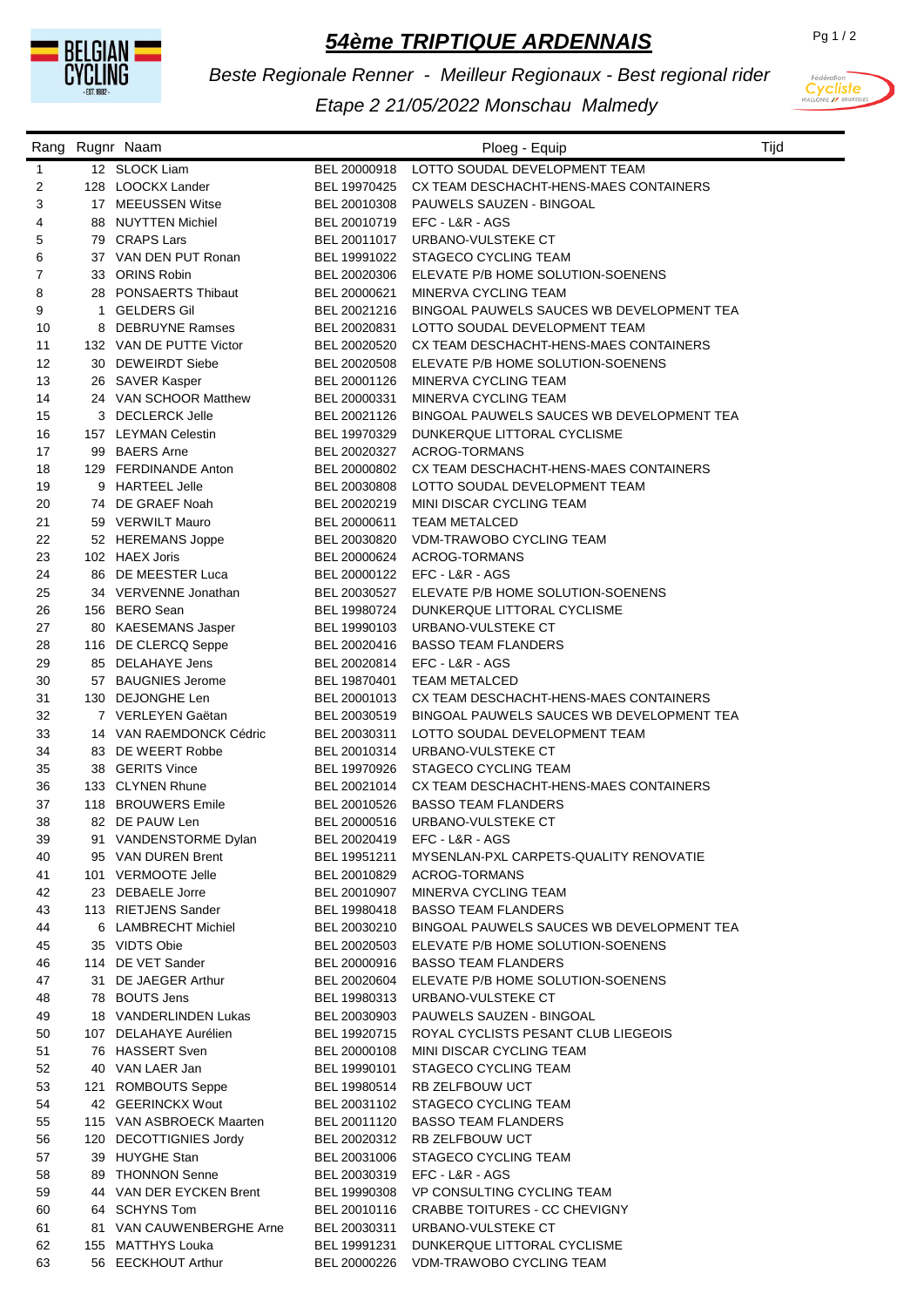

*Beste Regionale Renner - Meilleur Regionaux - Best regional rider*



| Rang | Rugnr Naam                |              | Ploeg - Equip                                          | Tijd |
|------|---------------------------|--------------|--------------------------------------------------------|------|
| 64   | 5 DETALLE Noah            | BEL 20030604 | BINGOAL PAUWELS SAUCES WB DEVELOPMENT TEA              |      |
| 65   | 123 RAYMACKERS Cedric     | BEL 19920619 | <b>RB ZELFBOUW UCT</b>                                 |      |
| 66   | 36 PUT Lars               | BEL 19990909 | STAGECO CYCLING TEAM                                   |      |
| 67   | 119 VANDENBULCKE Alex     |              | BEL 20011125 BASSO TEAM FLANDERS                       |      |
| 68   | 142 COHEN Alexis          | BEL 19990901 | ELITE FONDATION COGEA                                  |      |
| 69   | 32 LADANG Miguel          | BEL 20020225 | ELEVATE P/B HOME SOLUTION-SOENENS                      |      |
| 70   | 127 MEEUSEN Tom           |              | BEL 19881107 CX TEAM DESCHACHT-HENS-MAES CONTAINERS    |      |
| 71   | 48 VAN DYCK Ward          | BEL 20000801 | VP CONSULTING CYCLING TEAM                             |      |
| 72   | 25 DHAEYE Enrico          | BEL 20010202 | MINERVA CYCLING TEAM                                   |      |
| 73   | 15 VANTHOURENHOUT Michael | BEL 19931210 | PAUWELS SAUZEN - BINGOAL                               |      |
| 74   | 13 VAN BOVEN Luca         |              | BEL 20000106 LOTTO SOUDAL DEVELOPMENT TEAM             |      |
| 75   | 43 DEVALCKENEER Sieben    | BEL 19910524 | VP CONSULTING CYCLING TEAM                             |      |
| 76   | 67 RADOUX Robin           |              | BEL 19990419 CRABBE TOITURES - CC CHEVIGNY             |      |
| 77   | 65 OMLOOP Mats            |              | BEL 20021014 CRABBE TOITURES - CC CHEVIGNY             |      |
| 78   | 117 STOCKX Aaron          |              | BEL 20000822 BASSO TEAM FLANDERS                       |      |
| 79   | 124 PARIDAENS Jasper      |              | BEL 19950418 RB ZELFBOUW UCT                           |      |
| 80   | 2 LOWIE Théo              |              | BEL 20031006 BINGOAL PAUWELS SAUCES WB DEVELOPMENT TEA |      |
| 81   | 29 VAN DE WYNKELE Lorenz  |              | BEL 20010819 ELEVATE P/B HOME SOLUTION-SOENENS         |      |
| 82   | 90 VAN DYCK Jan           |              | BEL 20030724    EFC - L&R - AGS                        |      |
| 83   | 84 VERHEYEN Nils          |              | BEL 20020104 URBANO-VULSTEKE CT                        |      |
| 84   | 41 OFFERMANS Michiel      |              | BEL 19980214 STAGECO CYCLING TEAM                      |      |
| 85   | 54 NONNEMAN Maxim         |              | BEL 20010418 VDM-TRAWOBO CYCLING TEAM                  |      |
| 86   | 45 SCHERPENBERGH Tristan  |              | BEL 19990414 VP CONSULTING CYCLING TEAM                |      |
| 87   | 108 POLET Alexandre       |              | BEL 20010624 ROYAL CYCLISTS PESANT CLUB LIEGEOIS       |      |
| 88   | 125 COPPENS Michiel       | BEL 20021217 | RB ZELFBOUW UCT                                        |      |
| 89   | 72 TASSET Marvin          |              | BEL 19971016 MINI DISCAR CYCLING TEAM                  |      |
| 90   | 71 PORTSMOUTH Tom         | BEL 20011219 | MINI DISCAR CYCLING TEAM                               |      |
| 91   | 10 VANDENBRANDEN Noah     | BEL 20020729 | LOTTO SOUDAL DEVELOPMENT TEAM                          |      |
| 92   | 51 WANTE Jari             |              | BEL 19980813 VDM-TRAWOBO CYCLING TEAM                  |      |
| 93   | 106 VAN WYNSBERGHE Maxime |              | BEL 19980425 ROYAL CYCLISTS PESANT CLUB LIEGEOIS       |      |
| 94   | 60 HEYNS Nils             |              | BEL 19910126 TEAM METALCED                             |      |
| 95   | 126 REYNAERTS Wim         |              | BEL 19950512 RB ZELFBOUW UCT                           |      |
| 96   | 75 DOPCHIE Félix          |              | BEL 19991230 MINI DISCAR CYCLING TEAM                  |      |
| 97   | 100 VANHEEL Elias         | BEL 20001118 | <b>ACROG-TORMANS</b>                                   |      |
| 98   | 93 VAN LOOVEREN Thijs     | BEL 20020603 | MYSENLAN-PXL CARPETS-QUALITY RENOVATIE                 |      |
| 99   | 103 BEECKMAN Gauthier     | BEL 20021018 | <b>ACROG-TORMANS</b>                                   |      |
| 100  | 62 KUYPERS Gerben         | BEL 20000201 | <b>TEAM METALCED</b>                                   |      |
| 101  | 4 LELEU Audric            | BEL 20010731 | BINGOAL PAUWELS SAUCES WB DEVELOPMENT TEA              |      |
| 102  | 96 DE POTTER Matthias     | BEL 20020227 | MYSENLAN-PXL CARPETS-QUALITY RENOVATIE                 |      |
| 103  | 27 CAETHOVEN Kenneth      | BEL 19990302 | MINERVA CYCLING TEAM                                   |      |
| 104  | 50 VERBIEST Senna         |              | BEL 19951222 VDM-TRAWOBO CYCLING TEAM                  |      |
| 105  | 55 STALMANS Jasper        |              | BEL 20020429 VDM-TRAWOBO CYCLING TEAM                  |      |
| 106  | 77 MOONEN Zeno            | BEL 20030703 | MINI DISCAR CYCLING TEAM                               |      |
|      |                           |              |                                                        |      |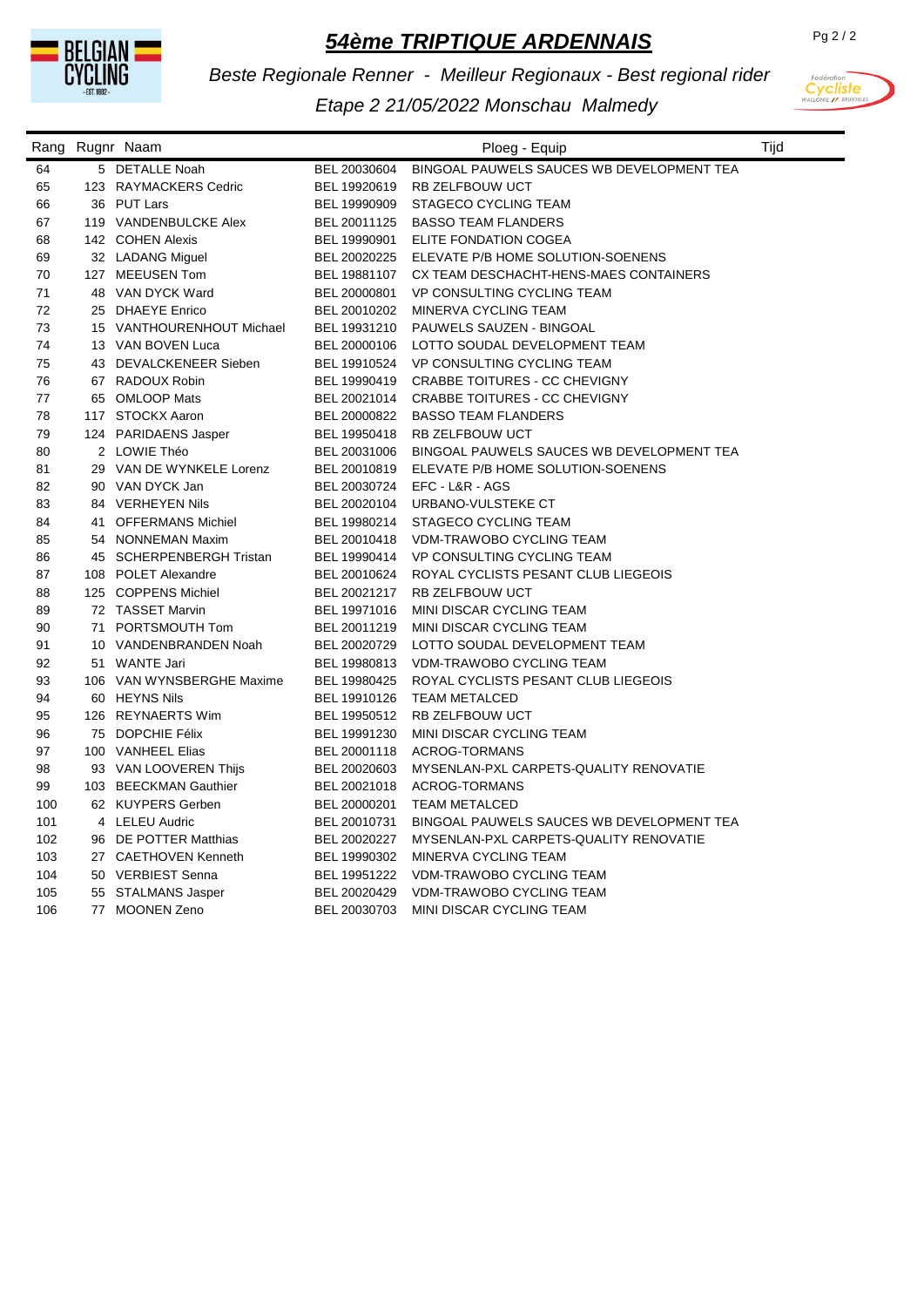

*Algemeen individueel klassement- Classement individuel général - General Classification na Etape 2 21/05/2022 Monschau - Malmedy*

|          | Rank Nr         |             | UCI ID                                                                 | Name                                         | Team                                                                   | Time               | Gap                |
|----------|-----------------|-------------|------------------------------------------------------------------------|----------------------------------------------|------------------------------------------------------------------------|--------------------|--------------------|
| 1        | $12*$           | J.          | BEL 100 164 712 87 SLOCK Liam                                          |                                              | LOTTO SOUDAL DEVELOPMENT TEAM                                          | 6:38:32            | 0:00:00            |
| 2        | 140             | J           |                                                                        | NOR 100 200 945 42 LARSEN Sebastian Kirkedam | RINGERIKS-KRAFT                                                        | 6.38.38            | 0:00:06            |
| 3        | $128*$          |             | BEL 100 093 608 84 LOOCKX Lander                                       |                                              | CX TEAM DESCHACHT-HENS-MAES CONTA                                      | 6:38:40            | 0:00:08            |
| 4        | 159<br>$28*$    | J           | FRA 100 694 662 29 HUENS Axel                                          | BEL 100 164 577 49 PONSAERTS Thibaut         | DUNKERQUE LITTORAL CYCLISME                                            | 6:38:48            | 0:00:16            |
| 5<br>6   | $1^*$           | J<br>J      | BEL 100 650 088 75 GELDERS Gil                                         |                                              | MINERVA CYCLING TEAM<br>BINGOAL PAUWELS SAUCES WB DEVELO               | 6:38:48<br>6:38:48 | 0:00:16<br>0:00:16 |
| 7        | 137             | J           | NOR 100 195 534 63 TJØTTA Martin                                       |                                              | RINGERIKS-KRAFT                                                        | 6:38:54            | 0:00:22            |
| 8        | 88*             | J           | BEL 100 649 458 27 NUYTTEN Michiel                                     |                                              | EFC - L&R - AGS                                                        | 6:39:03            | 0:00:31            |
| 9        | $79*$           | J           | BEL 100 649 549 21 CRAPS Lars                                          |                                              | URBANO-VULSTEKE CT                                                     | 6:39:03            | 0:00:31            |
| 10       | $37*$           |             |                                                                        | BEL 100 157 765 27 VAN DEN PUT Ronan         | <b>STAGECO CYCLING TEAM</b>                                            | 6:39:03            | 0:00:31            |
| 11       | 163             | J           | FRA 100 261 397 63 GROLIER Lucas                                       |                                              | VENDEE U PAYS DE LA LOIRE                                              | 6:39:03            | 0:00:31            |
| 12       | $33*$           | J           | BEL 100 649 771 49 ORINS Robin                                         |                                              | ELEVATE P/B HOME SOLUTION-SOENENS                                      | 6:39:03            | 0:00:31            |
| 13       | $8*$            | J           |                                                                        | BEL 100 649 972 56 DEBRUYNE Ramses           | LOTTO SOUDAL DEVELOPMENT TEAM                                          | 6:39:03            | 0:00:31            |
| 14       | $17*$           | J           | BEL 100 649 316 79 MEEUSSEN Witse                                      |                                              | PAUWELS SAUZEN - BINGOAL                                               | 6.39.03            | 0:00:31            |
| 15       | $124*$          |             | BEL 100 090 936 31 PARIDAENS Jasper                                    |                                              | <b>RB ZELFBOUW UCT</b>                                                 | 6:39:12            | 0:00:40            |
| 16       | $29*$           | J           |                                                                        | BEL 100 649 489 58 VAN DE WYNKELE Lorenz     | ELEVATE P/B HOME SOLUTION-SOENENS                                      | 6:39:12            | 0:00:40            |
| 17       | $132*$          | J           |                                                                        | BEL 100 649 859 40 VAN DE PUTTE Victor       | CX TEAM DESCHACHT-HENS-MAES CONTA                                      | 6:39:54            | 0:01:22            |
| 18       | $34*$<br>$57*$  | J           | BEL 100 044 336 88 BAUGNIES Jerome                                     | BEL 100 650 242 35 VERVENNE Jonathan         | ELEVATE P/B HOME SOLUTION-SOENENS<br><b>TEAM METALCED</b>              | 6:39:57<br>6:39:57 | 0:01:25<br>0:01:25 |
| 19<br>20 | $101*$          | J           | BEL 100 649 499 68 VERMOOTE Jelle                                      |                                              | <b>ACROG-TORMANS</b>                                                   | 6:39:57            | 0:01:25            |
| 21       | 83*             | J           | BEL 100 649 328 91 DE WEERT Robbe                                      |                                              | URBANO-VULSTEKE CT                                                     | 6:39:57            | 0:01:25            |
| 22       | $91*$           | J           |                                                                        | BEL 100 649 821 02 VANDENSTORME Dylan        | EFC - L&R - AGS                                                        | 6:39:57            | 0:01:25            |
| 23       | 150             | J           | NED 100 231 168 01 SMEETS Tom                                          |                                              | JEGG - DJR ACADEMY                                                     | 6:39:57            | 0:01:25            |
| 24       | $114*$          | J           | BEL 100 163 931 82 DE VET Sander                                       |                                              | <b>BASSO TEAM FLANDERS</b>                                             | 6:39:57            | 0:01:25            |
| 25       | $119*$          | J           |                                                                        | BEL 100 649 635 10 VANDENBULCKE Alex         | <b>BASSO TEAM FLANDERS</b>                                             | 6:39:57            | 0:01:25            |
| 26       | 165             | J           | FRA 100 694 446 07 MARAIS Benjamin                                     |                                              | VENDEE U PAYS DE LA LOIRE                                              | 6:40:05            | 0:01:33            |
| 27       | $15*$           |             |                                                                        | BEL 100 071 556 51 VANTHOURENHOUT Michael    | PAUWELS SAUZEN - BINGOAL                                               | 6:40:07            | 0:01:35            |
| 28       | $24*$           | J           |                                                                        | BEL 100 165 022 09 VAN SCHOOR Matthew        | MINERVA CYCLING TEAM                                                   | 6:40:09            | 0:01:37            |
| 29       | $26*$           | J           | BEL 100 164 659 34 SAVER Kasper                                        |                                              | MINERVA CYCLING TEAM                                                   | 6:40:09            | 0:01:37            |
| 30<br>31 | $30*$<br>99*    | J<br>J      | BEL 100 649 842 23 DEWEIRDT Siebe<br>BEL 100 649 794 72 BAERS Arne     |                                              | ELEVATE P/B HOME SOLUTION-SOENENS<br><b>ACROG-TORMANS</b>              | 6:40:09<br>6:40:09 | 0:01:37<br>0:01:37 |
| 32       | $3*$            | J           | BEL 100 650 067 54 DECLERCK Jelle                                      |                                              | BINGOAL PAUWELS SAUCES WB DEVELO                                       | 6:40:09            | 0:01:37            |
| 33       | $157*$          |             | BEL 100 143 054 60 LEYMAN Celestin                                     |                                              | DUNKERQUE LITTORAL CYCLISME                                            | 6:40:09            | 0:01:37            |
| 34       | $129*$          | J           | BEL 100 163 226 56 FERDINANDE Anton                                    |                                              | CX TEAM DESCHACHT-HENS-MAES CONTA                                      | 6:40:12            | 0:01:40            |
| 35       | 86 *            | J           | BEL 100 163 843 91 DE MEESTER Luca                                     |                                              | EFC - L&R - AGS                                                        | 6:40:12            | 0.01:40            |
| 36       | 85*             | J           | BEL 100 649 953 37 DELAHAYE Jens                                       |                                              | EFC - L&R - AGS                                                        | 6:40:12            | 0.01:40            |
| 37       | $102*$          | $\mathsf J$ | BEL 100 164 137 94 HAEX Joris                                          |                                              | ACROG-TORMANS                                                          | 6:40:12            | 0:01:40            |
| 38       | 80*             |             |                                                                        | BEL 100 157 909 74 KAESEMANS Jasper          | URBANO-VULSTEKE CT                                                     | 6:40:12            | 0.01:40            |
| 39       | $82*$           | J           | BEL 100 163 872 23 DE PAUW Len                                         |                                              | URBANO-VULSTEKE CT                                                     | 6:40:12            | 0.01:40            |
| 40       | 156 *           |             | BEL 100 516 330 80 BERO Sean                                           |                                              | DUNKERQUE LITTORAL CYCLISME                                            | 6:40:12            | 0.01:40            |
| 41<br>42 | $133*$<br>$31*$ | J<br>J      | BEL 100 650 019 06 CLYNEN Rhune<br>BEL 100 649 872 53 DE JAEGER Arthur |                                              | CX TEAM DESCHACHT-HENS-MAES CONTA<br>ELEVATE P/B HOME SOLUTION-SOENENS | 6:40:12<br>6:40:12 | 0:01:40<br>0:01:40 |
| 43       | 153             | J           | NED 100 231 120 50 PIJNENBURG Sven                                     |                                              | JEGG - DJR ACADEMY                                                     | 6:40:12            | 0.01:40            |
| 44       | $74*$           | J           | BEL 100 490 234 77 DE GRAEF Noah                                       |                                              | MINI DISCAR CYCLING TEAM                                               | 6:40:12            | 0.01:40            |
| 45       | $6*$            | J           |                                                                        | BEL 100 650 138 28 LAMBRECHT Michiel         | BINGOAL PAUWELS SAUCES WB DEVELO                                       | 6:40:12            | 0:01:40            |
| 46       | $116*$          | J           | BEL 100 654 518 43 DE CLERCQ Seppe                                     |                                              | <b>BASSO TEAM FLANDERS</b>                                             | 6.40.12            | 0:01:40            |
| 47       | $95*$           |             | BEL 100 138 944 24 VAN DUREN Brent                                     |                                              | MYSENLAN-PXL CARPETS-QUALITY RENO                                      | 6:40:12            | 0:01:40            |
| 48       | $14*$           | J           |                                                                        | BEL 100 650 167 57 VAN RAEMDONCK Cédric      | LOTTO SOUDAL DEVELOPMENT TEAM                                          | 6:40:12            | 0.01.40            |
| 49       | $35*$           | J           | BEL 100 649 838 19 VIDTS Obie                                          |                                              | ELEVATE P/B HOME SOLUTION-SOENENS                                      | 6:40:12            | 0.01:40            |
| 50       | $18*$           | J           |                                                                        | BEL 100 650 344 40 VANDERLINDEN Lukas        | PAUWELS SAUZEN - BINGOAL                                               | 6:40:12            | 0.01.40            |
| 51       | $52*$           | J           | BEL 100 650 327 23 HEREMANS Joppe                                      |                                              | <b>VDM-TRAWOBO CYCLING TEAM</b>                                        | 6:40:12            | 0.01:40            |
| 52       | $7^*$<br>98     | J           | BEL 100 865 158 96 VERLEYEN Gaëtan<br>NZL 100 216 763 49 GRAVE Oliver  |                                              | BINGOAL PAUWELS SAUCES WB DEVELO<br>MYSENLAN-PXL CARPETS-QUALITY RENO  | 6:40:12            | 0.01.40<br>0.01.40 |
| 53<br>54 | $107*$          |             | BEL 100 506 467 14 DELAHAYE Aurélien                                   |                                              | ROYAL CYCLISTS PESANT CLUB LIEGEOIS                                    | 6:40:12<br>6:40:12 | 0:01:40            |
| 55       | 42 *            | J           | BEL 100 765 296 47 GEERINCKX Wout                                      |                                              | STAGECO CYCLING TEAM                                                   | 6:40:12            | 0:01:40            |
| 56       | 155 *           |             | BEL 100 164 415 81 MATTHYS Louka                                       |                                              | DUNKERQUE LITTORAL CYCLISME                                            | 6:40:12            | 0:01:40            |
| 57       | $23*$           | J           | BEL 100 649 510 79 DEBAELE Jorre                                       |                                              | MINERVA CYCLING TEAM                                                   | 6:40:12            | 0.01:40            |
| 58       | 61              | J           |                                                                        | LTU 100 365 896 93 KMIELIAUSKAS Rokas        | <b>TEAM METALCED</b>                                                   | 6:40:12            | 0.01.40            |
| 59       | 78 *            |             | BEL 100 151 259 20 BOUTS Jens                                          |                                              | URBANO-VULSTEKE CT                                                     | 6:40:12            | 0.01:40            |
| 60       | $9*$            | J           | BEL 100 650 311 07 HARTEEL Jelle                                       |                                              | LOTTO SOUDAL DEVELOPMENT TEAM                                          | 6:40:12            | 0.01:40            |
| 61       | $113*$          |             | BEL 100 111 430 58 RIETJENS Sander                                     |                                              | <b>BASSO TEAM FLANDERS</b>                                             | 6:40:12            | 0:01:40            |
| 62       | $118*$          | J           | BEL 100 649 401 67 BROUWERS Emile                                      |                                              | <b>BASSO TEAM FLANDERS</b>                                             | 6:40:12            | 0:01:40            |
| 63       | $115*$          | J           |                                                                        | BEL 100 956 028 77 VAN ASBROECK Maarten      | <b>BASSO TEAM FLANDERS</b>                                             | 6:40:12            | 0:01:40            |
| 64<br>65 | $39*$<br>149    | J<br>J      | BEL 100 650 374 70 HUYGHE Stan<br>NED 100 987 430 51 DE JONG Nino      |                                              | STAGECO CYCLING TEAM<br>JEGG - DJR ACADEMY                             | 6:40:12<br>6:40:12 | 0:01:40<br>0:01:40 |
| 66       | 40 *            |             | BEL 100 162 669 81 VAN LAER Jan                                        |                                              | STAGECO CYCLING TEAM                                                   | 6:40:12            | 0.01.40            |
| 67       | 64 *            | J           | BEL 100 489 453 72 SCHYNS Tom                                          |                                              | CRABBE TOITURES - CC CHEVIGNY                                          | 6:40:12            | 0:01:40            |
|          |                 |             |                                                                        |                                              |                                                                        |                    |                    |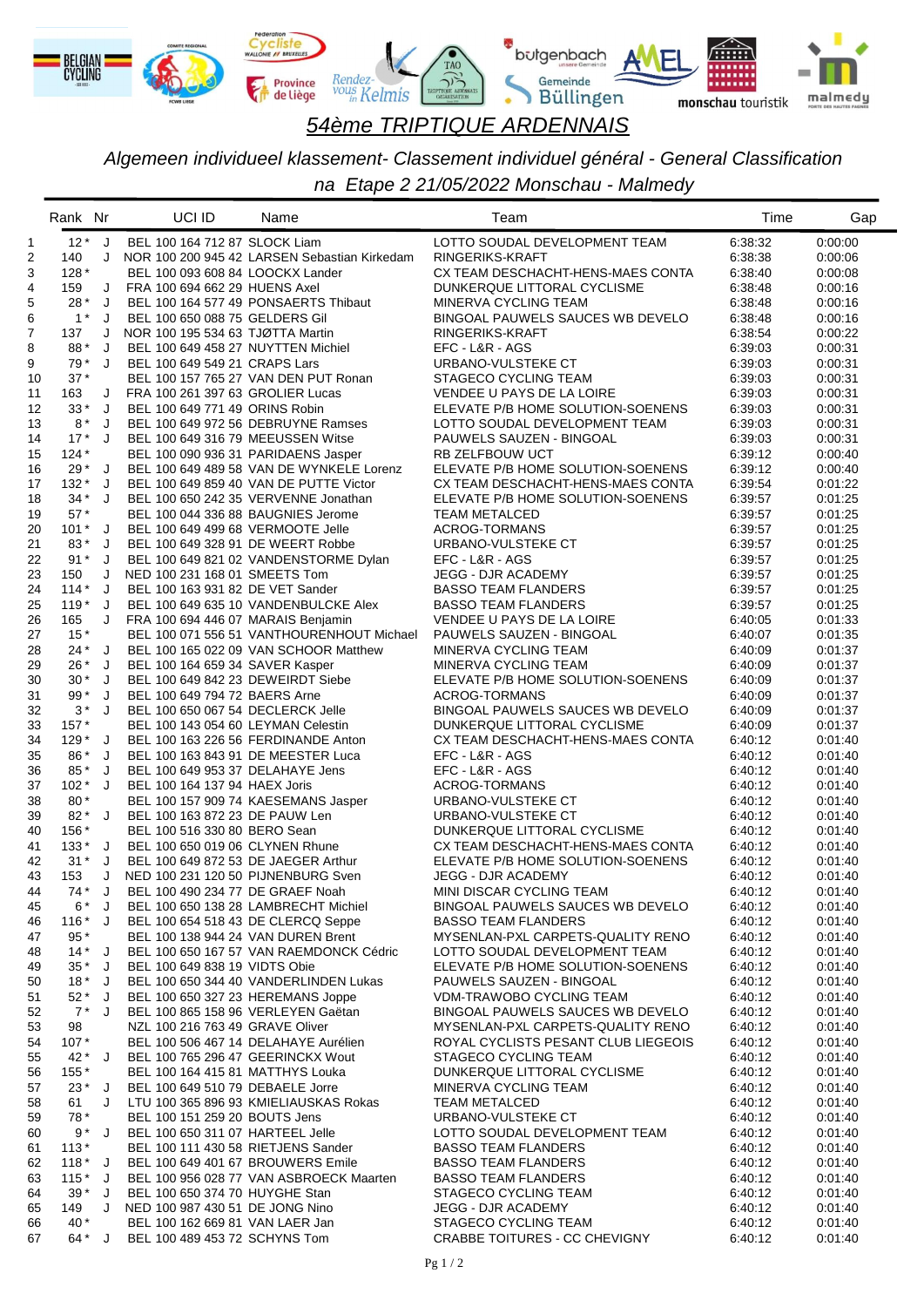

*Algemeen individueel klassement- Classement individuel général - General Classification na Etape 2 21/05/2022 Monschau - Malmedy*

|            | Rank Nr          |              | UCI ID                                                             | Name                                      | Team                                                   | Time               | Gap                |
|------------|------------------|--------------|--------------------------------------------------------------------|-------------------------------------------|--------------------------------------------------------|--------------------|--------------------|
| 68<br>69   | $120*$ J<br>76 * | J            | BEL 100 233 596 04 HASSERT Sven                                    | BEL 100 724 588 79 DECOTTIGNIES Jordy     | RB ZELFBOUW UCT<br>MINI DISCAR CYCLING TEAM            | 6:40:12<br>6:40:12 | 0:01:40<br>0:01:40 |
| 70         | $142*$           |              | BEL 101 170 191 64 COHEN Alexis                                    |                                           | ELITE FONDATION COGEA                                  | 6:40:12            | 0:01:40            |
| 71         | 19               | J            |                                                                    | ITA 100 316 032 87 MASCIARELLI Lorenzo    | PAUWELS SAUZEN - BINGOAL                               | 6:40:12            | 0.01:40            |
| 72         | 89*              | J            | BEL 100 650 181 71 THONNON Senne                                   |                                           | EFC - L&R - AGS                                        | 6:40:12            | 0:01:40            |
| 73         | $127*$           |              | BEL 100 033 416 32 MEEUSEN Tom                                     |                                           | CX TEAM DESCHACHT-HENS-MAES CONTA                      | 6:40:12            | 0:01:40            |
| 74         | $32*$            | J            | BEL 100 649 754 32 LADANG Miguel                                   |                                           | ELEVATE P/B HOME SOLUTION-SOENENS                      | 6:40:12            | 0:01:40            |
| 75         | $121*$           |              | BEL 100 097 685 87 ROMBOUTS Seppe                                  |                                           | RB ZELFBOUW UCT                                        | 6:40:12            | 0.01:40            |
| 76         | $123*$           |              |                                                                    | BEL 100 098 024 38 RAYMACKERS Cedric      | RB ZELFBOUW UCT                                        | 6:40:12            | 0.01:40            |
| 77         | $5*$             | J            | BEL 100 730 496 70 DETALLE Noah                                    |                                           | BINGOAL PAUWELS SAUCES WB DEVELO                       | 6:40:12            | 0:01:40            |
| 78         | 56 *<br>44*      | J            | BEL 100 164 002 56 EECKHOUT Arthur                                 | BEL 100 156 738 67 VAN DER EYCKEN Brent   | VDM-TRAWOBO CYCLING TEAM<br>VP CONSULTING CYCLING TEAM | 6:40:12<br>6:40:12 | 0:01:40<br>0.01:40 |
| 79<br>80   | $81*$            | J            |                                                                    | BEL 100 650 169 59 VAN CAUWENBERGHE Arne  | URBANO-VULSTEKE CT                                     | 6:40:12            | 0:01:40            |
| 81         | $36*$            |              | BEL 100 154 713 79 PUT Lars                                        |                                           | STAGECO CYCLING TEAM                                   | 6:40:12            | 0:01:40            |
| 82         | 48 *             | J            | BEL 100 164 939 23 VAN DYCK Ward                                   |                                           | VP CONSULTING CYCLING TEAM                             | 6:40:12            | 0:01:40            |
| 83         | $25*$            | J            | BEL 100 649 269 32 DHAEYE Enrico                                   |                                           | MINERVA CYCLING TEAM                                   | 6:40:22            | 0.01:50            |
| 84         | 16               | J            | NED 100 233 561 66 KAMP Ryan                                       |                                           | PAUWELS SAUZEN - BINGOAL                               | 6:40:22            | 0.01:50            |
| 85         | $13*$            | J            | BEL 100 164 821 02 VAN BOVEN Luca                                  |                                           | LOTTO SOUDAL DEVELOPMENT TEAM                          | 6:40:22            | 0:01:50            |
| 86         | 167              | J            | CAN 100 617 591 73 COWAN Quentin                                   |                                           | VENDEE U PAYS DE LA LOIRE                              | 6:40:22            | 0:01:50            |
| 87         | 43*              |              |                                                                    | BEL 100 131 020 54 DEVALCKENEER Sieben    | VP CONSULTING CYCLING TEAM                             | 6:40:22            | 0.01:50            |
| 88         | 152              | J            | NED 100 226 965 66 STAM Maikel                                     |                                           | <b>JEGG - DJR ACADEMY</b>                              | 6:40:26            | 0:01:54            |
| 89         | 59 *<br>$38*$    | J            | BEL 100 165 109 96 VERWILT Mauro                                   |                                           | <b>TEAM METALCED</b>                                   | 6:40:29            | 0.01:57            |
| 90<br>91   | 67*              |              | BEL 100 762 685 55 GERITS Vince<br>BEL 100 157 926 91 RADOUX Robin |                                           | STAGECO CYCLING TEAM<br>CRABBE TOITURES - CC CHEVIGNY  | 6:40:52<br>6:41:44 | 0:02:20<br>0:03:12 |
| 92         | 164              | J            | GBR 100 238 955 28 GEORGE Alfred                                   |                                           | VENDEE U PAYS DE LA LOIRE                              | 6:41:46            | 0:03:14            |
| 93         | 160              | J            | FRA 100 694 663 30 LABBE Benjamin                                  |                                           | DUNKERQUE LITTORAL CYCLISME                            | 6:41:49            | 0:03:17            |
| 94         | 65 *             | J            | BEL 100 650 020 07 OMLOOP Mats                                     |                                           | CRABBE TOITURES - CC CHEVIGNY                          | 6:41:55            | 0:03:23            |
| 95         | $117*$           | J            | BEL 100 164 740 18 STOCKX Aaron                                    |                                           | <b>BASSO TEAM FLANDERS</b>                             | 6:41:55            | 0:03:23            |
| 96         | $2*$             | J            | BEL 100 728 696 16 LOWIE Théo                                      |                                           | BINGOAL PAUWELS SAUCES WB DEVELO                       | 6:43:31            | 0.04.59            |
| 97         | 168              | J            | FRA 100 690 967 20 VADIC Baptiste                                  |                                           | VENDEE U PAYS DE LA LOIRE                              | 6:46:22            | 0.07:50            |
| 98         | 75 *             |              | BEL 100 161 368 41 DOPCHIE Félix                                   |                                           | MINI DISCAR CYCLING TEAM                               | 6:46:28            | 0.07:56            |
| 99         | 45 *             |              |                                                                    | BEL 100 164 674 49 SCHERPENBERGH Tristan  | VP CONSULTING CYCLING TEAM                             | 6:46:40            | 0.08:08            |
| 100        | $54*$            | J            | BEL 100 649 363 29 NONNEMAN Maxim                                  |                                           | VDM-TRAWOBO CYCLING TEAM                               | 6:46:40            | 0.08:08            |
| 101        | 135<br>$41*$     | J            | NOR 100 196 099 46 SØRBØ Magnus                                    |                                           | RINGERIKS-KRAFT                                        | 6:46:40            | 0:08:08            |
| 102<br>103 | $90*$            | $\mathsf{J}$ | BEL 100 650 292 85 VAN DYCK Jan                                    | BEL 100 149 209 07 OFFERMANS Michiel      | STAGECO CYCLING TEAM<br>EFC - L&R - AGS                | 6:46:40<br>6:46:40 | 0.08:08<br>0.08:08 |
| 104        | 145              |              |                                                                    | SUI 100 165 721 29 GACHET Guillaume       | ELITE FONDATION COGEA                                  | 6:46:40            | 0:08:08            |
| 105        | $72*$            |              | BEL 100 109 768 45 TASSET Marvin                                   |                                           | MINI DISCAR CYCLING TEAM                               | 6:46:40            | 0.08.08            |
| 106        | $84*$            | J            | BEL 100 649 677 52 VERHEYEN Nils                                   |                                           | URBANO-VULSTEKE CT                                     | 6:46:40            | 0.08:08            |
| 107        | $4*$             | J            | BEL 100 462 348 30 LELEU Audric                                    |                                           | BINGOAL PAUWELS SAUCES WB DEVELO                       | 6:46:41            | 0:08:09            |
| 108        | $10*$            | J            |                                                                    | BEL 100 649 941 25 VANDENBRANDEN Noah     | LOTTO SOUDAL DEVELOPMENT TEAM                          | 6:46:43            | 0:08:11            |
| 109        | $126*$           |              | BEL 100 091 415 25 REYNAERTS Wim                                   |                                           | RB ZELFBOUW UCT                                        | 6.46.43            | 0.08:11            |
| 110        | 136              | J            | NOR 100 196 710 75 KORSNES Marcus                                  |                                           | RINGERIKS-KRAFT                                        | 6:46:43            | 0.08.11            |
| 111        | $106*$           |              |                                                                    | BEL 100 111 478 09 VAN WYNSBERGHE Maxime  | ROYAL CYCLISTS PESANT CLUB LIEGEOIS                    | 6:46:43            | 0.08:11            |
|            | 112 162          | J            | FRA 100 746 091 48 CIALONE Alessio                                 |                                           | VENDEE U PAYS DE LA LOIRE                              | 6:46:43            | 0:08:11            |
| 113        | $125*$           | J            | BEL 100 920 390 38 COPPENS Michiel                                 |                                           | <b>RB ZELFBOUW UCT</b>                                 | 6:46:43            | 0:08:11            |
| 114<br>115 | $60*$<br>$103*$  | J            | BEL 100 114 272 87 HEYNS Nils                                      | BEL 100 650 025 12 BEECKMAN Gauthier      | TEAM METALCED<br>ACROG-TORMANS                         | 6.46.43<br>6:46:43 | 0:08:11<br>0.08:11 |
| 116        | $62*$            | J            | BEL 100 163 227 57 KUYPERS Gerben                                  |                                           | <b>TEAM METALCED</b>                                   | 6:46:43            | 0:08:11            |
| 117        | $93*$            | J            |                                                                    | BEL 100 649 871 52 VAN LOOVEREN Thijs     | MYSENLAN-PXL CARPETS-QUALITY RENO                      | 6:47:02            | 0:08:30            |
| 118        | $71*$            | J            |                                                                    | BEL 100 239 142 21 PORTSMOUTH Tom         | MINI DISCAR CYCLING TEAM                               | 6:47:04            | 0:08:32            |
| 119        | $130*$           | J            | BEL 100 163 797 45 DEJONGHE Len                                    |                                           | CX TEAM DESCHACHT-HENS-MAES CONTA                      | 6:48:18            | 0:09:46            |
| 120        | $108*$           | J            | BEL 101 188 397 34 POLET Alexandre                                 |                                           | ROYAL CYCLISTS PESANT CLUB LIEGEOIS                    | 6:49:41            | 0:11:09            |
| 121        | $51*$            |              | BEL 100 156 805 37 WANTE Jari                                      |                                           | <b>VDM-TRAWOBO CYCLING TEAM</b>                        | 6:49:49            | 0:11:17            |
| 122        | 11               | J            | AUS 100 553 467 66 RICE Matthew                                    |                                           | LOTTO SOUDAL DEVELOPMENT TEAM                          | 6.52.37            | 0:14:05            |
| 123        | $96*$            | J            |                                                                    | BEL 101 068 439 65 DE POTTER Matthias     | MYSENLAN-PXL CARPETS-QUALITY RENO                      | 6:52:37            | 0:14:05            |
| 124        | 143              |              |                                                                    | SUI 101 069 441 00 CLEMENCIO Raphael      | ELITE FONDATION COGEA                                  | 6:52:37            | 0:14:05            |
| 125        | 144              |              | SUI 100 097 466 62 DUFAUX Loïs                                     |                                           | ELITE FONDATION COGEA                                  | 6:53:31            | 0:14:59            |
| 126<br>127 | $27*$<br>141     |              | SUI 100 758 075 04 BÖGLI Noah                                      | BEL 100 161 395 68 CAETHOVEN Kenneth      | MINERVA CYCLING TEAM<br>ELITE FONDATION COGEA          | 6:53:31<br>6:53:33 | 0:14:59<br>0:15:01 |
| 128        | $100*$           | J            | BEL 100 164 960 44 VANHEEL Elias                                   |                                           | <b>ACROG-TORMANS</b>                                   | 6:54:07            | 0:15:35            |
| 129        | 138              | J            | NOR 100 207 440 38 WÆHRE Magnus                                    |                                           | RINGERIKS-KRAFT                                        | 6:54:49            | 0:16:17            |
| 130        | $77*$            | J            | BEL 100 861 955 94 MOONEN Zeno                                     |                                           | MINI DISCAR CYCLING TEAM                               | 6:55:20            | 0:16:48            |
| 131        | 55 *             | J            | BEL 100 647 060 54 STALMANS Jasper                                 |                                           | <b>VDM-TRAWOBO CYCLING TEAM</b>                        | 6:55:20            | 0:16:48            |
| 132        | 97               | J            | NOR 100 206 213 72 STRAND Peder Dahl                               |                                           | MYSENLAN-PXL CARPETS-QUALITY RENO                      | 6:58:37            | 0.20:05            |
| 133        | $50*$            |              | BEL 100 165 050 37 VERBIEST Senna                                  |                                           | <b>VDM-TRAWOBO CYCLING TEAM</b>                        | 6:58:43            | 0:20:11            |
| 134        | 166              | J            |                                                                    | FRA 100 660 479 87 ROUSSET FAVIER Nicolas | VENDEE U PAYS DE LA LOIRE                              | 7:02:30            | 0:23:58            |
|            |                  |              |                                                                    |                                           |                                                        |                    |                    |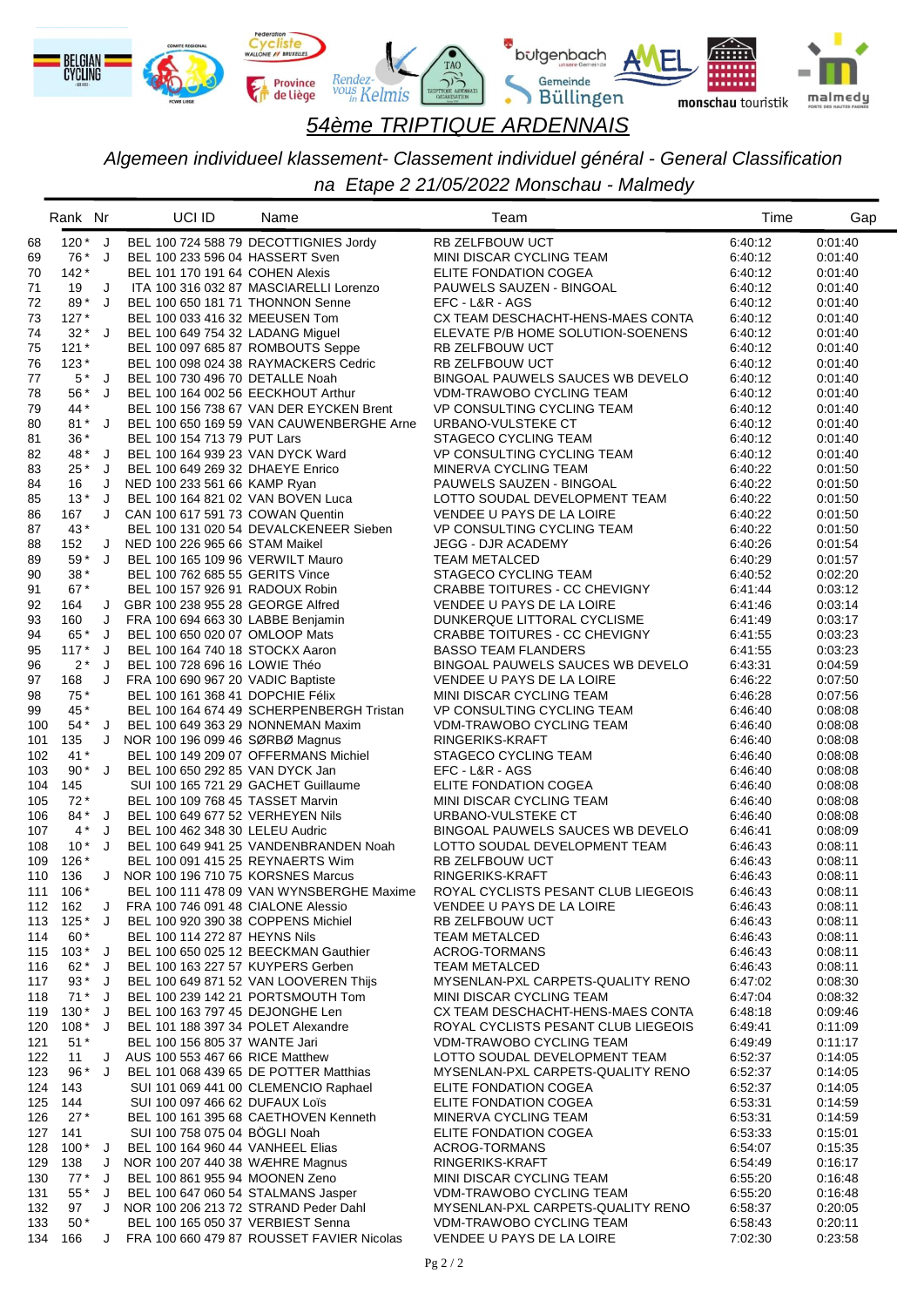

*Algemeen Jongerenklassement - Classement Géneral du Meilleur Jeune - General Youth Classification*

| Rank Nr      |     | UCI ID                               | Name                                             | Team                                  | Time    | Places |
|--------------|-----|--------------------------------------|--------------------------------------------------|---------------------------------------|---------|--------|
| $\mathbf{1}$ |     | 12 BEL 100 164 712 87 SLOCK Liam     |                                                  | LOTTO SOUDAL DEVELOPMENT TEAM         | 6:38:32 | 3      |
| 2            |     |                                      | 140 NOR 100 200 945 42 LARSEN Sebastian Kirkedam | RINGERIKS-KRAFT                       | 6:38:38 | 9      |
| 3            |     | 159 FRA 100 694 662 29 HUENS Axel    |                                                  | DUNKERQUE LITTORAL CYCLISME           | 6:38:48 | 17     |
| 4            |     |                                      | 28 BEL 100 164 577 49 PONSAERTS Thibaut          | MINERVA CYCLING TEAM                  | 6:38:48 | 27     |
| 5            |     | 1 BEL 100 650 088 75 GELDERS Gil     |                                                  | <b>BINGOAL PAUWELS SAUCES WB DEVE</b> | 6:38:48 | 30     |
| 6            |     | 137 NOR 100 195 534 63 TJØTTA Martin |                                                  | RINGERIKS-KRAFT                       | 6:38:54 | 33     |
| 7            |     |                                      | 88 BEL 100 649 458 27 NUYTTEN Michiel            | EFC - L&R - AGS                       | 6:39:03 | 40     |
| 8            |     | 79 BEL 100 649 549 21 CRAPS Lars     |                                                  | URBANO-VULSTEKE CT                    | 6:39:03 | 73     |
| 9            |     |                                      | 163 FRA 100 261 397 63 GROLIER Lucas             | <b>VENDEE U PAYS DE LA LOIRE</b>      | 6:39:03 | 109    |
| 10           |     | 33 BEL 100 649 771 49 ORINS Robin    |                                                  | ELEVATE P/B HOME SOLUTION-SOENE       | 6:39:03 | 109    |
| 11           |     |                                      | 8 BEL 100 649 972 56 DEBRUYNE Ramses             | LOTTO SOUDAL DEVELOPMENT TEAM         | 6:39:03 | 111    |
| 12           |     |                                      | 17 BEL 100 649 316 79 MEEUSSEN Witse             | PAUWELS SAUZEN - BINGOAL              | 6:39:03 | 127    |
| 13           |     |                                      | 29 BEL 100 649 489 58 VAN DE WYNKELE Lorenz      | ELEVATE P/B HOME SOLUTION-SOENE       | 6:39:12 | 131    |
| 14           |     |                                      | 132 BEL 100 649 859 40 VAN DE PUTTE Victor       | CX TEAM DESCHACHT-HENS-MAES CO        | 6:39:54 | 20     |
| 15           |     |                                      | 34 BEL 100 650 242 35 VERVENNE Jonathan          | ELEVATE P/B HOME SOLUTION-SOENE       | 6:39:57 | 38     |
| 16           | 101 |                                      | BEL 100 649 499 68 VERMOOTE Jelle                | <b>ACROG-TORMANS</b>                  | 6:39:57 | 53     |
| 17           |     |                                      | 83 BEL 100 649 328 91 DE WEERT Robbe             | URBANO-VULSTEKE CT                    | 6:39:57 | 55     |
| 18           |     |                                      | 91 BEL 100 649 821 02 VANDENSTORME Dylan         | EFC - L&R - AGS                       | 6:39:57 | 57     |
| 19           |     | 150 NED 100 231 168 01 SMEETS Tom    |                                                  | <b>JEGG - DJR ACADEMY</b>             | 6:39:57 | 64     |
| 20           |     |                                      | 114 BEL 100 163 931 82 DE VET Sander             | <b>BASSO TEAM FLANDERS</b>            | 6:39:57 | 72     |
| 21           |     |                                      | 119 BEL 100 649 635 10 VANDENBULCKE Alex         | <b>BASSO TEAM FLANDERS</b>            | 6:39:57 | 88     |
| 22           |     |                                      | 165 FRA 100 694 446 07 MARAIS Benjamin           | VENDEE U PAYS DE LA LOIRE             | 6:40:05 | 49     |
| 23           |     |                                      | 24 BEL 100 165 022 09 VAN SCHOOR Matthew         | MINERVA CYCLING TEAM                  | 6:40:09 | 43     |
| 24           |     | 26 BEL 100 164 659 34 SAVER Kasper   |                                                  | MINERVA CYCLING TEAM                  | 6:40:09 | 47     |
| 25           |     |                                      | 30 BEL 100 649 842 23 DEWEIRDT Siebe             | ELEVATE P/B HOME SOLUTION-SOENE       | 6:40:09 | 72     |
| 26           |     | 99 BEL 100 649 794 72 BAERS Arne     |                                                  | <b>ACROG-TORMANS</b>                  | 6:40:09 | 85     |
| 27           |     |                                      | 3 BEL 100 650 067 54 DECLERCK Jelle              | BINGOAL PAUWELS SAUCES WB DEVE        | 6:40:09 | 95     |
| 28           |     |                                      | 129 BEL 100 163 226 56 FERDINANDE Anton          | CX TEAM DESCHACHT-HENS-MAES CO        | 6:40:12 | 62     |
| 29           |     |                                      | 86 BEL 100 163 843 91 DE MEESTER Luca            | EFC - L&R - AGS                       | 6:40:12 | 68     |
| 30           |     |                                      | 85 BEL 100 649 953 37 DELAHAYE Jens              | EFC - L&R - AGS                       | 6:40:12 | 68     |
| 31           |     | 102 BEL 100 164 137 94 HAEX Joris    |                                                  | ACROG-TORMANS                         | 6:40:12 | 75     |
| 32           |     | 82 BEL 100 163 872 23 DE PAUW Len    |                                                  | URBANO-VULSTEKE CT                    | 6:40:12 | 82     |
| 33           |     |                                      | 133 BEL 100 650 019 06 CLYNEN Rhune              | CX TEAM DESCHACHT-HENS-MAES CO        | 6:40:12 | 83     |
| 34           |     |                                      | 31 BEL 100 649 872 53 DE JAEGER Arthur           | ELEVATE P/B HOME SOLUTION-SOENE       | 6:40:12 | 88     |
| 35           |     |                                      | 153 NED 100 231 120 50 PIJNENBURG Sven           | <b>JEGG - DJR ACADEMY</b>             | 6:40:12 | 91     |
| 36           |     |                                      | 74 BEL 100 490 234 77 DE GRAEF Noah              | MINI DISCAR CYCLING TEAM              | 6:40:12 | 93     |
| 37           |     |                                      | 6 BEL 100 650 138 28 LAMBRECHT Michiel           | BINGOAL PAUWELS SAUCES WB DEVE        | 6:40:12 | 98     |
| 38           |     |                                      | 116 BEL 100 654 518 43 DE CLERCQ Seppe           | <b>BASSO TEAM FLANDERS</b>            | 6:40:12 | 107    |
| 39           |     |                                      | 14 BEL 100 650 167 57 VAN RAEMDONCK Cédric       | LOTTO SOUDAL DEVELOPMENT TEAM         | 6:40:12 | 109    |
| 40           |     | 35 BEL 100 649 838 19 VIDTS Obie     |                                                  | ELEVATE P/B HOME SOLUTION-SOENE       | 6:40:12 | 112    |
| 41           |     |                                      | 18 BEL 100 650 344 40 VANDERLINDEN Lukas         | PAUWELS SAUZEN - BINGOAL              | 6:40:12 | 114    |
| 42           |     |                                      | 52 BEL 100 650 327 23 HEREMANS Joppe             | VDM-TRAWOBO CYCLING TEAM              | 6:40:12 | 116    |
| 43           |     |                                      | 7 BEL 100 865 158 96 VERLEYEN Gaëtan             | BINGOAL PAUWELS SAUCES WB DEVE        | 6:40:12 | 117    |
| 44           |     |                                      | 42 BEL 100 765 296 47 GEERINCKX Wout             | STAGECO CYCLING TEAM                  | 6:40:12 | 120    |
| 45           |     |                                      | 23 BEL 100 649 510 79 DEBAELE Jorre              | MINERVA CYCLING TEAM                  | 6:40:12 | 122    |
| 46           |     |                                      | 61 LTU 100 365 896 93 KMIELIAUSKAS Rokas         | <b>TEAM METALCED</b>                  | 6:40:12 | 125    |
| 47           |     | 9 BEL 100 650 311 07 HARTEEL Jelle   |                                                  | LOTTO SOUDAL DEVELOPMENT TEAM         | 6:40:12 | 130    |
| 48           |     |                                      | 118 BEL 100 649 401 67 BROUWERS Emile            | <b>BASSO TEAM FLANDERS</b>            | 6:40:12 | 139    |
| 49           |     |                                      | 115 BEL 100 956 028 77 VAN ASBROECK Maarten      | <b>BASSO TEAM FLANDERS</b>            | 6:40:12 | 141    |
| 50           |     | 39 BEL 100 650 374 70 HUYGHE Stan    |                                                  | STAGECO CYCLING TEAM                  | 6:40:12 | 145    |
| 51           |     | 149 NED 100 987 430 51 DE JONG Nino  |                                                  | <b>JEGG - DJR ACADEMY</b>             | 6:40:12 | 148    |
| 52           |     | 64 BEL 100 489 453 72 SCHYNS Tom     |                                                  | CRABBE TOITURES - CC CHEVIGNY         | 6:40:12 | 152    |
| 53           |     |                                      | 120 BEL 100 724 588 79 DECOTTIGNIES Jordy        | RB ZELFBOUW UCT                       | 6:40:12 | 161    |
| 54           |     |                                      | 76 BEL 100 233 596 04 HASSERT Sven               | MINI DISCAR CYCLING TEAM              | 6:40:12 | 162    |
| 55           |     |                                      | 19 ITA 100 316 032 87 MASCIARELLI Lorenzo        | PAUWELS SAUZEN - BINGOAL              | 6:40:12 | 163    |
| 56           |     |                                      | 89 BEL 100 650 181 71 THONNON Senne              | EFC - L&R - AGS                       | 6:40:12 | 165    |
| 57           |     |                                      | 32 BEL 100 649 754 32 LADANG Miguel              | ELEVATE P/B HOME SOLUTION-SOENE       | 6:40:12 | 168    |
| 58           |     |                                      | 5 BEL 100 730 496 70 DETALLE Noah                | BINGOAL PAUWELS SAUCES WB DEVE        | 6:40:12 | 185    |
|              |     |                                      |                                                  |                                       |         |        |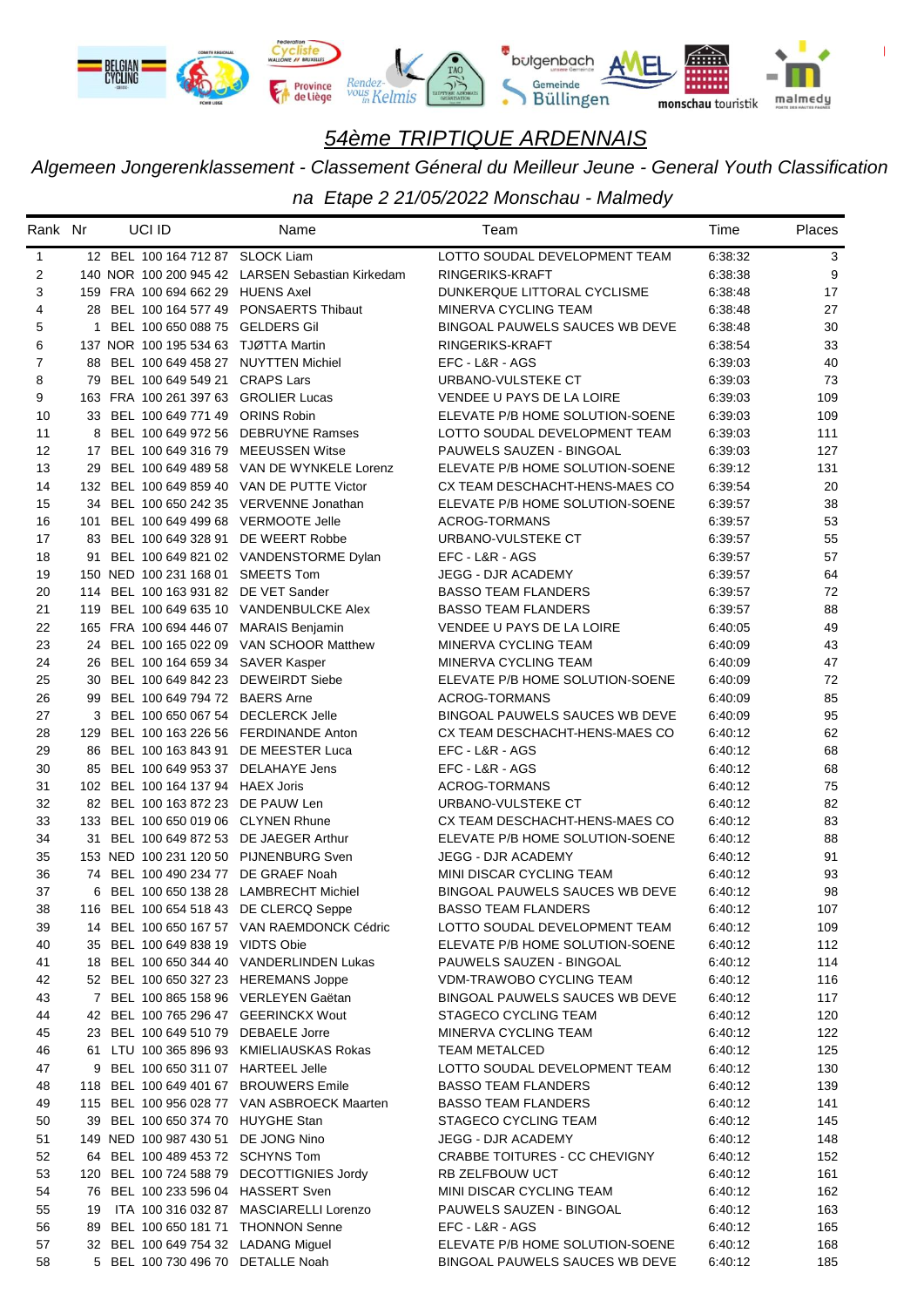

*Algemeen Jongerenklassement - Classement Géneral du Meilleur Jeune - General Youth Classification*

| Rank Nr |  | UCI ID                                | Name                                          | Team                                  | Time    | Places |
|---------|--|---------------------------------------|-----------------------------------------------|---------------------------------------|---------|--------|
| 59      |  |                                       | 56 BEL 100 164 002 56 EECKHOUT Arthur         | <b>VDM-TRAWOBO CYCLING TEAM</b>       | 6:40:12 | 187    |
| 60      |  |                                       | 81 BEL 100 650 169 59 VAN CAUWENBERGHE Arne   | URBANO-VULSTEKE CT                    | 6:40:12 | 194    |
| 61      |  |                                       | 48 BEL 100 164 939 23 VAN DYCK Ward           | VP CONSULTING CYCLING TEAM            | 6:40:12 | 207    |
| 62      |  |                                       | 25 BEL 100 649 269 32 DHAEYE Enrico           | MINERVA CYCLING TEAM                  | 6:40:22 | 115    |
| 63      |  | 16 NED 100 233 561 66 KAMP Ryan       |                                               | PAUWELS SAUZEN - BINGOAL              | 6:40:22 | 127    |
| 64      |  |                                       | 13 BEL 100 164 821 02 VAN BOVEN Luca          | LOTTO SOUDAL DEVELOPMENT TEAM         | 6:40:22 | 181    |
| 65      |  |                                       | 167 CAN 100 617 591 73 COWAN Quentin          | VENDEE U PAYS DE LA LOIRE             | 6:40:22 | 188    |
| 66      |  | 152 NED 100 226 965 66 STAM Maikel    |                                               | <b>JEGG - DJR ACADEMY</b>             | 6:40:26 | 147    |
| 67      |  |                                       | 59 BEL 100 165 109 96 VERWILT Mauro           | <b>TEAM METALCED</b>                  | 6:40:29 | 151    |
| 68      |  |                                       | 164 GBR 100 238 955 28 GEORGE Alfred          | VENDEE U PAYS DE LA LOIRE             | 6:41:46 | 113    |
| 69      |  |                                       | 160 FRA 100 694 663 30 LABBE Benjamin         | DUNKERQUE LITTORAL CYCLISME           | 6:41:49 | 183    |
| 70      |  | 65 BEL 100 650 020 07 OMLOOP Mats     |                                               | CRABBE TOITURES - CC CHEVIGNY         | 6:41:55 | 137    |
| 71      |  | 117 BEL 100 164 740 18 STOCKX Aaron   |                                               | <b>BASSO TEAM FLANDERS</b>            | 6:41:55 | 156    |
| 72      |  | 2 BEL 100 728 696 16 LOWIE Théo       |                                               | <b>BINGOAL PAUWELS SAUCES WB DEVE</b> | 6:43:31 | 229    |
| 73      |  | 168 FRA 100 690 967 20 VADIC Baptiste |                                               | <b>VENDEE U PAYS DE LA LOIRE</b>      | 6:46:22 | 115    |
| 74      |  |                                       | 54 BEL 100 649 363 29 NONNEMAN Maxim          | <b>VDM-TRAWOBO CYCLING TEAM</b>       | 6:46:40 | 146    |
| 75      |  |                                       | 135 NOR 100 196 099 46 SØRBØ Magnus           | RINGERIKS-KRAFT                       | 6:46:40 | 148    |
| 76      |  | 90 BEL 100 650 292 85 VAN DYCK Jan    |                                               | EFC - L&R - AGS                       | 6:46:40 | 203    |
| 77      |  |                                       | 84 BEL 100 649 677 52 VERHEYEN Nils           | URBANO-VULSTEKE CT                    | 6:46:40 | 232    |
| 78      |  | 4 BEL 100 462 348 30 LELEU Audric     |                                               | BINGOAL PAUWELS SAUCES WB DEVE        | 6:46:41 | 151    |
| 79      |  |                                       | 10 BEL 100 649 941 25 VANDENBRANDEN Noah      | LOTTO SOUDAL DEVELOPMENT TEAM         | 6:46:43 | 137    |
| 80      |  |                                       | 136 NOR 100 196 710 75 KORSNES Marcus         | RINGERIKS-KRAFT                       | 6:46:43 | 151    |
| 81      |  |                                       | 162 FRA 100 746 091 48 CIALONE Alessio        | VENDEE U PAYS DE LA LOIRE             | 6:46:43 | 179    |
| 82      |  |                                       | 125 BEL 100 920 390 38 COPPENS Michiel        | RB ZELFBOUW UCT                       | 6:46:43 | 194    |
| 83      |  |                                       | 103 BEL 100 650 025 12 BEECKMAN Gauthier      | <b>ACROG-TORMANS</b>                  | 6:46:43 | 212    |
| 84      |  |                                       | 62 BEL 100 163 227 57 KUYPERS Gerben          | <b>TEAM METALCED</b>                  | 6:46:43 | 243    |
| 85      |  |                                       | 93 BEL 100 649 871 52 VAN LOOVEREN Thijs      | MYSENLAN-PXL CARPETS-QUALITY RE       | 6:47:02 | 247    |
| 86      |  |                                       | 71 BEL 100 239 142 21 PORTSMOUTH Tom          | MINI DISCAR CYCLING TEAM              | 6:47:04 | 238    |
| 87      |  |                                       | 130 BEL 100 163 797 45 DEJONGHE Len           | CX TEAM DESCHACHT-HENS-MAES CO        | 6:48:18 | 182    |
| 88      |  |                                       | 108 BEL 101 188 397 34 POLET Alexandre        | ROYAL CYCLISTS PESANT CLUB LIEGE      | 6:49:41 | 241    |
| 89      |  | 11 AUS 100 553 467 66 RICE Matthew    |                                               | LOTTO SOUDAL DEVELOPMENT TEAM         | 6:52:37 | 149    |
| 90      |  |                                       | 96 BEL 101 068 439 65 DE POTTER Matthias      | MYSENLAN-PXL CARPETS-QUALITY RE       | 6:52:37 | 178    |
| 91      |  |                                       | 100 BEL 100 164 960 44 VANHEEL Elias          | <b>ACROG-TORMANS</b>                  | 6:54:07 | 261    |
| 92      |  |                                       | 138 NOR 100 207 440 38 WÆHRE Magnus           | RINGERIKS-KRAFT                       | 6:54:49 | 251    |
| 93      |  | 77 BEL 100 861 955 94 MOONEN Zeno     |                                               | MINI DISCAR CYCLING TEAM              | 6:55:20 | 169    |
| 94      |  |                                       | 55 BEL 100 647 060 54 STALMANS Jasper         | <b>VDM-TRAWOBO CYCLING TEAM</b>       | 6:55:20 | 192    |
| 95      |  |                                       | 97 NOR 100 206 213 72 STRAND Peder Dahl       | MYSENLAN-PXL CARPETS-QUALITY RE       | 6:58:37 | 264    |
| 96      |  |                                       | 166 FRA 100 660 479 87 ROUSSET FAVIER Nicolas | <b>VENDEE U PAYS DE LA LOIRE</b>      | 7:02:30 | 275    |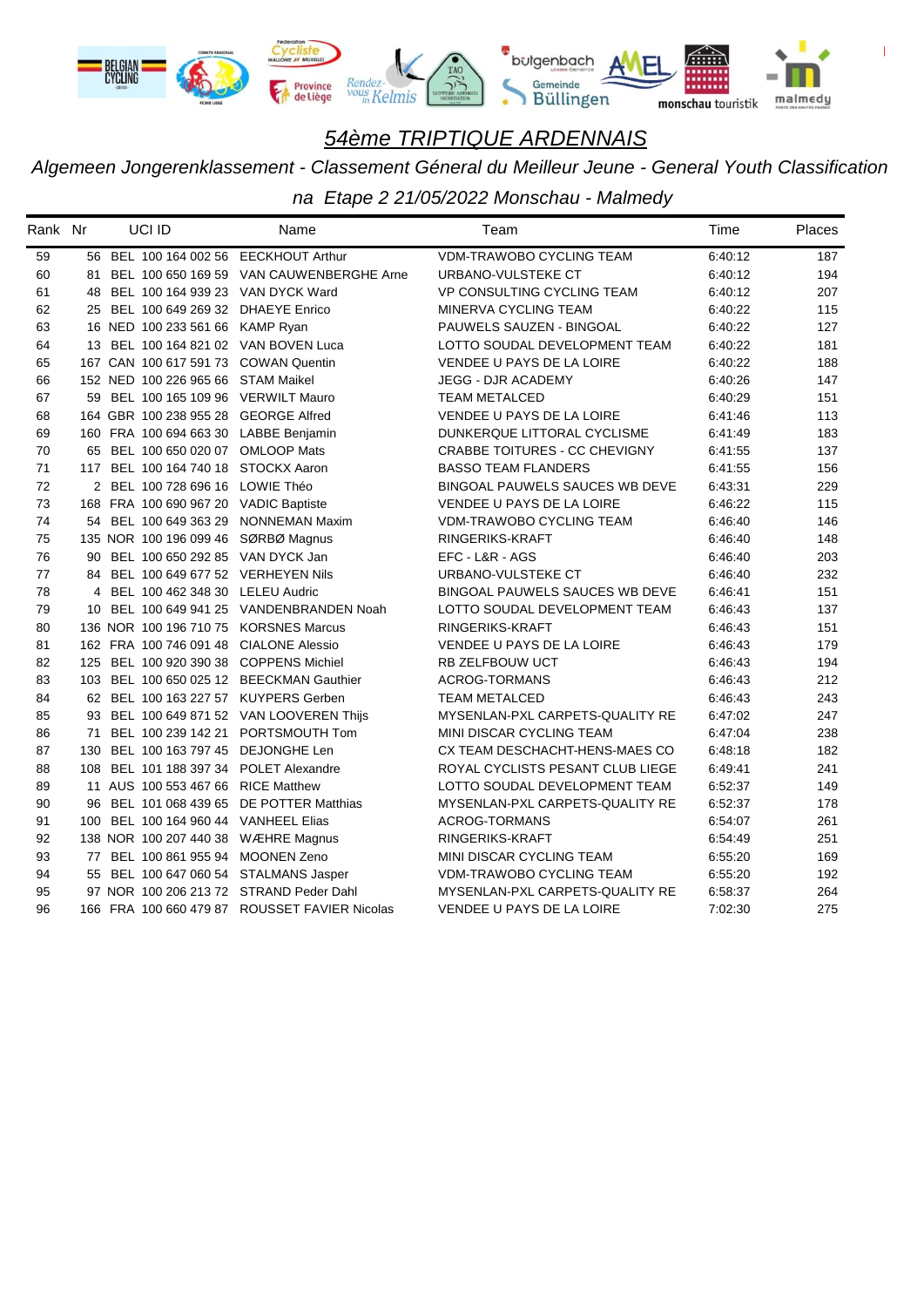

Algemeen ploegenklassement - Classement général par équipes - General Team Classification

| Rank              | Team                                       | Time     |
|-------------------|--------------------------------------------|----------|
| $\mathbf 1$       | LOTTO SOUDAL DEVELOPMENT TEAM              | 19:58:03 |
| 2                 | ELEVATE P/B HOME SOLUTION-SOENENS          | 19:58:09 |
| 3                 | CX TEAM DESCHACHT-HENS-MAES CONTAINERS     | 19:58:54 |
| 4                 | MINERVA CYCLING TEAM                       | 19:59:06 |
| 5                 | DUNKERQUE LITTORAL CYCLISME                | 19:59:09 |
| 6                 | BINGOAL PAUWELS SAUCES WB DEVELOPMENT TEAM | 19:59:09 |
| 7                 | EFC - L&R - AGS                            | 19:59:12 |
| 8                 | URBANO-VULSTEKE CT                         | 19:59:12 |
| 9                 | PAUWELS SAUZEN - BINGOAL                   | 19:59:12 |
| 10                | VENDEE U PAYS DE LA LOIRE                  | 19:59:15 |
| 11                | <b>STAGECO CYCLING TEAM</b>                | 19:59:27 |
| $12 \overline{ }$ | <b>RB ZELFBOUW UCT</b>                     | 19:59:36 |
| 13                | <b>BASSO TEAM FLANDERS</b>                 | 20:00:06 |
| 14                | ACROG-TORMANS                              | 20:00:18 |
| 15                | <b>JEGG - DJR ACADEMY</b>                  | 20:00:18 |
| 16                | <b>TEAM METALCED</b>                       | 20:00:21 |
| 17                | VP CONSULTING CYCLING TEAM                 | 20:00:46 |
| 18                | <b>CRABBE TOITURES - CC CHEVIGNY</b>       | 20:03:51 |
| 19                | RINGERIKS-KRAFT                            | 20:04:22 |
| 20                | MINI DISCAR CYCLING TEAM                   | 20:06:52 |
| 21                | VDM-TRAWOBO CYCLING TEAM                   | 20:07:04 |
| 22                | MYSENLAN-PXL CARPETS-QUALITY RENOVATIE     | 20:07:07 |
| 23                | ROYAL CYCLISTS PESANT CLUB LIEGEOIS        | 20:15:48 |
| 24                | ELITE FONDATION COGEA                      | 20:19:29 |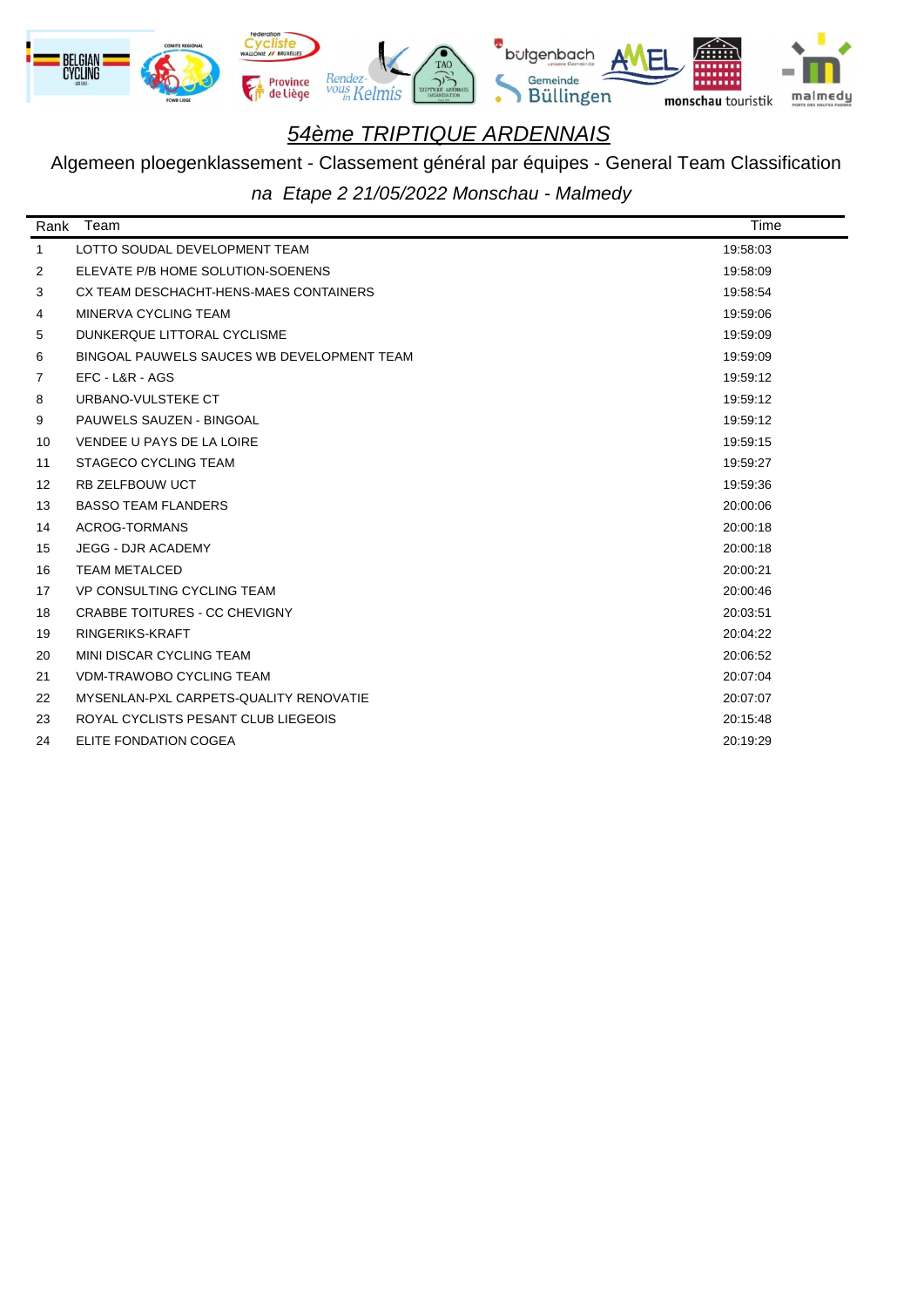

#### *Algemeen puntenklassement - Classement général aux points - General Points Classification na Etape 2 21/05/2022 Monschau - Malmedy*

|    |     | Rang Rugnr Naam-Nom              | Ploeg-Equipe                           | <b>Punten-Points</b> |
|----|-----|----------------------------------|----------------------------------------|----------------------|
|    |     | 12 SLOCK Liam                    | LOTTO SOUDAL DEVELOPMENT TEAM          | 27                   |
| 2  | 128 | <b>LOOCKX Lander</b>             | CX TEAM DESCHACHT-HENS-MAES CONTAINERS | 20                   |
| 3  | 140 | <b>LARSEN Sebastian Kirkedam</b> | RINGERIKS-KRAFT                        | 18                   |
| 4  | 168 | <b>VADIC Baptiste</b>            | VENDEE U PAYS DE LA LOIRE              | 12                   |
| 5  | 17  | <b>MEEUSSEN Witse</b>            | PAUWELS SAUZEN - BINGOAL               | 8                    |
| 6  | 101 | <b>VERMOOTE Jelle</b>            | ACROG-TORMANS                          | 8                    |
|    | 88. | <b>NUYTTEN Michiel</b>           | EFC - L&R - AGS                        | 6                    |
| 8  | 132 | VAN DE PUTTE Victor              | CX TEAM DESCHACHT-HENS-MAES CONTAINERS | 6                    |
| 9  | 159 | <b>HUENS Axel</b>                | DUNKERQUE LITTORAL CYCLISME            | 5                    |
| 10 |     | 79 CRAPS Lars                    | URBANO-VULSTEKE CT                     | 5                    |
| 11 | 57  | <b>BAUGNIES Jerome</b>           | <b>TEAM METALCED</b>                   | 5                    |
| 12 |     | 34 VERVENNE Jonathan             | ELEVATE P/B HOME SOLUTION-SOENENS      | 4                    |
| 13 |     | 163 GROLIER Lucas                | VENDEE U PAYS DE LA LOIRE              | 3                    |
| 14 | 37  | VAN DEN PUT Ronan                | STAGECO CYCLING TEAM                   | 2                    |
| 15 | 119 | <b>VANDENBULCKE Alex</b>         | <b>BASSO TEAM FLANDERS</b>             |                      |
| 16 | 33  | <b>ORINS Robin</b>               | ELEVATE P/B HOME SOLUTION-SOENENS      |                      |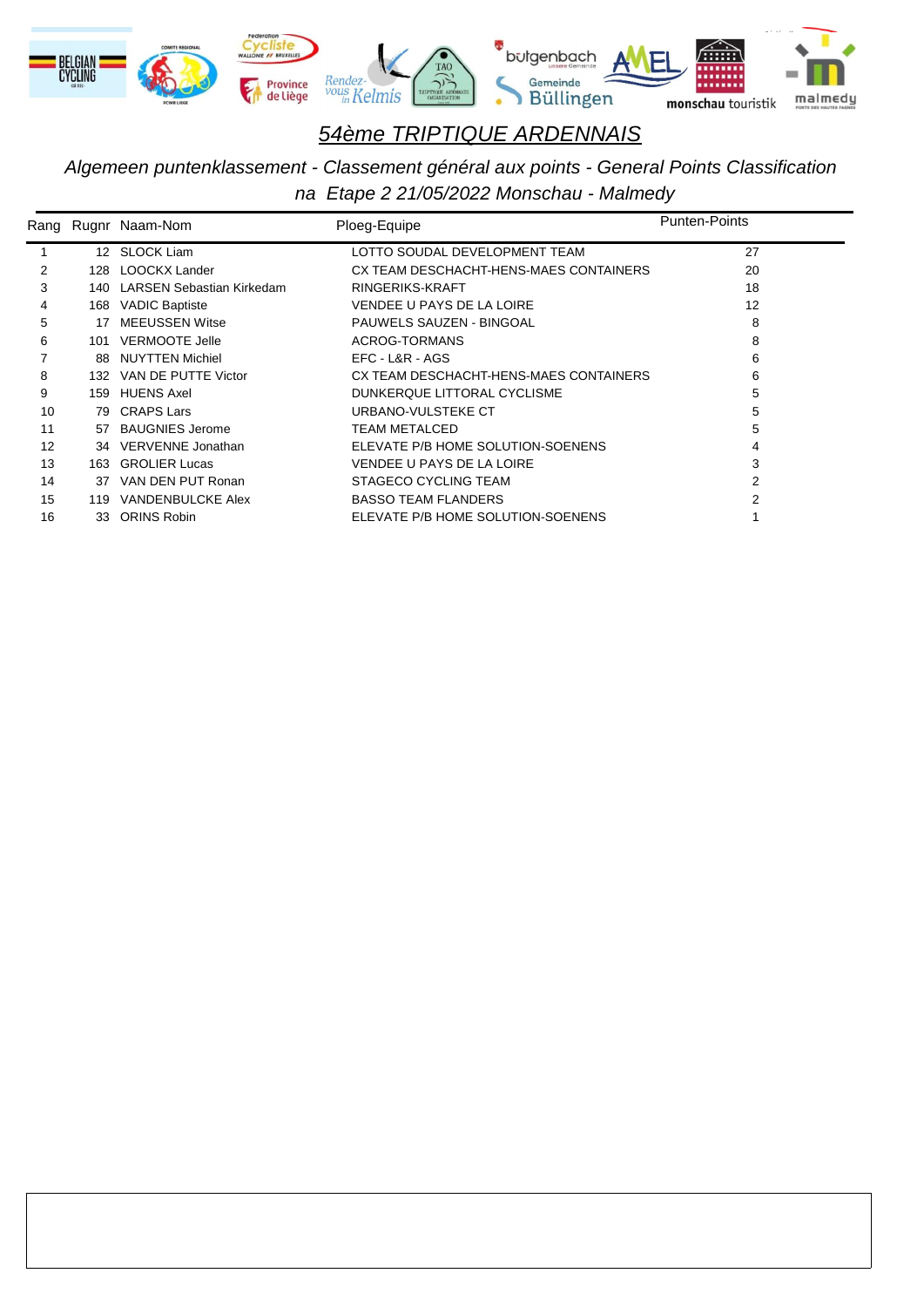

*Algemeen klassement Sprinten- Classement général Sprints - General Sprint Classification na Etape 2 21/05/2022 Monschau - Malmedy*

| Rank Nr      | Name                   | Team                                 | Points |
|--------------|------------------------|--------------------------------------|--------|
| $\mathbf{1}$ | 113 RIETJENS Sander    | <b>BASSO TEAM FLANDERS</b>           | 10     |
| 2            | 85 DELAHAYE Jens       | EFC - L&R - AGS                      | 9      |
| 3            | 43 DEVALCKENEER Sieben | VP CONSULTING CYCLING TEAM           | 5      |
| 4            | 72 TASSET Marvin       | MINI DISCAR CYCLING TEAM             | 5      |
| 5            | 28 PONSAERTS Thibaut   | MINERVA CYCLING TEAM                 | 3      |
| 6            | 23 DEBAELE Jorre       | MINERVA CYCLING TEAM                 | 3      |
| 7            | 4 LELEU Audric         | BINGOAL PAUWELS SAUCES WB DEVELOPMEN | 3      |
| 8            | 60 HEYNS Nils          | TEAM METALCED                        | 3      |
| 9            | 164 GEORGE Alfred      | VENDEE U PAYS DE LA LOIRE            |        |
| 10           | 12 SLOCK Liam          | LOTTO SOUDAL DEVELOPMENT TEAM        |        |
| 11           | 168 VADIC Baptiste     | VENDEE U PAYS DE LA LOIRE            |        |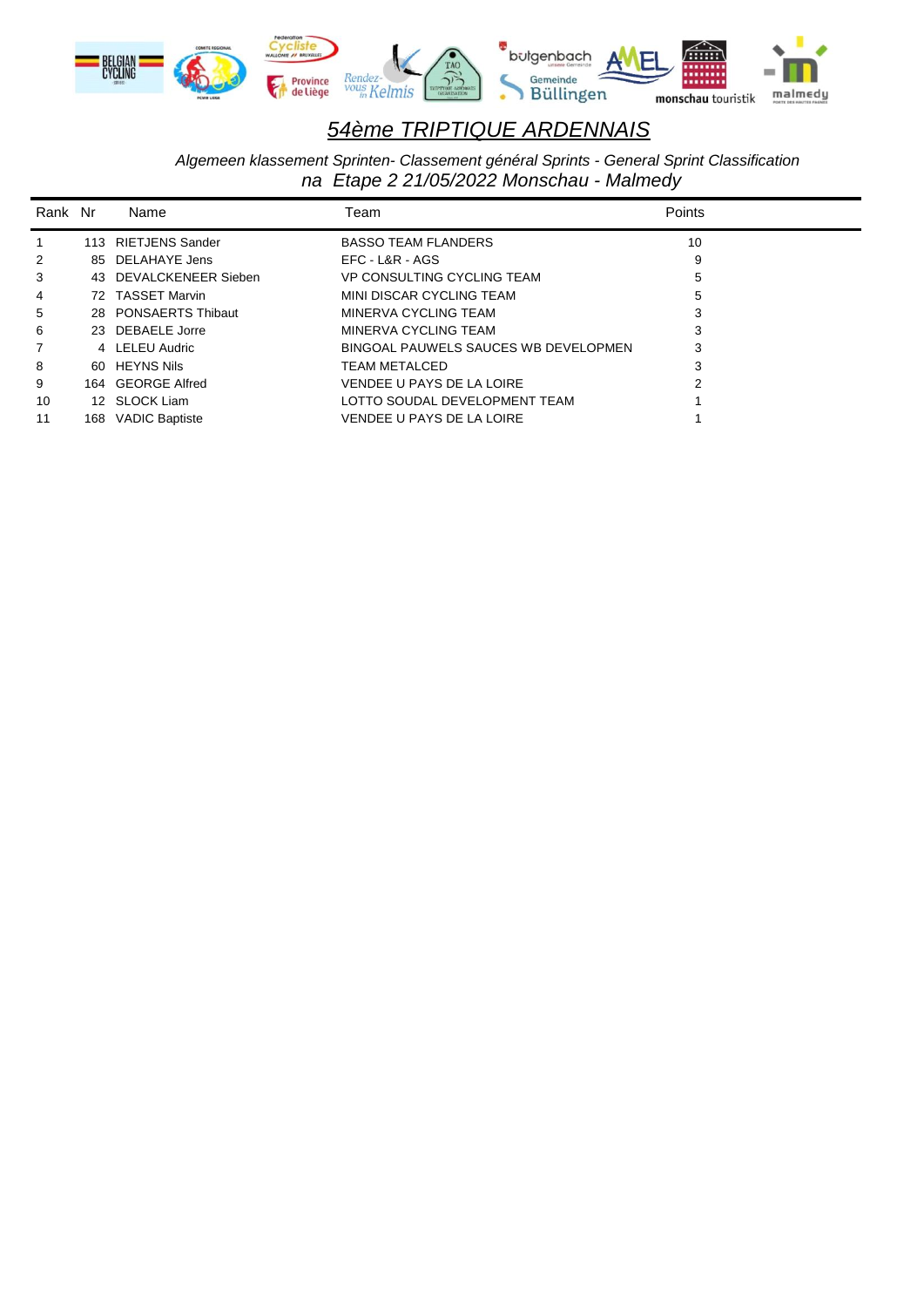

*Algemeen Klassement GPM- Classement géneral GPM- General GPM Classification*

| Rank Nr | Name                       | Team                                 | Points |
|---------|----------------------------|--------------------------------------|--------|
|         | 45 SCHERPENBERGH Tristan   | VP CONSULTING CYCLING TEAM           | 42     |
| 2       | 23 DEBAELE Jorre           | MINERVA CYCLING TEAM                 | 27     |
| 3       | 128 LOOCKX Lander          | CX TEAM DESCHACHT-HENS-MAES CONTAINE | 25     |
| 4       | 43 DEVALCKENEER Sieben     | VP CONSULTING CYCLING TEAM           | 22     |
| 5       | 12 SLOCK Liam              | LOTTO SOUDAL DEVELOPMENT TEAM        | 16     |
| 6       | 28 PONSAERTS Thibaut       | MINERVA CYCLING TEAM                 | 12     |
|         | 1 GELDERS Gil              | BINGOAL PAUWELS SAUCES WB DEVELOPMEN | 10     |
| 8       | 165 MARAIS Benjamin        | VENDEE U PAYS DE LA LOIRE            | 9      |
| 9       | 62 KUYPERS Gerben          | <b>TEAM METALCED</b>                 | 8      |
| 10      | 159 HUENS Axel             | DUNKERQUE LITTORAL CYCLISME          |        |
| 11      | 8 DEBRUYNE Ramses          | LOTTO SOUDAL DEVELOPMENT TEAM        |        |
| 12      | 79 CRAPS Lars              | URBANO-VULSTEKE CT                   | 6      |
| 13      | 163 GROLIER Lucas          | VENDEE U PAYS DE LA LOIRE            | 6      |
| 14      | 85 DELAHAYE Jens           | EFC - L&R - AGS                      | 6      |
| 15      | 114 DE VET Sander          | <b>BASSO TEAM FLANDERS</b>           | 5      |
| 16      | 33 ORINS Robin             | ELEVATE P/B HOME SOLUTION-SOENENS    | 4      |
| 17      | 166 ROUSSET FAVIER Nicolas | VENDEE U PAYS DE LA LOIRE            | 4      |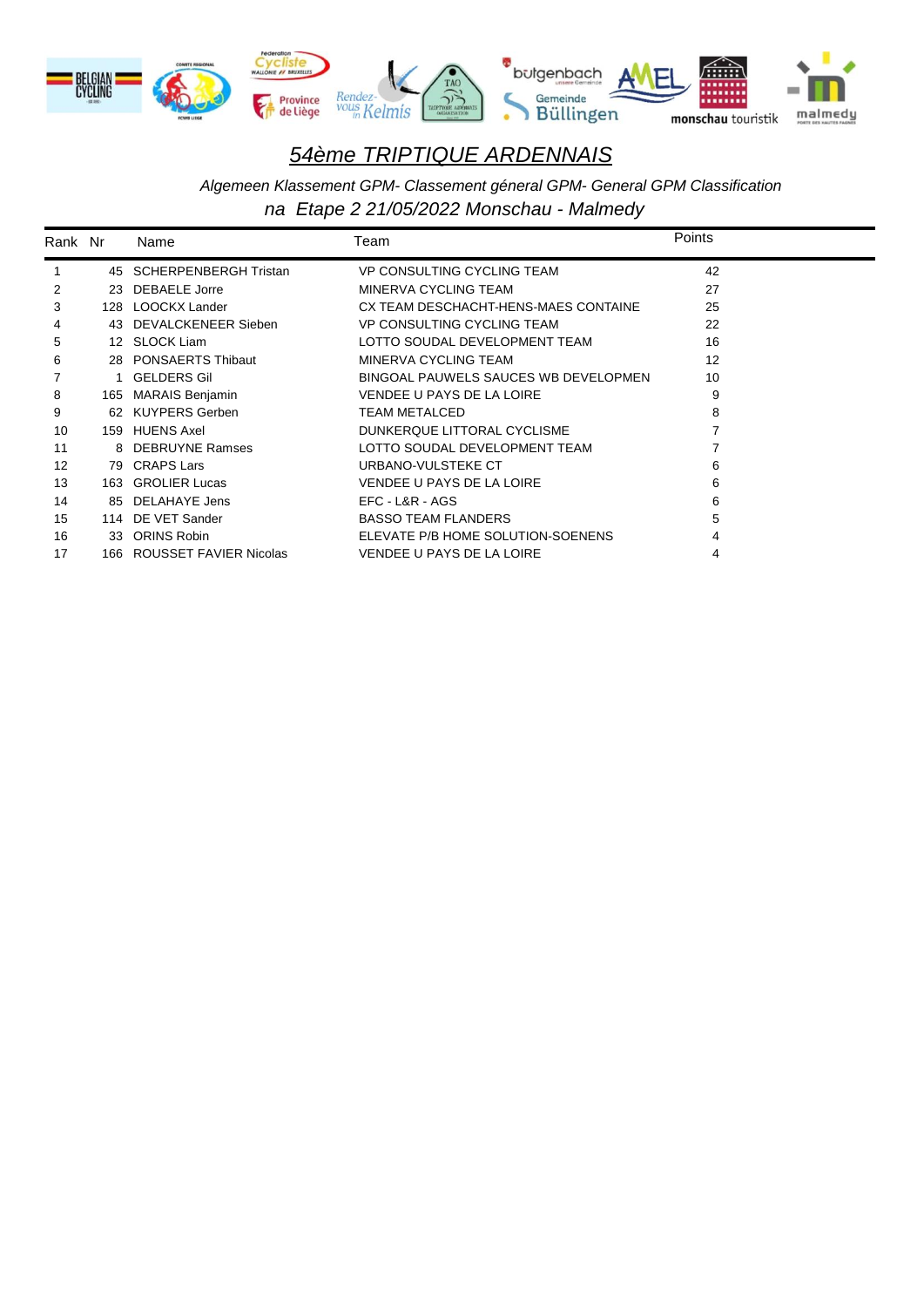

*Alg Klassement Regionale Renner -Classement Géneral Meilleur Regionaux - General Classification Regional Rider na Etape 2 21/05/2022 Monschau - Malmedy*

|              | Rang Rugnr Naam |                           | Ploeg - Equip                                    |         | <b>Plaatsen</b> |
|--------------|-----------------|---------------------------|--------------------------------------------------|---------|-----------------|
| $\mathbf{1}$ |                 | 12 SLOCK Liam             | BEL 20000918 LOTTO SOUDAL DEVELOPMENT TEAM       | 6:38:32 | 3               |
| 2            |                 | 128 LOOCKX Lander         | BEL 19970425 CX TEAM DESCHACHT-HENS-MAES CONTAI  | 6:38:40 | 6               |
| 3            |                 | 28 PONSAERTS Thibaut      | BEL 20000621 MINERVA CYCLING TEAM                | 6:38:48 | 27              |
| 4            |                 | 1 GELDERS Gil             | BEL 20021216 BINGOAL PAUWELS SAUCES WB DEVELOP   | 6:38:48 | 30              |
| 5            |                 | 88 NUYTTEN Michiel        | BEL 20010719 EFC - L&R - AGS                     | 6:39:03 | 40              |
| 6            |                 | 79 CRAPS Lars             | BEL 20011017 URBANO-VULSTEKE CT                  | 6:39:03 | 73              |
| 7            |                 | 37 VAN DEN PUT Ronan      | BEL 19991022 STAGECO CYCLING TEAM                | 6.39.03 | 107             |
| 8            |                 | 33 ORINS Robin            | BEL 20020306 ELEVATE P/B HOME SOLUTION-SOENENS   | 6:39:03 | 109             |
| 9            |                 | 8 DEBRUYNE Ramses         | BEL 20020831 LOTTO SOUDAL DEVELOPMENT TEAM       | 6:39:03 | 111             |
| 10           |                 | 17 MEEUSSEN Witse         | BEL 20010308 PAUWELS SAUZEN - BINGOAL            | 6:39:03 | 127             |
| 11           |                 | 124 PARIDAENS Jasper      | BEL 19950418 RB ZELFBOUW UCT                     | 6:39:12 | 119             |
| 12           |                 | 29 VAN DE WYNKELE Lorenz  | BEL 20010819 ELEVATE P/B HOME SOLUTION-SOENENS   | 6:39:12 | 131             |
| 13           |                 | 132 VAN DE PUTTE Victor   | BEL 20020520 CX TEAM DESCHACHT-HENS-MAES CONTAI  | 6:39:54 | 20              |
| 14           |                 | 34 VERVENNE Jonathan      | BEL 20030527 ELEVATE P/B HOME SOLUTION-SOENENS   | 6:39:57 | 38              |
| 15           |                 | 57 BAUGNIES Jerome        | BEL 19870401 TEAM METALCED                       | 6:39:57 | 42              |
| 16           |                 | 101 VERMOOTE Jelle        | BEL 20010829 ACROG-TORMANS                       | 6:39:57 | 53              |
| 17           |                 | 83 DE WEERT Robbe         | BEL 20010314 URBANO-VULSTEKE CT                  | 6:39:57 | 55              |
| 18           |                 | 91 VANDENSTORME Dylan     | BEL 20020419 EFC - L&R - AGS                     | 6:39:57 | 57              |
| 19           |                 | 114 DE VET Sander         | BEL 20000916 BASSO TEAM FLANDERS                 | 6:39:57 | 72              |
| 20           |                 | 119 VANDENBULCKE Alex     | BEL 20011125 BASSO TEAM FLANDERS                 | 6:39:57 | 88              |
| 21           |                 | 15 VANTHOURENHOUT Michael | BEL 19931210 PAUWELS SAUZEN - BINGOAL            | 6:40:07 | 102             |
| 22           |                 | 24 VAN SCHOOR Matthew     | BEL 20000331 MINERVA CYCLING TEAM                | 6:40:09 | 43              |
| 23           |                 | 26 SAVER Kasper           | BEL 20001126 MINERVA CYCLING TEAM                | 6:40:09 | 47              |
| 24           | 30              | <b>DEWEIRDT Siebe</b>     | BEL 20020508 ELEVATE P/B HOME SOLUTION-SOENENS   | 6:40:09 | 72              |
| 25           |                 | 99 BAERS Arne             | BEL 20020327 ACROG-TORMANS                       | 6:40:09 | 85              |
| 26           |                 | 3 DECLERCK Jelle          | BEL 20021126 BINGOAL PAUWELS SAUCES WB DEVELOP   | 6:40:09 | 95              |
| 27           |                 | 157 LEYMAN Celestin       | BEL 19970329 DUNKERQUE LITTORAL CYCLISME         | 6:40:09 | 135             |
| 28           |                 | 129 FERDINANDE Anton      | BEL 20000802 CX TEAM DESCHACHT-HENS-MAES CONTAI  | 6:40:12 | 62              |
| 29           |                 | 86 DE MEESTER Luca        | BEL 20000122 EFC - L&R - AGS                     | 6:40:12 | 68              |
| 30           |                 | 85 DELAHAYE Jens          | BEL 20020814 EFC - L&R - AGS                     | 6:40:12 | 68              |
| 31           |                 | 102 HAEX Joris            | BEL 20000624 ACROG-TORMANS                       | 6:40:12 | 75              |
| 32           |                 | 80 KAESEMANS Jasper       | BEL 19990103 URBANO-VULSTEKE CT                  | 6:40:12 | 82              |
| 33           |                 | 82 DE PAUW Len            | BEL 20000516 URBANO-VULSTEKE CT                  | 6:40:12 | 82              |
| 34           |                 | 156 BERO Sean             | BEL 19980724 DUNKERQUE LITTORAL CYCLISME         | 6:40:12 | 83              |
| 35           | 133             | <b>CLYNEN Rhune</b>       | BEL 20021014 CX TEAM DESCHACHT-HENS-MAES CONTAI  | 6:40:12 | 83              |
| 36           |                 | 31 DE JAEGER Arthur       | BEL 20020604 ELEVATE P/B HOME SOLUTION-SOENENS   | 6:40:12 | 88              |
| 37           |                 | 74 DE GRAEF Noah          | BEL 20020219 MINI DISCAR CYCLING TEAM            | 6:40:12 | 93              |
| 38           |                 | 6 LAMBRECHT Michiel       | BEL 20030210 BINGOAL PAUWELS SAUCES WB DEVELOP   | 6:40:12 | 98              |
| 39           |                 | 116 DE CLERCQ Seppe       | BEL 20020416 BASSO TEAM FLANDERS                 | 6:40:12 | 107             |
| 40           |                 | 95 VAN DUREN Brent        | BEL 19951211 MYSENLAN-PXL CARPETS-QUALITY RENOV  | 6:40:12 | 108             |
| 41           |                 | 14 VAN RAEMDONCK Cédric   | BEL 20030311 LOTTO SOUDAL DEVELOPMENT TEAM       | 6:40:12 | 109             |
| 42           |                 | 35 VIDTS Obie             | BEL 20020503 ELEVATE P/B HOME SOLUTION-SOENENS   | 6:40:12 | 112             |
| 43           |                 | 18 VANDERLINDEN Lukas     | BEL 20030903 PAUWELS SAUZEN - BINGOAL            | 6:40:12 | 114             |
| 44           |                 | 52 HEREMANS Joppe         | BEL 20030820 VDM-TRAWOBO CYCLING TEAM            | 6:40:12 | 116             |
| 45           |                 | 7 VERLEYEN Gaëtan         | BEL 20030519 BINGOAL PAUWELS SAUCES WB DEVELOP   | 6:40:12 | 117             |
| 46           |                 | 107 DELAHAYE Aurélien     | BEL 19920715 ROYAL CYCLISTS PESANT CLUB LIEGEOIS | 6:40:12 | 120             |
| 47           |                 | 42 GEERINCKX Wout         | BEL 20031102 STAGECO CYCLING TEAM                | 6:40:12 | 120             |
| 48           |                 | 155 MATTHYS Louka         | BEL 19991231 DUNKERQUE LITTORAL CYCLISME         | 6:40:12 | 121             |
| 49           | 23.             | <b>DEBAELE Jorre</b>      | BEL 20010907 MINERVA CYCLING TEAM                | 6:40:12 | 122             |
| 50           |                 | 78 BOUTS Jens             | BEL 19980313 URBANO-VULSTEKE CT                  | 6:40:12 | 127             |
| 51           | 9               | <b>HARTEEL Jelle</b>      | BEL 20030808 LOTTO SOUDAL DEVELOPMENT TEAM       | 6:40:12 | 130             |
| 52           |                 | 113 RIETJENS Sander       | BEL 19980418 BASSO TEAM FLANDERS                 | 6:40:12 | 136             |
| 53           |                 | 118 BROUWERS Emile        | BEL 20010526 BASSO TEAM FLANDERS                 | 6:40:12 | 139             |
| 54           |                 | 115 VAN ASBROECK Maarten  | BEL 20011120 BASSO TEAM FLANDERS                 | 6:40:12 | 141             |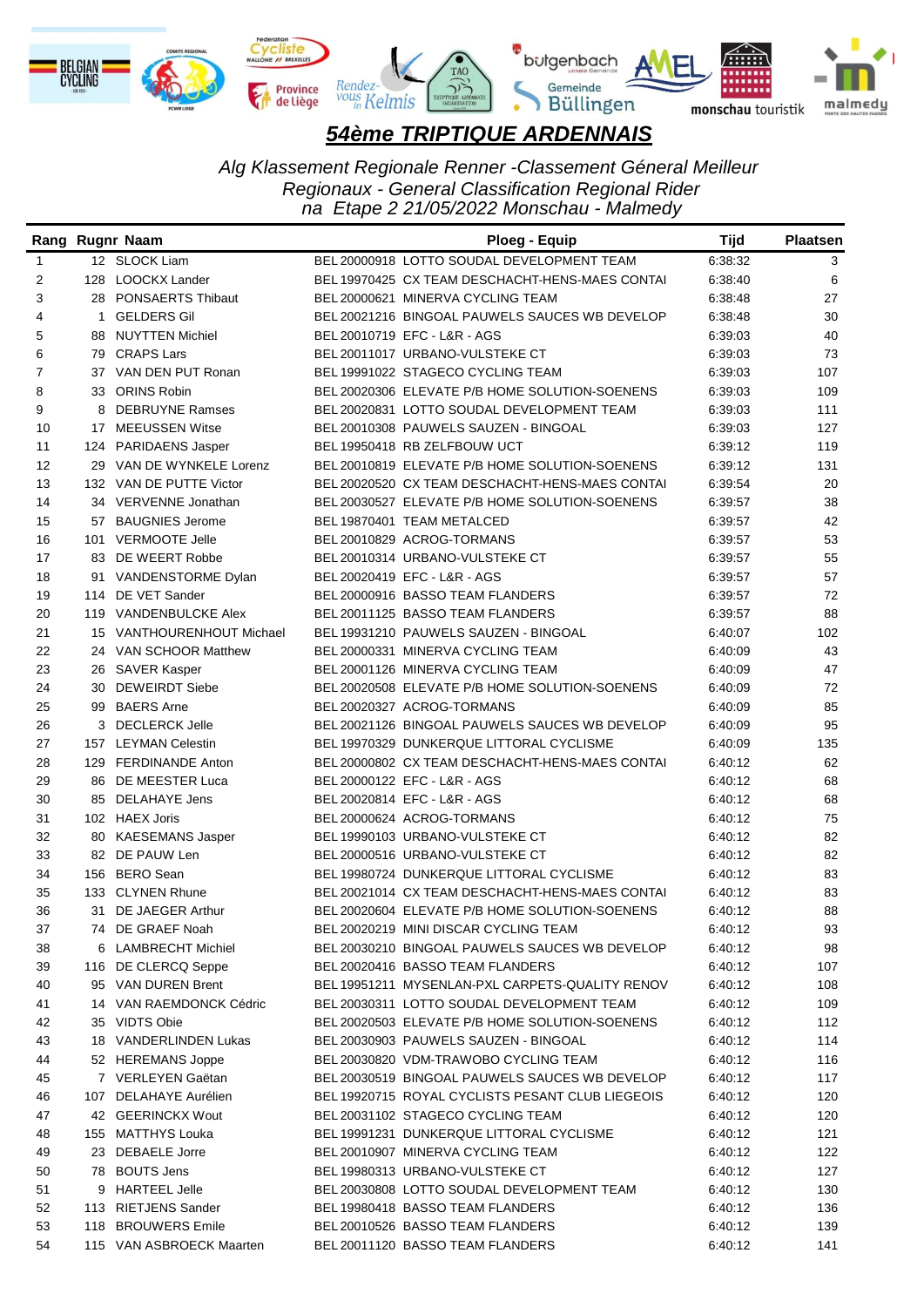

*Alg Klassement Regionale Renner -Classement Géneral Meilleur Regionaux - General Classification Regional Rider na Etape 2 21/05/2022 Monschau - Malmedy*

|     | Rang Rugnr Naam |                          | <b>Ploeg - Equip</b> |                                                  | <b>Tijd</b> | <b>Plaatsen</b> |
|-----|-----------------|--------------------------|----------------------|--------------------------------------------------|-------------|-----------------|
| 55  |                 | 39 HUYGHE Stan           |                      | BEL 20031006 STAGECO CYCLING TEAM                | 6:40:12     | 145             |
| 56  |                 | 40 VAN LAER Jan          |                      | BEL 19990101 STAGECO CYCLING TEAM                | 6:40:12     | 148             |
| 57  |                 | 64 SCHYNS Tom            |                      | BEL 20010116 CRABBE TOITURES - CC CHEVIGNY       | 6:40:12     | 152             |
| 58  |                 | 120 DECOTTIGNIES Jordy   |                      | BEL 20020312 RB ZELFBOUW UCT                     | 6:40:12     | 161             |
| 59  |                 | 76 HASSERT Sven          |                      | BEL 20000108 MINI DISCAR CYCLING TEAM            | 6:40:12     | 162             |
| 60  |                 | 142 COHEN Alexis         |                      | BEL 19990901 ELITE FONDATION COGEA               | 6:40:12     | 162             |
| 61  |                 | 89 THONNON Senne         |                      | BEL 20030319 EFC - L&R - AGS                     | 6:40:12     | 165             |
| 62  |                 | 127 MEEUSEN Tom          |                      | BEL 19881107 CX TEAM DESCHACHT-HENS-MAES CONTAI  | 6:40:12     | 165             |
| 63  |                 | 32 LADANG Miguel         |                      | BEL 20020225 ELEVATE P/B HOME SOLUTION-SOENENS   | 6:40:12     | 168             |
| 64  |                 | 121 ROMBOUTS Seppe       |                      | BEL 19980514 RB ZELFBOUW UCT                     | 6:40:12     | 171             |
| 65  |                 | 123 RAYMACKERS Cedric    |                      | BEL 19920619 RB ZELFBOUW UCT                     | 6:40:12     | 178             |
| 66  |                 | 5 DETALLE Noah           |                      | BEL 20030604 BINGOAL PAUWELS SAUCES WB DEVELOP   | 6:40:12     | 185             |
| 67  |                 | 56 EECKHOUT Arthur       |                      | BEL 20000226 VDM-TRAWOBO CYCLING TEAM            | 6:40:12     | 187             |
| 68  |                 | 44 VAN DER EYCKEN Brent  |                      | BEL 19990308 VP CONSULTING CYCLING TEAM          | 6:40:12     | 189             |
| 69  |                 | 81 VAN CAUWENBERGHE Arne |                      | BEL 20030311 URBANO-VULSTEKE CT                  | 6:40:12     | 194             |
| 70  |                 | 36 PUT Lars              |                      | BEL 19990909 STAGECO CYCLING TEAM                | 6:40:12     | 194             |
| 71  |                 | 48 VAN DYCK Ward         |                      | BEL 20000801 VP CONSULTING CYCLING TEAM          | 6:40:12     | 207             |
| 72  | 25              | <b>DHAEYE Enrico</b>     |                      | BEL 20010202 MINERVA CYCLING TEAM                | 6:40:22     | 115             |
| 73  |                 | 13 VAN BOVEN Luca        |                      | BEL 20000106 LOTTO SOUDAL DEVELOPMENT TEAM       | 6:40:22     | 181             |
| 74  |                 | 43 DEVALCKENEER Sieben   |                      | BEL 19910524 VP CONSULTING CYCLING TEAM          | 6:40:22     | 209             |
| 75  |                 | 59 VERWILT Mauro         |                      | BEL 20000611 TEAM METALCED                       | 6:40:29     | 151             |
| 76  |                 | 38 GERITS Vince          |                      | BEL 19970926 STAGECO CYCLING TEAM                | 6:40:52     | 173             |
| 77  |                 | 67 RADOUX Robin          |                      | BEL 19990419 CRABBE TOITURES - CC CHEVIGNY       | 6:41:44     | 111             |
| 78  | 65              | <b>OMLOOP Mats</b>       |                      | BEL 20021014 CRABBE TOITURES - CC CHEVIGNY       | 6.41.55     | 137             |
| 79  |                 | 117 STOCKX Aaron         |                      | BEL 20000822 BASSO TEAM FLANDERS                 | 6:41:55     | 156             |
| 80  |                 | 2 LOWIE Théo             |                      | BEL 20031006 BINGOAL PAUWELS SAUCES WB DEVELOP   | 6:43:31     | 229             |
| 81  |                 | 75 DOPCHIE Félix         |                      | BEL 19991230 MINI DISCAR CYCLING TEAM            | 6:46:28     | 130             |
| 82  |                 | 45 SCHERPENBERGH Tristan |                      | BEL 19990414 VP CONSULTING CYCLING TEAM          | 6:46:40     | 133             |
| 83  |                 | 54 NONNEMAN Maxim        |                      | BEL 20010418 VDM-TRAWOBO CYCLING TEAM            | 6:46:40     | 146             |
| 84  |                 | 41 OFFERMANS Michiel     |                      | BEL 19980214 STAGECO CYCLING TEAM                | 6:46:40     | 152             |
| 85  |                 | 90 VAN DYCK Jan          |                      | BEL 20030724 EFC - L&R - AGS                     | 6.46.40     | 203             |
| 86  |                 | 72 TASSET Marvin         |                      | BEL 19971016 MINI DISCAR CYCLING TEAM            | 6:46:40     | 216             |
| 87  |                 | 84 VERHEYEN Nils         |                      | BEL 20020104 URBANO-VULSTEKE CT                  | 6:46:40     | 232             |
| 88  |                 | 4 LELEU Audric           |                      | BEL 20010731 BINGOAL PAUWELS SAUCES WB DEVELOP   | 6:46:41     | 151             |
| 89  |                 | 10 VANDENBRANDEN Noah    |                      | BEL 20020729 LOTTO SOUDAL DEVELOPMENT TEAM       | 6:46:43     | 137             |
| 90  |                 | 126 REYNAERTS Wim        |                      | BEL 19950512 RB ZELFBOUW UCT                     | 6:46:43     | 144             |
| 91  | 106.            | VAN WYNSBERGHE Maxime    |                      | BEL 19980425 ROYAL CYCLISTS PESANT CLUB LIEGEOIS | 6:46:43     | 172             |
| 92  |                 | 125 COPPENS Michiel      |                      | BEL 20021217 RB ZELFBOUW UCT                     | 6:46:43     | 194             |
| 93  | 60              | <b>HEYNS Nils</b>        |                      | BEL 19910126 TEAM METALCED                       | 6:46:43     | 194             |
| 94  | 103             | <b>BEECKMAN Gauthier</b> |                      | BEL 20021018 ACROG-TORMANS                       | 6:46:43     | 212             |
| 95  |                 | 62 KUYPERS Gerben        |                      | BEL 20000201 TEAM METALCED                       | 6:46:43     | 243             |
| 96  |                 | 93 VAN LOOVEREN Thijs    |                      | BEL 20020603 MYSENLAN-PXL CARPETS-QUALITY RENOV  | 6:47:02     | 247             |
| 97  | 71              | PORTSMOUTH Tom           |                      | BEL 20011219 MINI DISCAR CYCLING TEAM            | 6:47:04     | 238             |
| 98  | 130             | <b>DEJONGHE Len</b>      |                      | BEL 20001013 CX TEAM DESCHACHT-HENS-MAES CONTAI  | 6:48:18     | 182             |
| 99  | 108             | <b>POLET Alexandre</b>   |                      | BEL 20010624 ROYAL CYCLISTS PESANT CLUB LIEGEOIS | 6:49:41     | 241             |
| 100 |                 | 51 WANTE Jari            |                      | BEL 19980813 VDM-TRAWOBO CYCLING TEAM            | 6:49:49     | 249             |
| 101 | 96              | DE POTTER Matthias       |                      | BEL 20020227 MYSENLAN-PXL CARPETS-QUALITY RENOV  | 6:52:37     | 178             |
| 102 |                 | 27 CAETHOVEN Kenneth     |                      | BEL 19990302 MINERVA CYCLING TEAM                | 6:53:31     | 245             |
| 103 |                 | 100 VANHEEL Elias        |                      | BEL 20001118 ACROG-TORMANS                       | 6:54:07     | 261             |
| 104 | 77              | <b>MOONEN Zeno</b>       |                      | BEL 20030703 MINI DISCAR CYCLING TEAM            | 6:55:20     | 169             |
| 105 | 55              | STALMANS Jasper          |                      | BEL 20020429 VDM-TRAWOBO CYCLING TEAM            | 6:55:20     | 192             |
| 106 |                 | 50 VERBIEST Senna        |                      | BEL 19951222 VDM-TRAWOBO CYCLING TEAM            | 6:58:43     | 270             |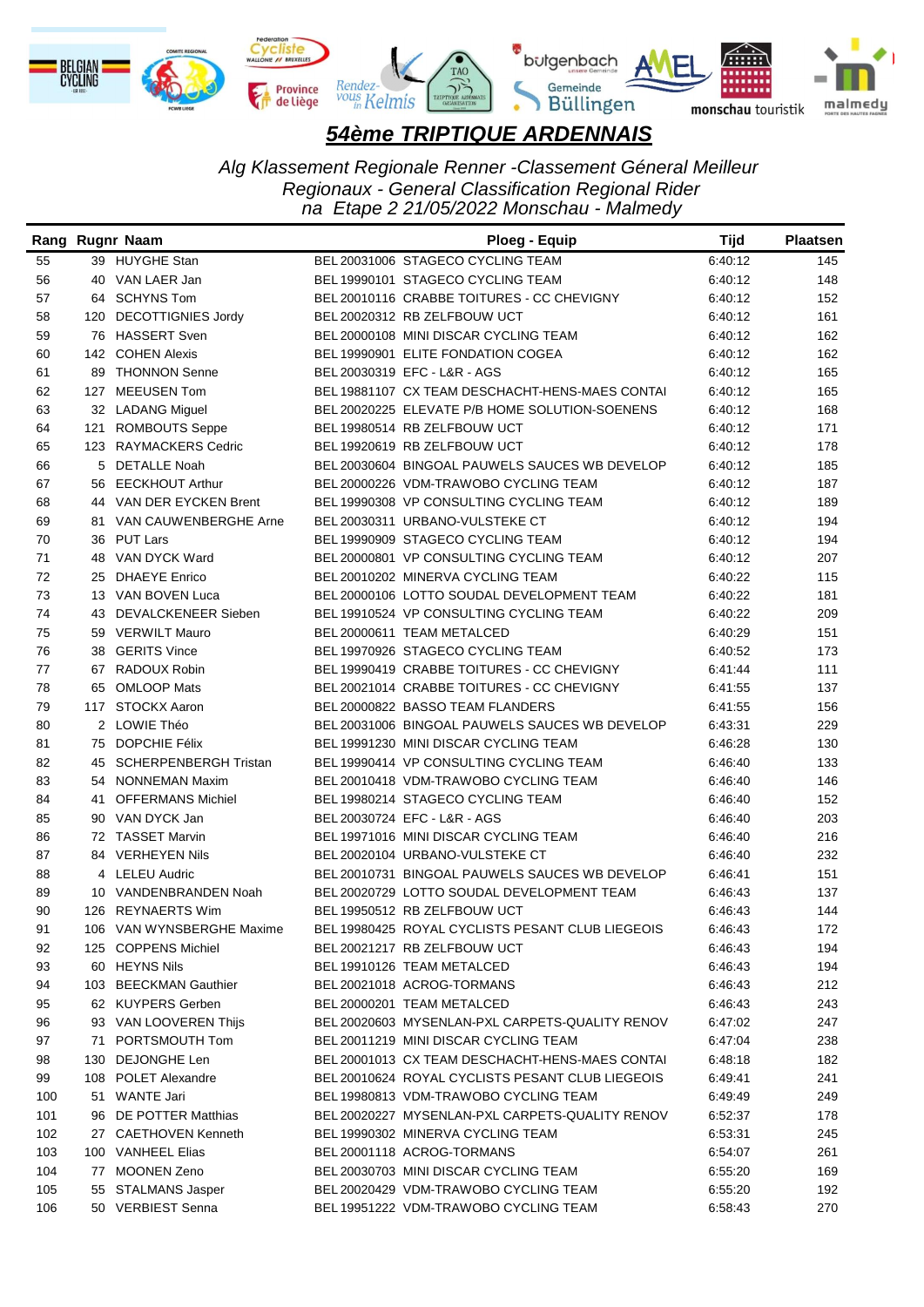

*Opgaves - Abandons - DNF na Etape 2 21/05/2022 Monschau - Malmedy*

| Rugnr | Naam-Nom                         |            | Ploeg-Equipe   |                                        |  |  |  |  |
|-------|----------------------------------|------------|----------------|----------------------------------------|--|--|--|--|
|       | DNS - Niet gestart - Non partant |            |                |                                        |  |  |  |  |
| 131   | SOETE Daan                       | <b>BEL</b> | 100 075 736 60 | CX TEAM DESCHACHT-HENS-MAES CONTAINERS |  |  |  |  |
|       | DNF - Opgave - Abandon           |            |                |                                        |  |  |  |  |
| 22    | VAN PRAET Robbe                  | <b>BEL</b> | 100 165 009 93 | MINERVA CYCLING TEAM                   |  |  |  |  |
| 47    | <b>PEELAERS Jeff</b>             | <b>BEL</b> | 100 096 654 26 | VP CONSULTING CYCLING TEAM             |  |  |  |  |
| 49    | CORNELIS Jonas                   | <b>BEL</b> | 100 131 193 33 | VP CONSULTING CYCLING TEAM             |  |  |  |  |
| 73    | <b>LUITEN Niels</b>              | <b>NED</b> | 100 234 160 83 | MINI DISCAR CYCLING TEAM               |  |  |  |  |
| 87    | <b>NAUDTS Thomas</b>             | <b>BEL</b> | 100 164 500 69 | EFC - L&R - AGS                        |  |  |  |  |
| 92    | PERMENTIER Emano                 | <b>BEL</b> | 100 649 493 62 | MYSENLAN-PXL CARPETS-QUALITY RENOVATIE |  |  |  |  |
| 112   | <b>SURAHY Augustin</b>           | <b>BEL</b> | 101 018 688 75 | ROYAL CYCLISTS PESANT CLUB LIEGEOIS    |  |  |  |  |
| 122   | VAN NUFFELEN Glen                | <b>BEL</b> | 100 143 087 93 | <b>RB ZELFBOUW UCT</b>                 |  |  |  |  |
| 139   | SONGSTAD Jørgen Wergeland        | <b>NOR</b> | 100 590 347 86 | RINGERIKS-KRAFT                        |  |  |  |  |
| 146   | <b>ROSSIER Thibault</b>          | SUI        | 100 348 016 61 | ELITE FONDATION COGEA                  |  |  |  |  |
|       |                                  |            |                |                                        |  |  |  |  |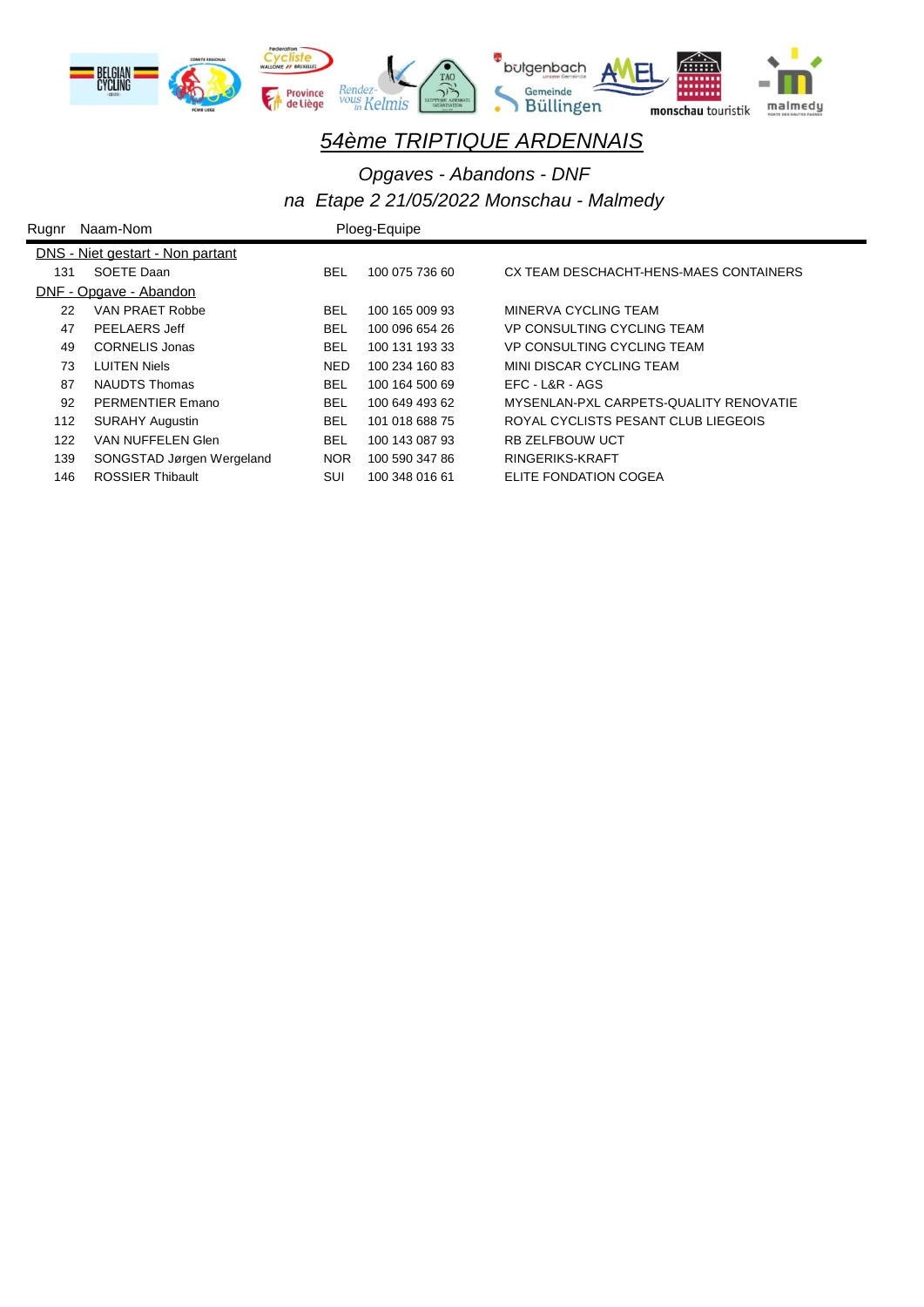

*Volgorde ploegwagens - Ordre de marche des voitures des équipes - Order of Team Cars*

- 1 LOTTO SOUDAL DEVELOPMENT TEAM
- 2 RINGERIKS-KRAFT
- 3 CX TEAM DESCHACHT-HENS-MAES CONTAINERS
- 4 DUNKERQUE LITTORAL CYCLISME
- 5 MINERVA CYCLING TEAM
- 6 BINGOAL PAUWELS SAUCES WB DEVELOPMENT TEAM
- 7 EFC L&R AGS
- 8 URBANO-VULSTEKE CT
- 9 STAGECO CYCLING TEAM
- 10 VENDEE U PAYS DE LA LOIRE
- 11 ELEVATE P/B HOME SOLUTION-SOENENS
- 12 PAUWELS SAUZEN BINGOAL
- 13 RB ZELFBOUW UCT
- 14 TEAM METALCED
- 15 ACROG-TORMANS
- 16 JEGG DJR ACADEMY
- 17 BASSO TEAM FLANDERS
- 18 MINI DISCAR CYCLING TEAM
- 19 MYSENLAN-PXL CARPETS-QUALITY RENOVATIE
- 20 VDM-TRAWOBO CYCLING TEAM
- 21 ROYAL CYCLISTS PESANT CLUB LIEGEOIS
- 22 CRABBE TOITURES CC CHEVIGNY
- 23 ELITE FONDATION COGEA
- 24 VP CONSULTING CYCLING TEAM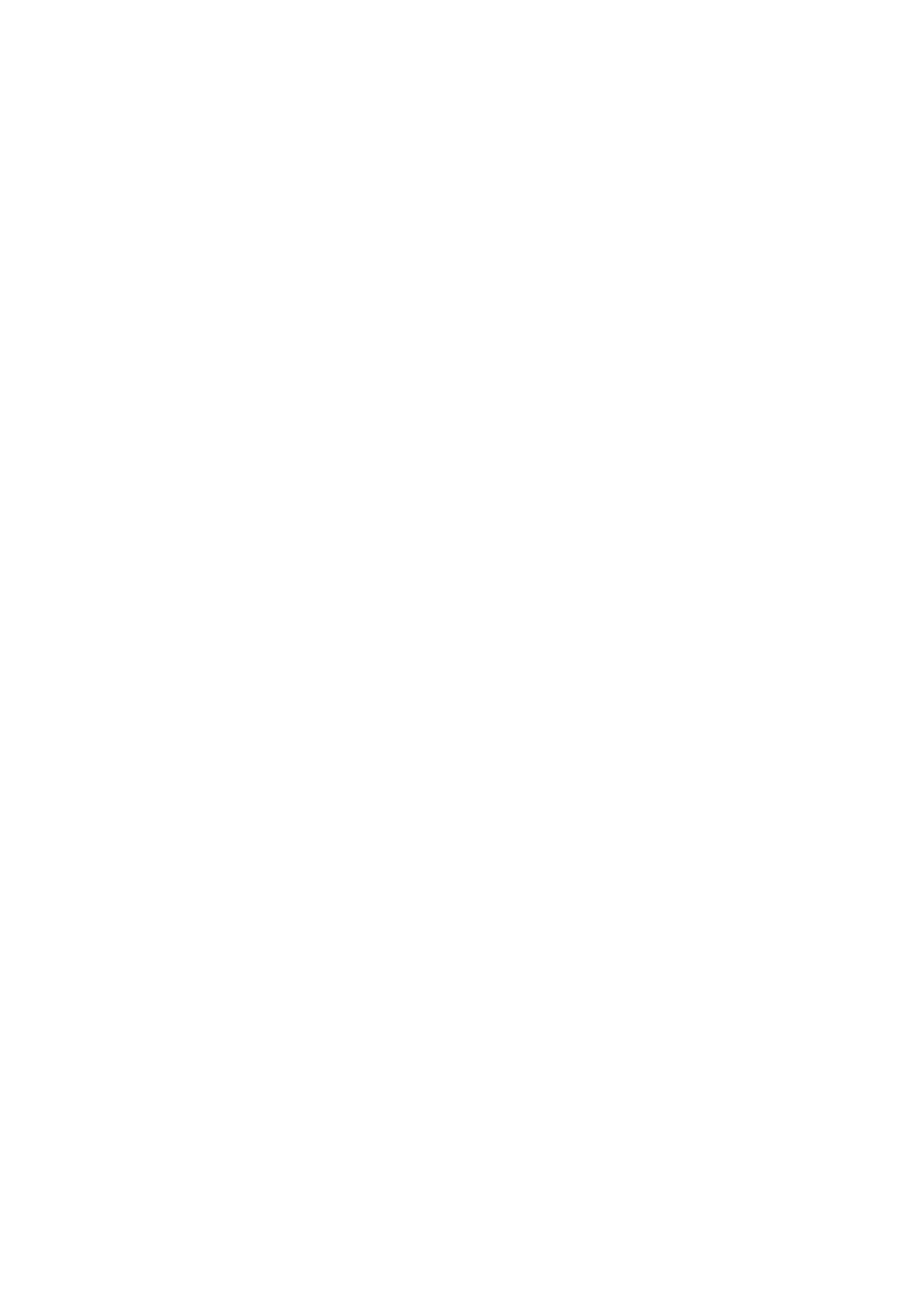

*van 20/05/2022 tot 22/05/2022*Klasse 2.12

21/05/2022 *Communique nr* 2

#### Etape 2 Monschau - Malmedy

Beslissingen van het college van commissarissen en Origanisatie - Communique Du College des commissaires et Orgaisation

Organisation du communiqué :

Demain 3e étape, signature de la feuille de départ, équipe complète, merci de votre coopération. Communiqué organisatie:

Morgen 3e rit; tekenen startblad, volledige ploeg samen, bedank met uw medewerking Organisation communiqué:

Tomorrow 3e stage;sign start sheet, complete team together, thank you with your cooperation

Het college van commissarissen - Le college des commissaires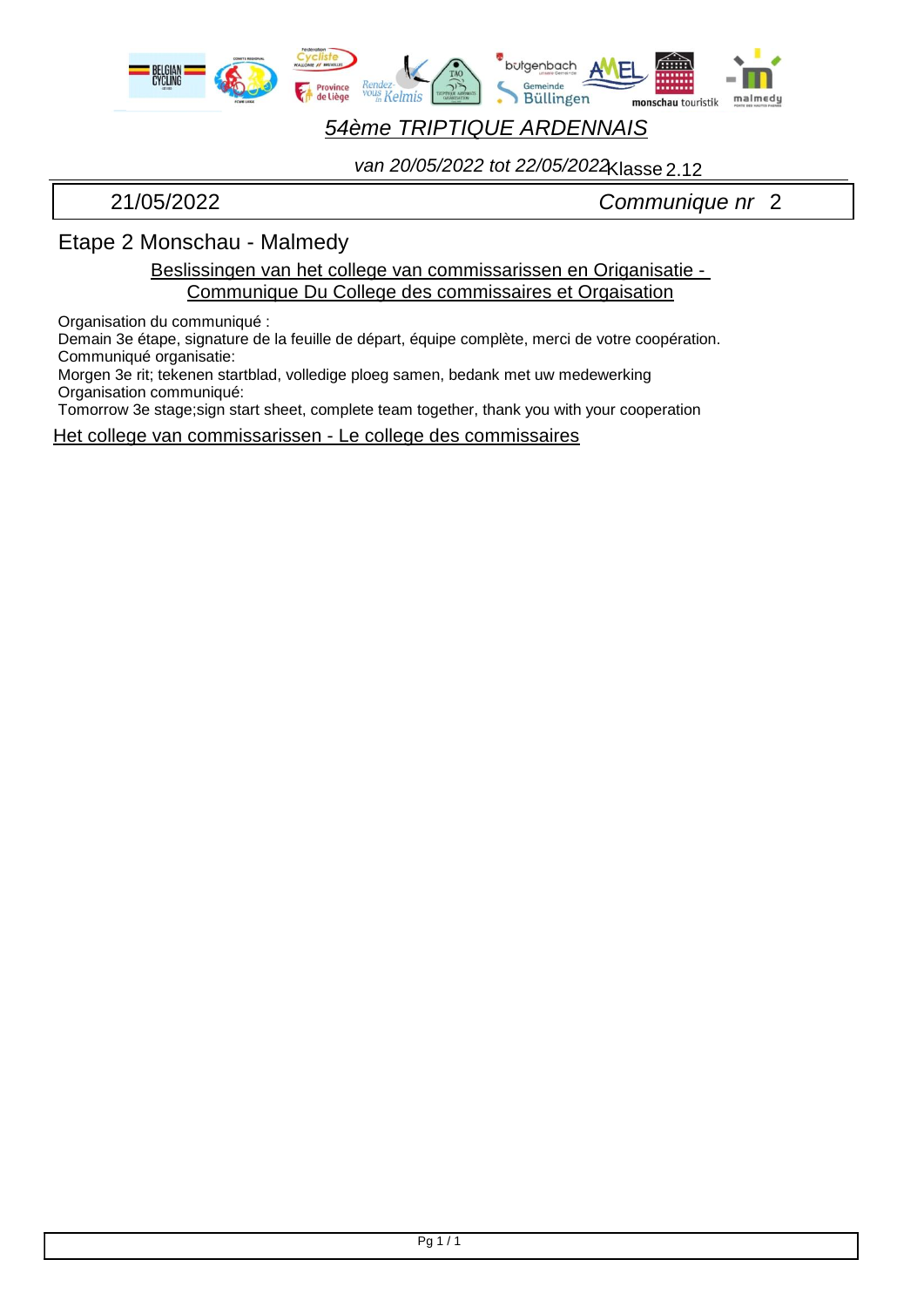# *Alg. Klassement op rugnummer / Classement General sur dossard / General Classification on number*

*Etape 3 22/05/2022 Massen - Bülingen*

|          | BINGOAL PAUWELS SAUCES WB DEVELOPMENT TEAM | BEL             | <b>VDM-TRAWOBO CYCLING TEAM</b>        | <b>BEL</b>      | <b>ACROG-TORMANS</b>                          | BEL                                | <b>JEGG - DJR ACADEMY</b>                     | <b>NED</b>      |
|----------|--------------------------------------------|-----------------|----------------------------------------|-----------------|-----------------------------------------------|------------------------------------|-----------------------------------------------|-----------------|
| $J^*$ 1  | <b>GELDERS Gil</b>                         | 0006 op 0:00:16 | $*50$<br><b>VERBIEST Senna</b>         | 0133 op 0:20:11 | J * 99<br><b>BAERS Arne</b>                   | 0031 op 0:01:37                    |                                               |                 |
| $J^*2$   | LOWIE Théo                                 | 0096 op 0:04:59 | $*51$<br>WANTE Jari                    | 0121 op 0:11:17 | J * 100 VANHEEL Elias                         | 0128 op 0:15:35                    | J 149 DE JONG Nino                            | 0065 op 0:01:40 |
| $J^*3$   | <b>DECLERCK Jelle</b>                      | 0032 op 0:01:37 | $J * 52$<br><b>HEREMANS Joppe</b>      | 0051 op 0:01:40 | J * 101 VERMOOTE Jelle                        | 0020 op 0:01:25                    | J 150 SMEETS Tom                              | 0023 op 0:01:25 |
| $J^*$ 4  | <b>LELEU Audric</b>                        | 0107 op 0:08:09 |                                        |                 | J * 102 HAEX Joris                            | 0037 op 0:01:40                    | $\sqrt{2}$                                    |                 |
| $J * 5$  | <b>DETALLE Noah</b>                        | 0077 op 0:01:40 | $J * 54$<br><b>NONNEMAN Maxim</b>      | 0100 op 0:08:08 | J * 103 BEECKMAN Gauthier                     | 0115 op 0:08:11                    | J 152 STAM Maikel                             | 0088 op 0:01:54 |
| $J * 6$  | <b>LAMBRECHT Michiel</b>                   | 0045 op 0:01:40 | $J * 55$<br>STALMANS Jasper            | 0131 op 0:16:48 | <b>TU4 L OL LIVIATIVO DUD</b>                 |                                    | 153 PIJNENBURG Sven<br>J.                     | 0043 op 0:01:40 |
| $J * 7$  | VERLEYEN Gaëtan                            | 0052 op 0:01:40 | $J * 56$<br><b>EECKHOUT Arthur</b>     | 0078 op 0:01:40 | <b>IVIALO OCUR</b>                            |                                    | <b>IVY DE JUITEFFEI</b> N                     |                 |
|          | LOTTO SOUDAL DEVELOPMENT TEAM              | <b>BEL</b>      | <b>TEAM METALCED</b>                   | <b>BEL</b>      | ROYAL CYCLISTS PESANT CLUB LIEGEOIS           | <b>BEL</b>                         | <b>DUNKERQUE LITTORAL CYCLISME</b>            | <b>FRA</b>      |
| $J * 8$  | <b>DEBRUYNE Ramses</b>                     | 0013 op 0:00:31 | $*57$<br><b>BAUGNIES Jerome</b>        | 0019 op 0:01:25 | * 106 VAN WYNSBERGHE Maxime                   | 0111 op 0:08:11                    | * 155 MATTHYS Louka                           | 0056 op 0:01:40 |
| $.1 * 9$ | <b>HARTEEL Jelle</b>                       | 0060 op 0:01:40 |                                        |                 | * 107 DELAHAYE Aurélien                       | 0054 op 0:01:40                    | * 156 BERO Sean                               | 0040 op 0:01:40 |
| $J$ * 10 | VANDENBRANDEN Noah                         | 0108 op 0:08:11 | <b>VERWILT Mauro</b><br>$J * 59$       | 0089 op 0:01:57 | J * 108 POLET Alexandre                       | 0120 op 0:11:09                    | * 157 LEYMAN Celestin                         | 0033 op 0:01:37 |
| $J$ 11   | <b>RICE Matthew</b>                        | 0122 op 0:14:05 | $* 60$<br><b>HEYNS Nils</b>            | 0114 op 0:08:11 | <b>LOOPER INTO</b>                            | .                                  | <b><i><u>BARRAZIN</u></i></b>                 | .               |
| $J * 12$ | SLOCK Liam                                 | 0001 op 0:00:00 | <b>KMIELIAUSKAS Rokas</b><br>$J$ 61    | 0058 op 0:01:40 |                                               |                                    | 159 HUENS Axel                                | 0004 op 0:00:16 |
| $J * 13$ | VAN BOVEN Luca                             | 0085 op 0:01:50 | $J * 62$<br><b>KUYPERS Gerben</b>      | 0116 op 0:08:11 |                                               |                                    | 160 LABBE Benjamin<br>$\cdot$                 | 0093 op 0:03:17 |
| $J$ * 14 | VAN RAEMDONCK Cédric                       | 0048 op 0:01:40 | $ \cdots$                              | ააა ის          | <b>CONSERVATOR</b>                            | iaaa uu                            |                                               | aaaa up         |
|          | PAUWELS SAUZEN - BINGOAL                   | <b>BEL</b>      | <b>CRABBE TOITURES - CC CHEVIGNY</b>   | <b>BEL</b>      | <b>BASSO TEAM FLANDERS</b>                    | <b>BEL</b>                         | <b>VENDEE U PAYS DE LA LOIRE</b>              | <b>FRA</b>      |
| $*15$    | VANTHOURENHOUT Michael                     | 0027 op 0:01:35 | $J * 64$<br><b>SCHYNS Tom</b>          | 0067 op 0:01:40 | * 113 RIETJENS Sander                         | 0061 op 0:01:40                    | 162 CIALONE Alessio<br>J                      | 0112 op 0:08:11 |
| 16       | <b>KAMP Rvan</b>                           | 0084 op 0:01:50 | J * 65<br><b>OMLOOP Mats</b>           | 0094 op 0:03:23 | J * 114 DE VET Sander                         | 0024 op 0:01:25                    | J<br>163 GROLIER Lucas                        | 0011 op 0:00:31 |
| $J * 17$ | <b>MEEUSSEN Witse</b>                      | 0014 op 0:00:31 |                                        |                 | J * 115 VAN ASBROECK Maarten                  | 0063 op 0:01:40                    | <b>GEORGE Alfred</b><br>$\mathbf{J}$<br>164   | 0092 op 0:03:14 |
| $J * 18$ | <b>VANDERLINDEN Lukas</b>                  | 0050 op 0:01:40 | $*$ 67<br>RADOUX Robin                 | 0091 op 0:03:12 | J * 116 DE CLERCQ Seppe                       | 0046 op 0:01:40                    | 165<br><b>MARAIS Beniamin</b><br>$\mathbf{J}$ | 0026 op 0:01:33 |
| $J$ 19   | MASCIARELLI Lorenzo                        | 0071 op 0:01:40 | $\overline{r}$ $\overline{u}$          |                 | J * 117 STOCKX Aaron                          | 0095 op 0:03:23                    | ROUSSET FAVIER Nicolas<br>J.<br>166           | 0134 op 0:23:58 |
|          |                                            |                 | ווטו ונואוטורטט פט                     |                 | J * 118 BROUWERS Emile                        | 0062 op 0:01:40                    | <b>COWAN Quentin</b><br>167<br>J.             | 0086 op 0:01:50 |
|          |                                            |                 |                                        |                 | J * 119 VANDENBULCKE Alex                     | 0025 op 0:01:25                    | <b>VADIC Baptiste</b><br>$J$ 168              | 0097 op 0:07:50 |
|          | <b>MINERVA CYCLING TEAM</b>                | <b>BEL</b>      | <b>MINI DISCAR CYCLING TEAM</b>        | <b>BEL</b>      | <b>RB ZELFBOUW UCT</b>                        | <b>BEL</b>                         |                                               |                 |
|          |                                            |                 | PORTSMOUTH Tom                         | 0118 op 0:08:32 | J * 120 DECOTTIGNIES Jordy                    |                                    |                                               |                 |
| J * 23   | <b>DEBAELE</b> Jorre                       | 0057 op 0:01:40 | J * 71<br>* 72 TASSET Marvin           | 0105 op 0:08:08 | * 121 ROMBOUTS Seppe                          | 0068 op 0:01:40<br>0075 op 0:01:40 |                                               |                 |
| $J * 24$ | VAN SCHOOR Matthew                         | 0028 op 0:01:37 |                                        |                 |                                               |                                    |                                               |                 |
| $J$ * 25 | <b>DHAEYE</b> Enrico                       | 0083 op 0:01:50 | $J \cdot 74$<br>DE GRAEF Noah          | 0044 op 0:01:40 | * 123 RAYMACKERS Cedric                       | 0076 op 0:01:40                    |                                               |                 |
| $J * 26$ | <b>SAVER Kasper</b>                        | 0029 op 0:01:37 | $*75$<br><b>DOPCHIE Félix</b>          | 0098 op 0:07:56 | * 124 PARIDAENS Jasper                        | 0015 op 0:00:40                    |                                               |                 |
| $*27$    | <b>CAETHOVEN Kenneth</b>                   | 0126 op 0:14:59 | $J * 76$<br><b>HASSERT</b> Sven        | 0069 op 0:01:40 | J * 125 COPPENS Michiel                       | 0113 op 0:08:11                    |                                               |                 |
| $J^*$ 28 | PONSAERTS Thibaut                          | 0005 op 0:00:16 | <b>MOONEN Zeno</b><br>J * 77           | 0130 op 0:16:48 | * 126 REYNAERTS Wim                           | 0109 op 0:08:11                    |                                               |                 |
|          | ELEVATE P/B HOME SOLUTION-SOENENS          | <b>BEL</b>      | <b>URBANO-VULSTEKE CT</b>              | <b>BEL</b>      | <b>CX TEAM DESCHACHT-HENS-MAES CONTAINERS</b> |                                    |                                               |                 |
| $J * 29$ | VAN DE WYNKELE Lorenz                      | 0016 op 0:00:40 | $*78$<br><b>BOUTS Jens</b>             | 0059 op 0:01:40 | * 127 MEEUSEN Tom                             | 0073 op 0:01:40                    |                                               |                 |
| $J * 30$ | <b>DEWEIRDT Siebe</b>                      | 0030 op 0:01:37 | $J * 79$<br><b>CRAPS Lars</b>          | 0009 op 0:00:31 | * 128 LOOCKX Lander                           | 0003 op 0:00:08                    |                                               |                 |
| $J * 31$ | DE JAEGER Arthur                           | 0042 op 0:01:40 | $*80$<br><b>KAESEMANS Jasper</b>       | 0038 op 0:01:40 | J * 129 FERDINANDE Anton                      | 0034 op 0:01:40                    |                                               |                 |
| $J * 32$ | <b>LADANG Miguel</b>                       | 0074 op 0:01:40 | VAN CAUWENBERGHE Arne<br>$J * 81$      | 0080 op 0:01:40 | J * 130 DEJONGHE Len                          | 0119 op 0:09:46                    |                                               |                 |
| $J * 33$ | ORINS Robin                                | 0012 op 0:00:31 | $J * 82$<br>DE PAUW Len                | 0039 op 0:01:40 | $\overline{M}$ $\overline{M}$ $\overline{M}$  |                                    |                                               |                 |
| $J * 34$ | VERVENNE Jonathan                          | 0018 op 0:01:25 | $J * 83$<br>DE WEERT Robbe             | 0021 op 0:01:25 | J * 132 VAN DE PUTTE Victor                   | 0017 op 0:01:22                    |                                               |                 |
| $J * 35$ | VIDTS Obie                                 | 0049 op 0:01:40 | $J * 84$<br><b>VERHEYEN Nils</b>       | 0106 op 0:08:08 | J * 133 CLYNEN Rhune                          | 0041 op 0:01:40                    |                                               |                 |
|          | <b>STAGECO CYCLING TEAM</b>                | <b>BEL</b>      | EFC - L&R - AGS                        | <b>BEL</b>      | <b>RINGERIKS-KRAFT</b>                        | <b>NOR</b>                         |                                               |                 |
| $*36$    | PUT Lars                                   | 0081 op 0:01:40 | $J * 85$<br><b>DELAHAYE Jens</b>       | 0036 op 0:01:40 |                                               |                                    |                                               |                 |
| $*37$    | VAN DEN PUT Ronan                          | 0010 op 0:00:31 | $J * 86$<br>DE MEESTER Luca            | 0035 op 0:01:40 | J 135 SØRBØ Magnus                            | 0101 op 0:08:08                    |                                               |                 |
| $*38$    | <b>GERITS Vince</b>                        | 0090 op 0:02:20 |                                        |                 | 136 KORSNES Marcus                            | 0110 op 0:08:11                    |                                               |                 |
| $J * 39$ | <b>HUYGHE Stan</b>                         | 0064 op 0:01:40 | $J * 88$<br><b>NUYTTEN Michiel</b>     | 0008 op 0:00:31 | 137 TJØTTA Martin<br>J                        | 0007 op 0:00:22                    |                                               |                 |
| $*$ 40   | VAN LAER Jan                               | 0066 op 0:01:40 | $J * 89$<br><b>THONNON Senne</b>       | 0072 op 0:01:40 | 138 WÆHRE Magnus<br>J.                        | 0129 op 0:16:17                    |                                               |                 |
| $*$ 41   | OFFERMANS Michiel                          | 0102 op 0:08:08 | $J * 90$<br>VAN DYCK Jan               | 0103 op 0:08:08 | <b>JUNGOTAD JUIC</b>                          |                                    |                                               |                 |
| $J * 42$ | <b>GEERINCKX Wout</b>                      | 0055 op 0:01:40 | VANDENSTORME Dvlan<br>$J$ * 91         | 0022 op 0:01:25 | 140 LARSEN Sebastian Kirkedam<br>$\mathbf{J}$ | 0002 op 0:00:06                    |                                               |                 |
|          | <b>VP CONSULTING CYCLING TEAM</b>          | <b>BEL</b>      | MYSENLAN-PXL CARPETS-QUALITY RENOVATIE | <b>BEL</b>      | <b>ELITE FONDATION COGEA</b>                  | SUI                                |                                               |                 |
| $* 43$   | <b>DEVALCKENEER Sieben</b>                 | 0087 op 0:01:50 |                                        |                 | 141 BÖGLI Noah                                | 0127 op 0:15:01                    |                                               |                 |
| * 44     | VAN DER EYCKEN Brent                       | 0079 op 0:01:40 | J * 93 VAN LOOVEREN Thiis              | 0117 op 0:08:30 | * 142 COHEN Alexis                            | 0070 op 0:01:40                    |                                               |                 |
| $*$ 45   | SCHERPENBERGH Tristan                      | 0099 op 0:08:08 |                                        |                 | 143 CLEMENCIO Raphael                         | 0124 op 0:14:05                    |                                               |                 |
|          |                                            |                 | VAN DUREN Brent<br>$*95$               | 0047 op 0:01:40 | 144 DUFAUX Loïs                               | 0125 op 0:14:59                    |                                               |                 |
|          |                                            |                 | 96<br>DE POTTER Matthias               | 0123 op 0:14:05 | 145 GACHET Guillaume                          | 0104 op 0:08:08                    |                                               |                 |
|          | J * 48 VAN DYCK Ward                       | 0082 op 0:01:40 | 97<br>STRAND Peder Dahl<br>J.          | 0132 op 0:20:05 | <b>140 INOUULIN THIUG</b>                     | າລວວ ບບ                            |                                               |                 |
|          |                                            |                 | 98<br><b>GRAVE Oliver</b>              | 0053 op 0:01:40 |                                               |                                    |                                               |                 |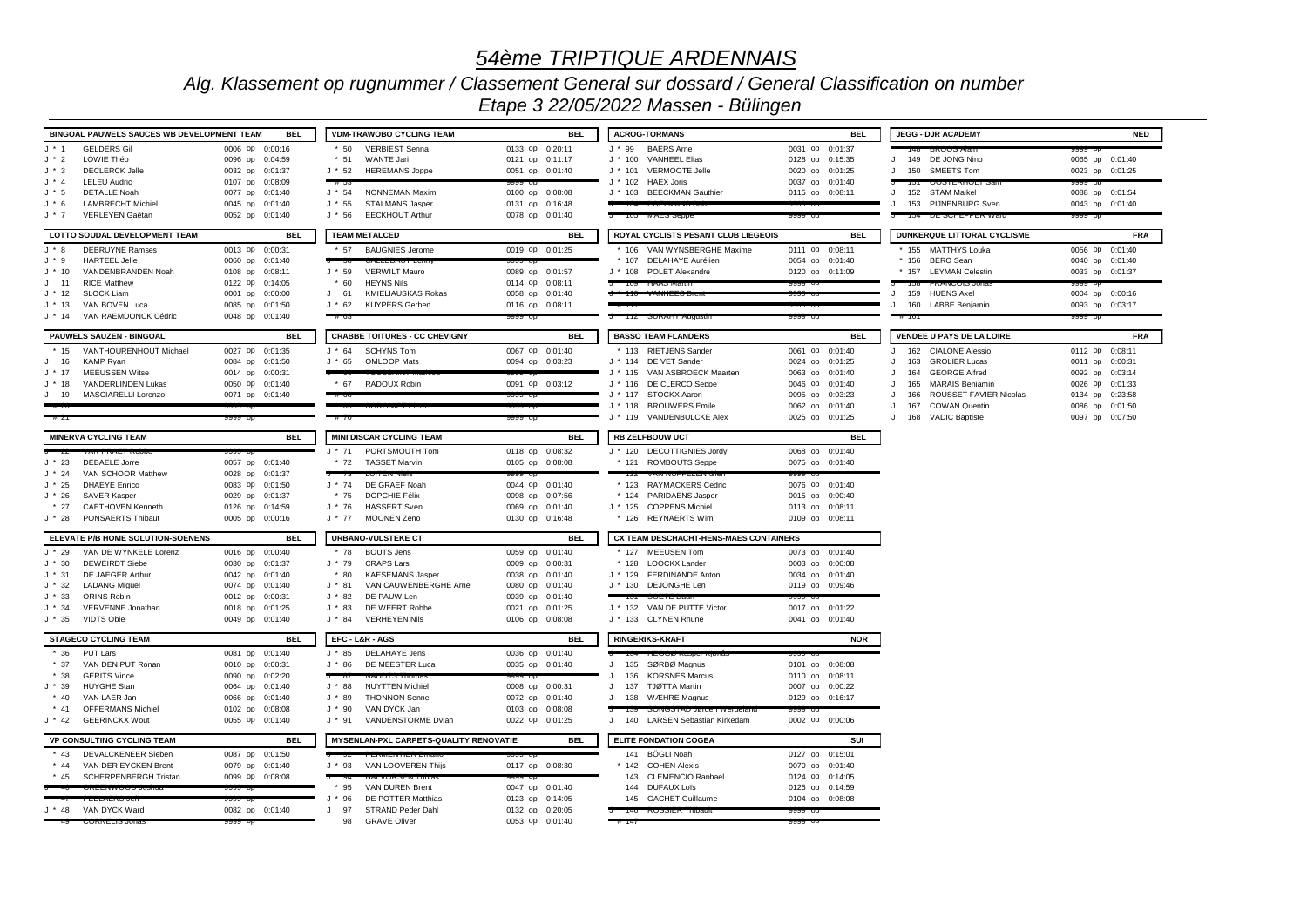|                                                                                     | COMITE REGIONAL<br><b>BELGIAN</b><br>CYCLING                                                                                                                                                                                                         | Cycliste<br><b>WALLONIE // BRUXELLES</b><br>Rendez-<br>Province<br><sup>vous</sup> Kelmis<br>de Liège                                                                                                                                                                  | œ<br>bulgenbach<br>TAO<br>Gemeinde<br>דור<br>TRIPTYOUE ARDENMATS<br><b>Büllingen</b>                                                                                                                                                                                                                   | malmed<br>monschau touristik                                                                                                                                                                                                             |
|-------------------------------------------------------------------------------------|------------------------------------------------------------------------------------------------------------------------------------------------------------------------------------------------------------------------------------------------------|------------------------------------------------------------------------------------------------------------------------------------------------------------------------------------------------------------------------------------------------------------------------|--------------------------------------------------------------------------------------------------------------------------------------------------------------------------------------------------------------------------------------------------------------------------------------------------------|------------------------------------------------------------------------------------------------------------------------------------------------------------------------------------------------------------------------------------------|
|                                                                                     | Etape 3 22/05/2022 Massen - Bülingen<br>2.12<br><b>Klasse</b>                                                                                                                                                                                        |                                                                                                                                                                                                                                                                        | 54ème TRIPTIQUE ARDENNAIS<br>van 20/05/2022 tot 22/05/2022<br>Deelnemerslijst / Liste des partants / Startlist Starters/Partants: 134                                                                                                                                                                  |                                                                                                                                                                                                                                          |
| PL/DS<br>J 1<br>J 2<br>J<br>3<br>J<br>$\overline{4}$<br>J<br>- 5<br>J<br>- 6<br>J 7 | BINGOAL PAUWELS SAUCES WB DEVELOPMENT 1 VP CONSULTING CYCLING TEAM<br>DETILLOUX Christophe<br><b>GELDERS Gil</b><br>LOWIE Théo<br><b>DECLERCK Jelle</b><br><b>LELEU Audric</b><br><b>DETALLE Noah</b><br><b>LAMBRECHT Michiel</b><br>VERLEYEN Gaëtan | PL/DS<br><b>RAEYMAEKERS Peter</b><br>43<br>DEVALCKENEER Sieben<br>VAN DER EYCKEN Brent<br>44<br><b>SCHERPENBERGH Tristan</b><br>45<br>GREENWOOD Joshua<br>-46<br>ᠸ<br>PEELAERS Jeff<br>VAN DYCK Ward<br>J<br>-48<br><del>CORNELIS Jonas</del><br>49                    | EFC-L&R-AGS<br>PL/DS<br>DE VRIESE Stijn<br>- 85<br><b>DELAHAYE Jens</b><br>DE MEESTER Luca<br>-86<br>J<br><del>NAUDTS Thomas</del><br>ᠸ<br>-87<br><b>NUYTTEN Michiel</b><br>J<br>88<br>J<br><b>THONNON Senne</b><br>89<br>VAN DYCK Jan<br>90<br>J<br>VANDENSTORME Dylan<br>J<br>91                     | CX TEAM DESCHACHT-HENS-MAES CONTAIN<br>PL/DS<br>DE CNODDER Bob<br>127 MEEUSEN Tom<br>128 LOOCKX Lander<br>129 FERDINANDE Anton<br>130 DEJONGHE Len<br>J<br><del>131 SOETE Daan</del><br>132 VAN DE PUTTE Victor<br>133 CLYNEN Rhune<br>J |
| PL/DS<br>J 8<br>-9<br>J<br>J<br>-10<br>J 11<br>J 12<br>- 13<br>J                    | LOTTO SOUDAL DEVELOPMENT TEAM<br><b>ROES Carl</b><br><b>DEBRUYNE Ramses</b><br><b>HARTEEL Jelle</b><br>VANDENBRANDEN Noah<br><b>RICE Matthew</b><br><b>SLOCK Liam</b><br>VAN BOVEN Luca                                                              | <b>VDM-TRAWOBO CYCLING TEAM</b><br>PL/DS<br><b>EECKHOUT Kurt</b><br>50<br><b>VERBIEST Senna</b><br><b>WANTE Jari</b><br>51<br><b>HEREMANS Joppe</b><br>J<br>52<br>53<br><b>NONNEMAN Maxim</b><br>J<br>54<br><b>STALMANS Jasper</b><br>J<br>55                          | MYSENLAN-PXL CARPETS-QUALITY RENOVATIE<br><b>GEERINCK Paul</b><br>PL/DS<br><del>J 92</del><br><b>PERMENTIER Emano</b><br>VAN LOOVEREN Thijs<br>93<br>J<br><b>HALVORSEN Toblas</b><br>ᠸ<br>-94<br>VAN DUREN Brent<br>95<br><b>DE POTTER Matthias</b><br>J<br>96<br><b>STRAND Peder Dahl</b><br>J<br>-97 | <b>RINGERIKS-KRAFT</b><br><b>VIK Sverre Dyngeland</b><br>PL/DS<br><del>J 134 HEGGØ Kasper Kjønås</del><br>135 SØRBØ Magnus<br>J<br>136 KORSNES Marcus<br>137 TJØTTA Martin<br>J<br>138 WÆHRE Magnus<br>139 SONGSTAD Jørgen Wergeland     |
| J<br>- 14<br>PL/DS<br>15<br>J 16<br>J 17<br>-18<br>J<br>J 19                        | VAN RAEMDONCK Cédric<br><b>PAUWELS SAUZEN - BINGOAL</b><br><b>GROENENDAAL Richard</b><br>VANTHOURENHOUT Michael<br><b>KAMP Ryan</b><br><b>MEEUSSEN Witse</b><br><b>VANDERLINDEN Lukas</b><br>MASCIARELLI Lorenzo                                     | <b>EECKHOUT Arthur</b><br>J<br>56<br><b>TEAM METALCED</b><br>PL/DS<br>VAN PETEGHEM Gaspard<br><b>BAUGNIES Jerome</b><br>57<br><b>CALLEBAUT Lenny</b><br>-58<br>ᠸ<br>J<br><b>VERWILT Mauro</b><br>59<br><b>HEYNS Nils</b><br>60<br><b>KMIELIAUSKAS Rokas</b><br>J<br>61 | <b>GRAVE Oliver</b><br>98<br><b>ACROG-TORMANS</b><br>PL/DS<br>LOYSCH Roger<br>-99<br><b>BAERS</b> Arne<br>J<br>100 VANHEEL Elias<br>101 VERMOOTE Jelle<br>J<br>102 HAEX Joris<br>103 BEECKMAN Gauthier<br>J                                                                                            | 140 LARSEN Sebastian Kirkedam<br><b>ELITE FONDATION COGEA</b><br><b>DUFFAUX LAURENT</b><br>PL/DS<br>141 BÖGLI Noah<br>142 COHEN Alexis<br>143 CLEMENCIO Raphael<br>144 DUFAUX Loïs<br>145 GACHET Guillaume                               |
| 20<br>21<br>PL/DS<br>zz<br>J 23                                                     | MINERVA CYCLING TEAM<br><b>ORBIE Gilbert</b><br><del>VAN PRAET Robbe</del><br><b>DEBAELE</b> Jorre<br>J 24 VAN SCHOOR Matthew                                                                                                                        | J<br><b>KUYPERS Gerben</b><br>62<br>63<br><b>CRABBE TOITURES - CC CHEVIGNY</b><br>PL/DS<br><b>BOULTON Joseph</b><br>64<br><b>SCHYNS Tom</b><br><b>OMLOOP Mats</b><br>J<br>65<br>TOUSSAINT Mathleu<br>υo                                                                | 104 POELMANS Bob<br>ᠸ<br><del>105 MAES Seppe</del><br>ᠸ<br>ROYAL CYCLISTS PESANT CLUB LIEGEOIS<br>PL/DS<br>ROPET Jean-Pierre<br>106 VAN WYNSBERGHE Maxime<br>107 DELAHAYE Aurélien<br>J 108 POLET Alexandre                                                                                            | 146 ROSSIER Thibault<br>147<br><b>JEGG - DJR ACADEMY</b><br>PL/DS<br><b>BOUWENS Jo</b><br><del>148 BROOS Alain</del><br>149 DE JONG Nino<br>J 150 SMEETS Tom                                                                             |
| J<br>-25<br>-26<br>J<br>27<br>-28<br>J<br>PL/DS<br>J 29                             | <b>DHAEYE</b> Enrico<br><b>SAVER Kasper</b><br><b>CAETHOVEN Kenneth</b><br><b>PONSAERTS Thibaut</b><br><b>ELEVATE P/B HOME SOLUTION-SOENENS</b><br>DE LANDTSHEER Steven<br>VAN DE WYNKELE Lorenz                                                     | RADOUX Robin<br>67<br>চচ<br><b>BORGNIET PIerre</b><br>চন্ড<br>70<br><b>MINI DISCAR CYCLING TEAM</b><br>PL/DS<br><b>LINOTTE David</b><br>PORTSMOUTH Tom<br>J 71                                                                                                         | <del>J 109 HAAS Martin</del><br><del>THO VANHEES Brent</del><br>ᠸ<br>TП<br>112 SURAHY Augustin<br>ᠸ<br><b>BASSO TEAM FLANDERS</b><br>VANDENHEEDE Rudy<br>PL/DS<br>113 RIETJENS Sander                                                                                                                  | <u>151 OOSTERHOLT Sam</u><br>ᠸ<br>152 STAM Maikel<br>J<br>153 PIJNENBURG Sven<br>J<br><del>154 DE SCHEPPER Ward</del><br>DUNKERQUE LITTORAL CYCLISME<br>PL/DS<br><b>BODO Thomas</b><br>155 MATTHYS Louka                                 |
| J<br>-30<br>J<br>-31<br>32<br>J<br>33<br>J<br>J<br>-34<br>-35<br>J                  | <b>DEWEIRDT Siebe</b><br>DE JAEGER Arthur<br><b>LADANG Miquel</b><br>ORINS Robin<br>VERVENNE Jonathan<br><b>VIDTS Obie</b>                                                                                                                           | <b>TASSET Marvin</b><br>72<br><b>LUITEN NIEIS</b><br>-73<br>ᠸ<br>DE GRAEF Noah<br>J 74<br><b>DOPCHIE Félix</b><br>75<br><b>HASSERT Sven</b><br>J 76<br><b>MOONEN Zeno</b><br>J 77                                                                                      | 114 DE VET Sander<br>J<br>115 VAN ASBROECK Maarten<br>J<br>116 DE CLERCQ Seppe<br>J<br>117 STOCKX Aaron<br>J<br>118 BROUWERS Emile<br>119 VANDENBULCKE Alex                                                                                                                                            | 156 BERO Sean<br>157 LEYMAN Celestin<br><del>- 158 FRANCOIS Jonas</del><br>ᠸ<br>159 HUENS Axel<br>J<br>160 LABBE Benjamin<br>J<br>161                                                                                                    |
| PL/DS<br>36<br>37<br>38<br>J<br>39<br>40<br>41                                      | <b>STAGECO CYCLING TEAM</b><br><b>HYE Geert</b><br><b>PUT Lars</b><br>VAN DEN PUT Ronan<br><b>GERITS Vince</b><br><b>HUYGHE Stan</b><br>VAN LAER Jan<br>OFFERMANS Michiel                                                                            | URBANO-VULSTEKE CT<br>PL/DS<br><b>BERGHMANS David</b><br><b>BOUTS Jens</b><br>78<br><b>CRAPS Lars</b><br>J 79<br><b>KAESEMANS Jasper</b><br>80<br>VAN CAUWENBERGHE Arne<br>81<br>J<br>J<br>DE PAUW Len<br>82<br>J<br>DE WEERT Robbe<br>83                              | <b>RB ZELFBOUW UCT</b><br>PL/DS<br>REMELS Johan<br>J 120 DECOTTIGNIES Jordy<br>121 ROMBOUTS Seppe<br><u>122   VAN NUFFELEN GIEN</u><br>123 RAYMACKERS Cedric<br>124 PARIDAENS Jasper<br>125 COPPENS Michiel<br>J                                                                                       | <b>VENDEE U PAYS DE LA LOIRE</b><br>PL/DS<br>ARCADE Hervé<br>162 CIALONE Alessio<br>163 GROLIER Lucas<br>J<br>164 GEORGE Alfred<br>J<br>165 MARAIS Benjamin<br>J<br>166 ROUSSET FAVIER Nicolas<br>J<br>167 COWAN Quentin<br>J            |
| J 42                                                                                | <b>GEERINCKX Wout</b>                                                                                                                                                                                                                                | <b>VERHEYEN Nils</b><br>J<br>84                                                                                                                                                                                                                                        | 126 REYNAERTS Wim                                                                                                                                                                                                                                                                                      | 168 VADIC Baptiste<br>J                                                                                                                                                                                                                  |



Last Update: zaterdag 21 mei 2022 17:09:45 **Results will be published on www.results.belgiancycling.be**